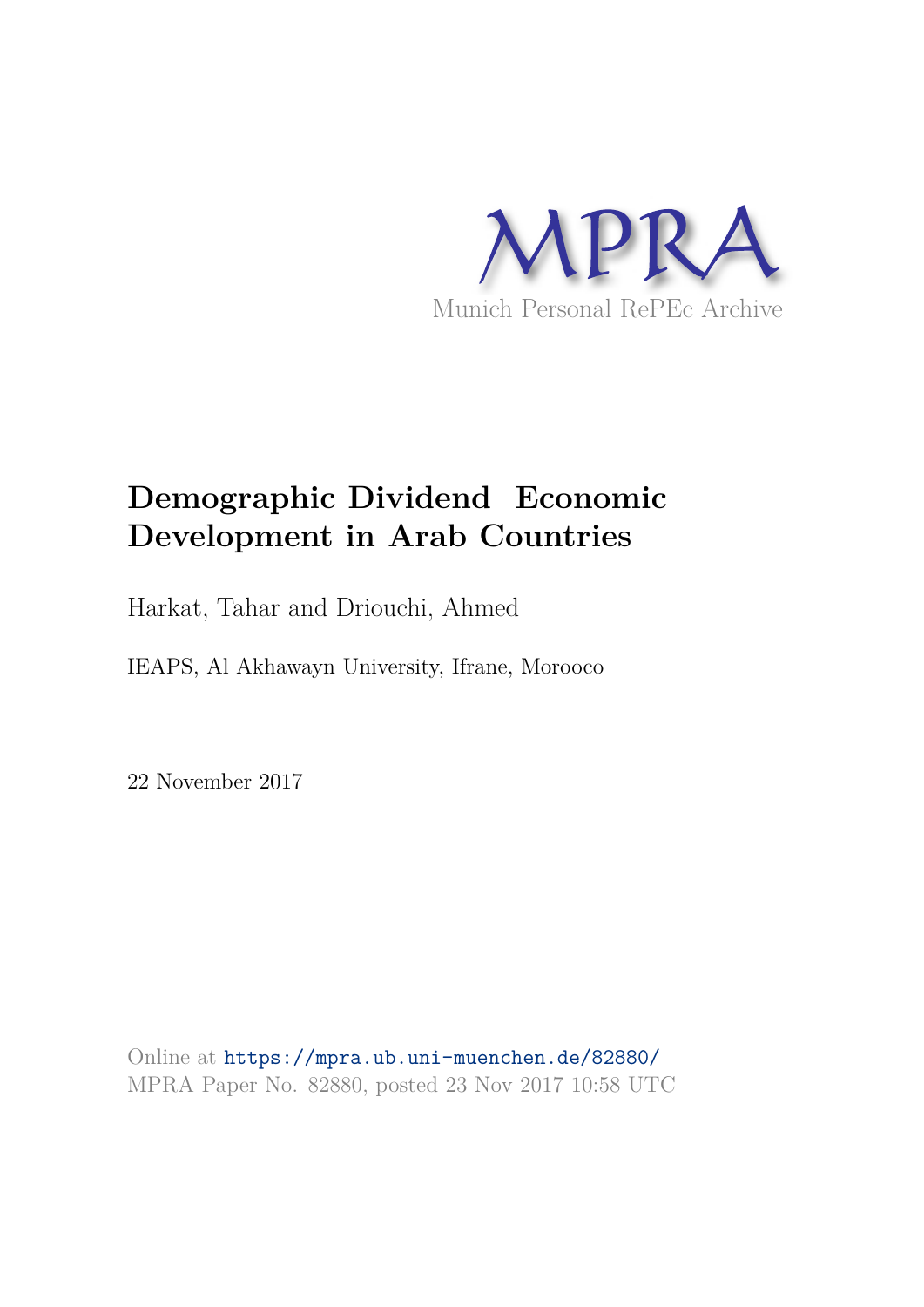## **Demographic Dividend & Economic Development in Arab Countries**

By: Tahar Harkat and Ahmed Driouchi, Institute of Economic Analysis and Prospective Studies (IEAPS), Al Akhawayn University, Ifrane, Morocco

#### **Abstract**

The demographic dividend is the window of opportunity provided by changes in the age structure of a population. It occurs because of the decline of both fertility and mortality rates. Data from the World Bank are used for descriptive statistics, regression analyzes with and without robust standard-errors, in addition to performing Granger-Causality tests. The results indicate that estimated time trends for fertility and mortality are significantly decreasing for Arab countries. Findings also indicate that the demographic dividend has occurred in the recent decade in most of Arab countries except for Egypt. This paper shows also the causal links between the dependency ratio (change in the population age structure) and the working age population, unemployment, economic development, government and private expenditures on health and education, education, and female participation in education variables.

**Keywords:** Demographic Dividend, Arab Countries, Granger Causality.

**JEL: J11-J13-O11.** 

#### **Introduction:**

Economies today are more globalized and open to migration in addition to technological and institutional innovation. While most economies have been benefiting from low fertility and mortality rates, others are still seeking to benefit from the shifts that allow demographic dividends with their likely impact on economic development.

Recent studies on the demographic dividend analyzed groups of countries with different income levels, and indicate that low and upper middle income countries are still facing the beginning of this window of opportunity, which is not the case of high income economies (Lee and Mason, 2012). Contributions also indicate that the demographic transition in emerging countries benefited only Russia, India, and China,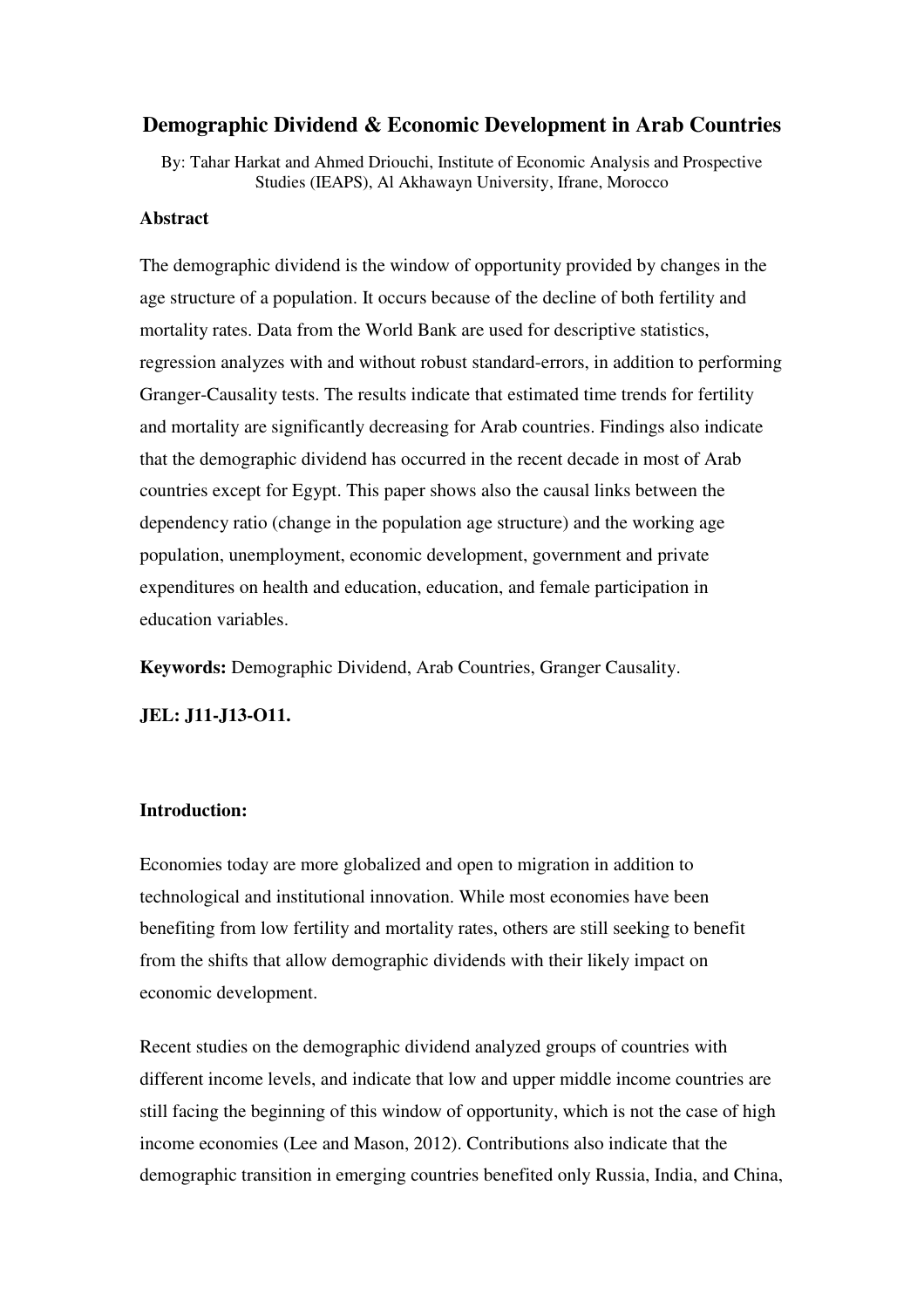but not Brazil (Berlin Institute, 2012; Stampe, Porsse, and Portugal, 2011; Brito and Carvalho, 2013) while in developed countries, gains and economic growths account for values that ranges from 5 to 45% (Mason, 2005; Lee & Mason, 2006; 2010; Mason & Lee, 2007; 2011). But for countries in Sub-Saharan Africa, they did not take advantage from the demographic dividend, as they need reforms to enhance the human capital (Drummond, Thakoor, and Yu, 2014; Loewe, 2007).

During these recent decades, Arab countries have been through a demographic transition. This latter is characterized by the shift from higher rates of fertility as well as higher rates of mortality to lower values, and resulted in a switch from population with large base pyramids, or expansive pyramids, to either constructive or stationary base.

The population size of Arab countries has been growing over the past decades. This is mainly because of the combined effects of the less rapidly declining fertility rates and the rapidly decreasing mortality rates. This is likely to continue in the near future according to population forecasts of the World Bank (2016).

These demographic changes are referred to as demographic dividend or demographic window of opportunity, as more resources are allocated for younger generations in education and health besides higher labor supply. This population transition can achieve rapid economic growth when the dependency ratio, which is the ratio of the non-active population divided by the active population, reaches lower values.

Recent research has been debating the influence of the age structure of a given population on a macroeconomic level. For this, Bloom and Canning (2004) demonstrates through a cross-country analysis that a promising age structures impact the increase of income per capita as well as income growth.

The current research focuses on providing the potential magnitude of the occurrence of the demographic dividend in Arab economies besides analyzing the effect of the population change on educational and macroeconomic variables.

The questions that could be raised at this stage of the research are:

 Are the trends of fertility rates and mortality rates significantly decreasing in Arab economies?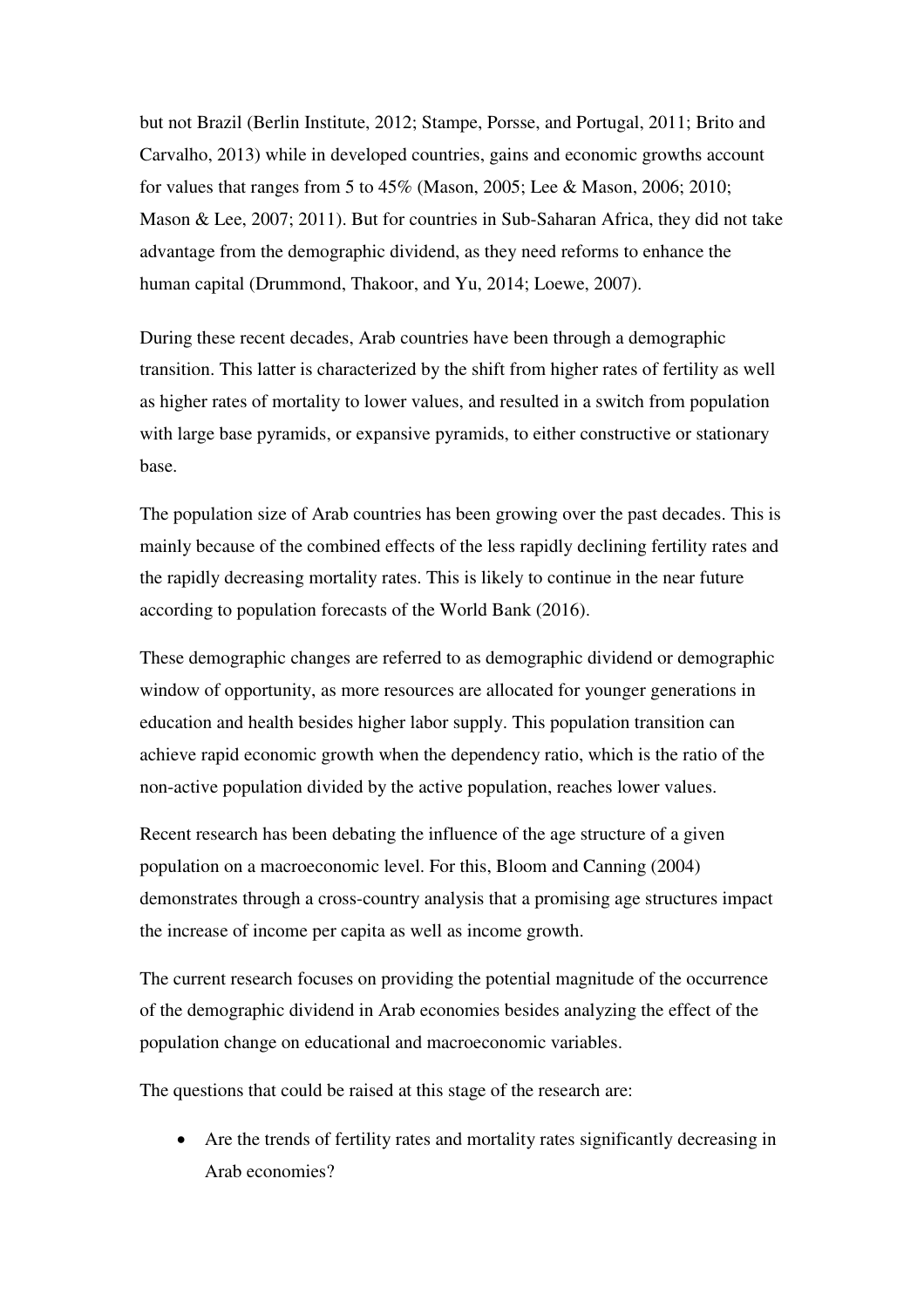- Do Arab population dynamics result in the occurrence of demographic dividend?
- Do the demographic transitions in these countries impact economic growth, educational, and social variables?

This paper introduces a literature review of the demographic dividend. This is followed by the selected theoretical framework that is used for the empirical methods applied to the data mobilized. The results of the fertility and mortality trends, the estimation of the demographic dividend, and the causalities by the population change in Arab countries are introduced. The last part of the paper focuses on an overall discussion and conclusion.

#### **I. Literature Review:**

Kirk (1996) discusses the change of population structure in its theory of demographic transition that occurs when countries have decreasing rates of fertility and decreasing rates of mortality. This change in the population composition generates an economic opportunity of growth, as there will be fewer needs for investments to meet the youngest segment and thus the remaining resources will be targeting family welfare and economic development (Ross, 2004).

Galor and Weil (2000) indicate that within each country, the demographic transition has many stages. The first stage is noticeable when the population growth becomes negatively correlated with the economic development. This is followed by a decline in child mortality besides the decrease of fertility rate. At this latter stage, the children are perceived as "consumption" rather than "investment", and greater emphasis targets the quality of health and education, which increase the productivity on the longer run (Rosenzweig, 1990; Soares, 2005).

The contributions of Bloom, Williamson (1998) and Bloom, Canning, and Sevilla (2003) indicate that any change in the age composition of a population within a country can have an impact on its economic performance (Williamson and Higgins, 2001; Bloom, Canning, and Sevilla, 2003). Findings also indicate that if the growth rate of the active population is higher than the growth rate of the overall population, it impacts the economic development positively due to a higher labor supply (Bloom et al, 2013; Bloom and Canning, 2003).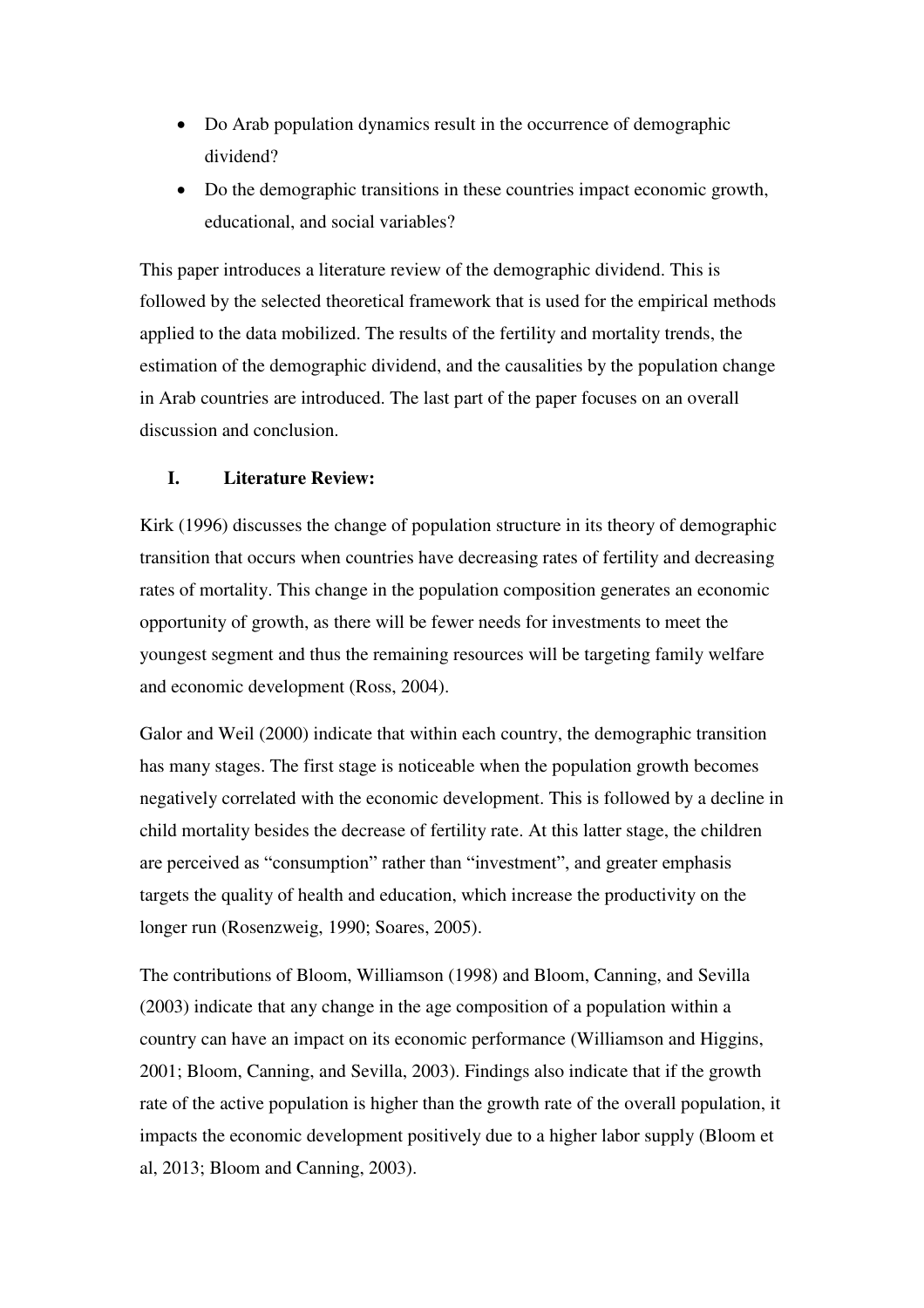The contributions of Lee (2003) and Galor (2005) show that the increase in the active population results in a decrease of the number of dependents –the populations of the age groups between 0-15 and 60 years or more- within economies. This leads to an enhancement in the economic outputs, savings, and investments. Bloom et al. (2009), Soares and Falcao (2008) indicate that this demographic transition also supports female participation in the labor market besides savings.

Some authors indicate that the demographic transition is the key driver of the success of some Asian countries (Bloom et al., 2000; Mason, 2001) while others expect that this is yet to take place in Africa (Bloom and Sachs, 1998; Bloom et al., 2003).

The demographic transition leads to achieving the demographic dividend (Carvalho and Wong, 1999; Pool, 2007). But in order to achieve this window of opportunity, proper policies are of prime importance, as without monitoring and adapting these policies on the population change, social risks and unemployment may occur (Bloom and Canning, 2000; Bloom et al., 2003, 2007; Lorentzen et al., 2008).

Contributions have been done to test for the occurrence of the demographic dividends in many economies. In the case of India, the change in the population composition has occurred, but it is not homogeneous among all of its states (Thakur, 2012; Drummond, Thakur, Yu, 2014). Findings also indicate the impact between the change in the age structure and economic development is conditioned by the presence of good policies and how the BIMARU states are willing to reform their economy. But Majumder (2013) assesses the link between the demographic transition and youth unemployment. Results indicate that if the Indian policy makers do not relook at the human capital development, education, and skill formation, the demographic opportunity will turn into a threat.

Ven and Smits (2011) assess the demographic dividend in 39 developing countries. Findings indicate that the demographic transition is currently occurring in developing countries with higher rates than developed countries. In addition to that, a high ratio of working age population relative to total population positively affects the economic growth while it is the opposite of a high ratio of youth or elderly dependency ratio.

The contribution of Medina and Chager (2015) uses panels data model to analyze the elements to be prioritized in the African political agendas to take advantage from the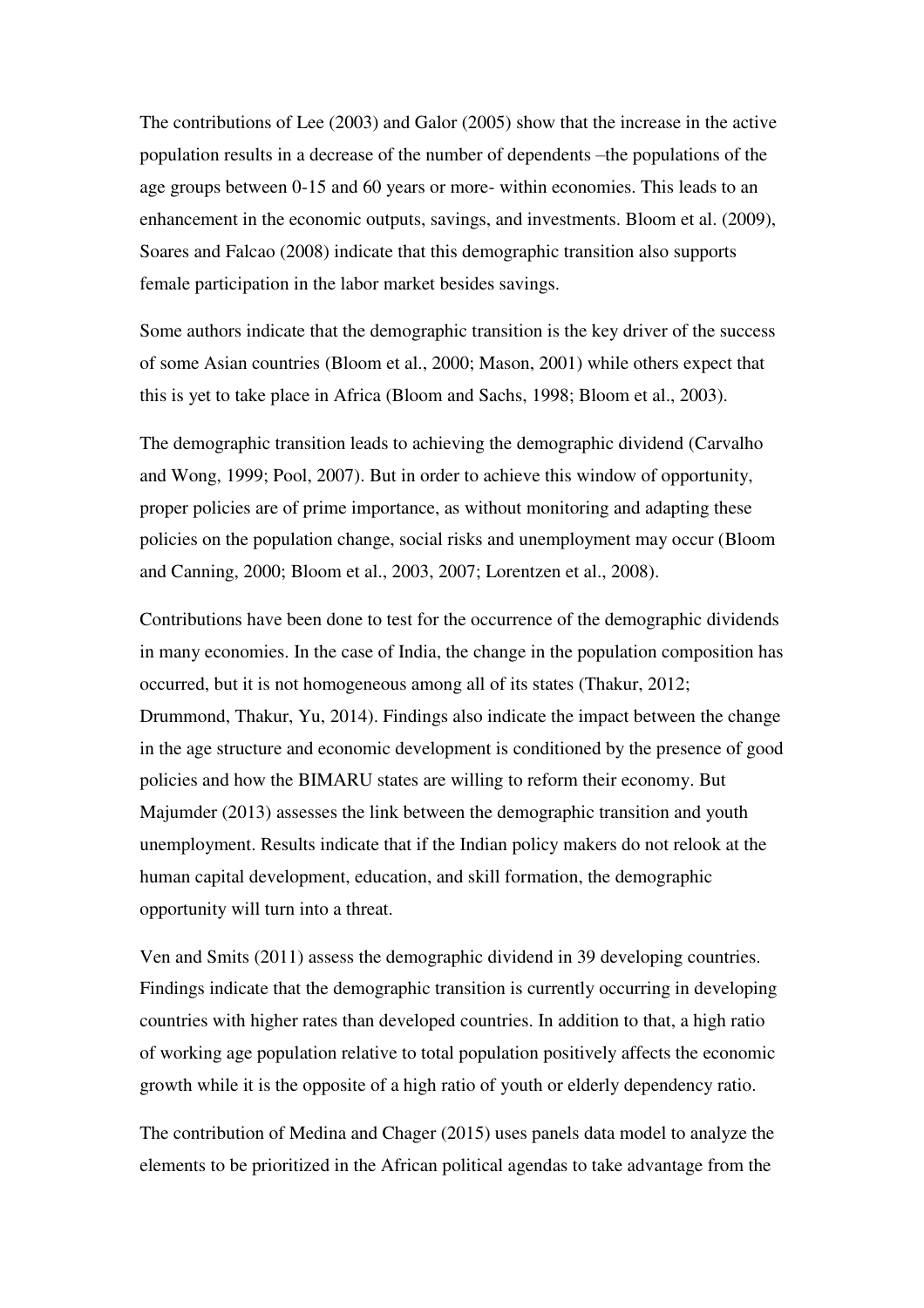demographic dividend as well as to reduce poverty. Results indicate that the Sub-Saharan Africa needs to enhance the employability and human capital throughout education, foster women participation in the job market, besides enhancing health conditions. Drummond, Thakoor, and Yu (2014) support these latter findings.

In the case of Arab countries, some contributions (United Nations, 2003; El-Khouri, 2016; Crane et al., 2011; Englelhardt and Schulz, 2017) indicate a descriptive analysis of the patterns of the demographic change in Arab economies. They also indicate the patterns of the death rates, birth rates, population growth, international migration, fertility rates, and life expectancy besides the trends of the share of the young population.

The United Nations (2016) introduces the occurrence of the demographic dividend in Arab regions. This contribution estimates the time span, or the opening and closing year, of this window of opportunity. For Morocco, Libya, Algeria, and Tunisia the opening year of the demographic dividend is 1981, while the closing year is 2019 for Tunisia, 2021 for Algeria, and 2025 for Morocco and Libya.

Still, there is a lack of contributions that are directly linked to the demographic dividends in Arab economies besides the lack of contributions that analyze the impact of the demographic transitions on economic, social, and educational variables.

#### **II. Theoretical Framework:**

The theoretical framework introduces the demographic transition theory, followed by the definition of the demographic dividend. The last part of this section introduces the theoretical model of the relationship between the income per capita and economic growth, which is the basis of the demographic dividend simulation.

The demographic transition theory was first introduced by Kirk (1996) and defines the evolution or modernization of societies from the pre-modern regime to a postmodern. This is explained by the transition from higher rates of fertility and mortality rates to lower ones besides the increase in life expectancy in a given country. Every country experiences this phenomenon at different time periods. It first started in North Western Europe followed by the Eastern and Southern Europe. But for low-income countries, or developing countries, this demographic transition did not take place until the beginning of the twentieth century (Lee, 2003).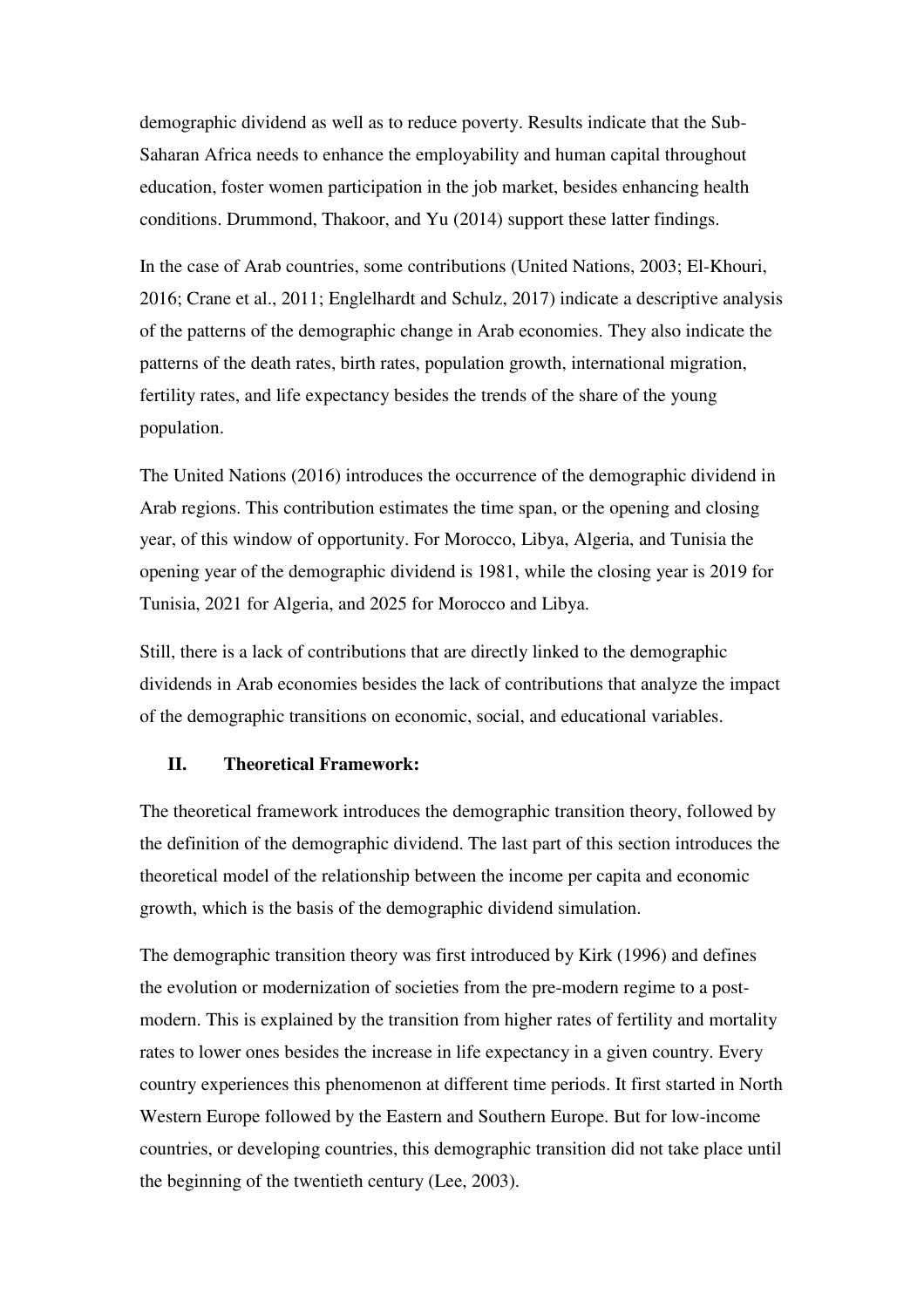The contributions of Kirk (1996), Lee (2003), and Davis (1963) divide the demographic transition into three main stages. The most important characteristics of the first stage are the high fertility rate and high mortality rate. This is followed by the decline of mortality, as a result of health enhancement besides the improvements of agriculture and transports. The final phase is characterized by a decrease in fertility rates.

The population pyramid has different forms in each of these stages. At the beginning, it has a long base, as the median population age is very young. At the second stage, it becomes flatter at its top and the number of young dependents increase. But when fertility rate decreases, the population growth is kept at check, and the median age population becomes higher.

The demographic shift or demographic transition due to the decreasing rates of mortality and fertility can lead to the demographic dividend, which is benefiting from the change of the population composition to reach an accelerated economic growth due to the larger share of the active population and decreasing trends of the number of total dependents within the country (Gribble & Bremner, 2012).

In addition to that, the demographic dividend can also be explained by the reallocation of governments' expenditures and savings.

The population in a given country is divided into many age-group categories. If we assume that there are only three main sub-groups that are  $S_1$ ,  $S_2$  and  $S_3$  at the time period  $t_1$ , these sub-populations size are going to be subject to a change in a different period of time to be  $S'_1$ ,  $S'_2$ , and  $S'_3$  at t<sub>2</sub>.

The shift of each group size is defined by a change that is represented by the given formula:

$$
\Delta_n = \frac{S'_n - S_n}{S_n}
$$

This change suggests that in the case of  $\Delta_1$  and  $\Delta_2$  are negative, the younger population at t<sub>1</sub> has more education, more health expenditure, and more consumption. This also indicates that the decrease of the population size of these groups will result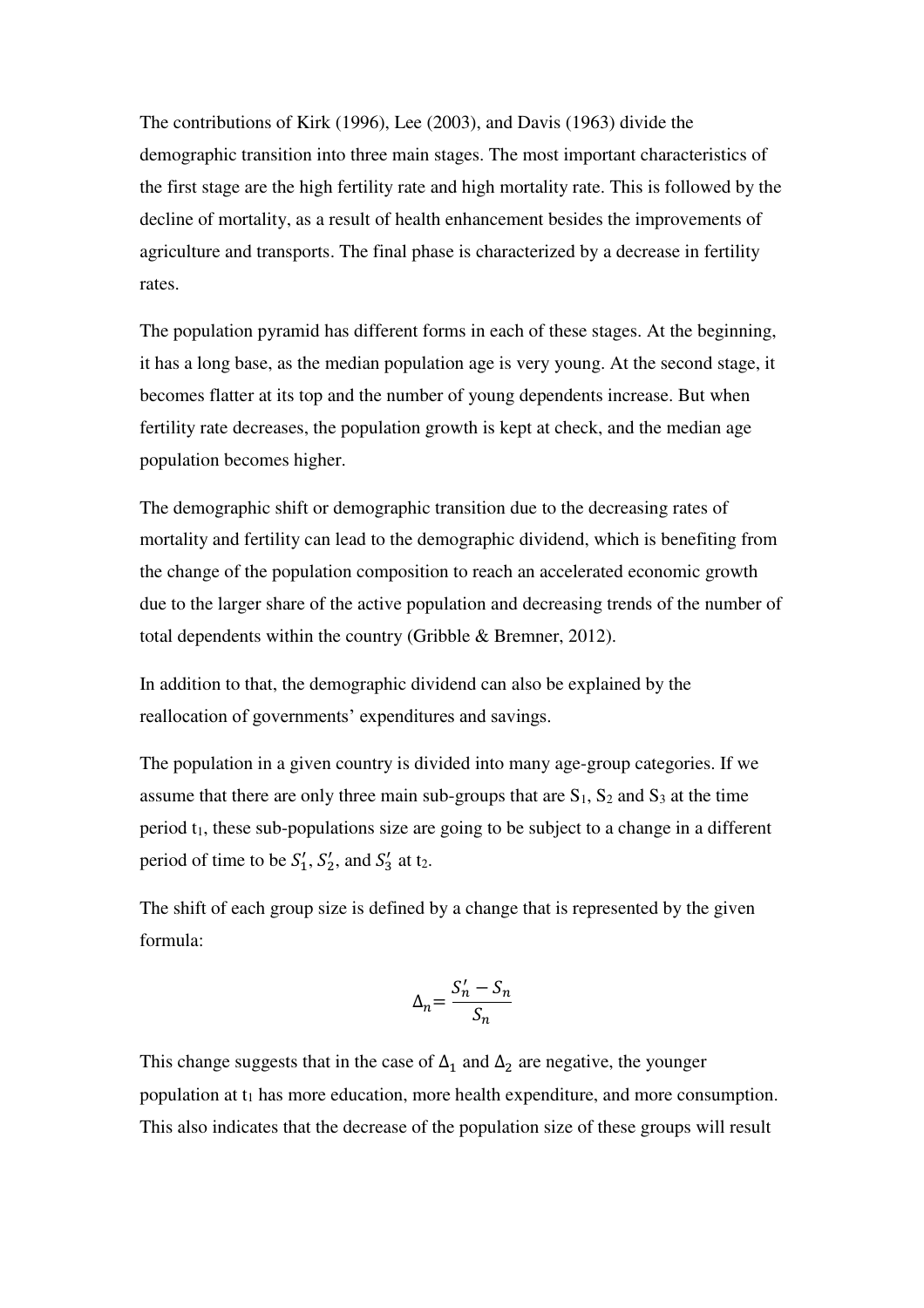in more government savings for that country, which will enhance the education and the health for the younger generations at  $t_2$ .

The demographic dividend is a phenomenon that has a limited period of time, because as the large active or adult population will move to the oldest segment, there will be less cohort that were born during the period of the declining fertility, and concern will relate to taking care of the elderly (Ross, 2004).

Some contributions indicate that the demographic dividend needs to be accompanied by good policy choices so that economies can take advantage from it rather than being subject to economic and social threats such as unemployment. Bloom et al. (2002) indicates that in order to translate the demographic into a gift for any economy, there should be a prioritization of some variables such as health, education, and family planning. This depends only on the institutional environment and the established policies.

The estimation of the relationship between the per capita income and economic growth is borrowed from the model of Barro and Sala-i-Martin (1995, 2004). This model is used in several other contributions (Mody & Aiyar, 2011; Bloom and Canning, 2004).

The model uses a conditional convergence equation to derive this relationship by the use of the following formula:

$$
g_z = \lambda (z^* - z_0)
$$

Where:

z<sup>\*</sup>: is the steady state of the income per worker;

 $z_0$ : is the initial income per worker;

 $g_z$ : is the growth of income per capita;

and  $\lambda$ : is the speed in which the country converges to its steady state level.

As the steady state of income per worker is defined by the use of many variables that impact the productivity, the formula is rearranged to be:

$$
(1) \t g_z = \lambda (x\beta - z_0)
$$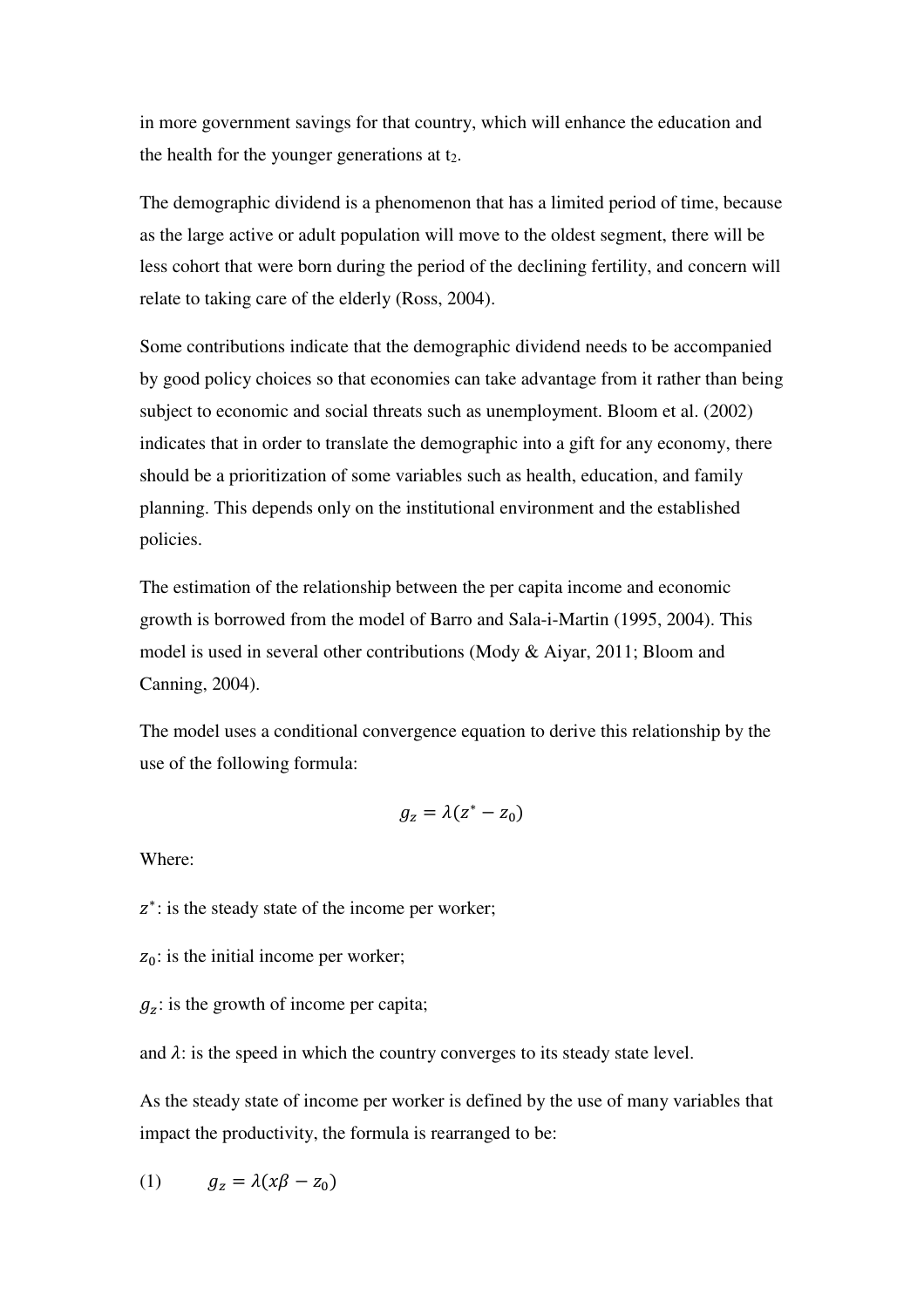x represents all the variables that affect the workers' productivity and  $\beta$  represents its corresponding coefficients.

Bloom and Canning (2004) theorized the relationship between the working age population or active population and the economic growth using variables of interest. This latter model is given in the following formula:

$$
(2) \qquad \frac{Y}{N} = \frac{Y}{L} \frac{L}{WA} \frac{WA}{N}
$$

where the GDP per capita is written in terms of total income (Y) divided by the total population (N). This formula is further expanded in terms of labor force (L) and working age population (WA).

When substituting for:

$$
\log\left(\frac{Y}{N}\right) = y; \log\left(\frac{Y}{L}\right) = z; \log\left(\frac{L}{WA}\right) = p; \log\left(\frac{WA}{N}\right) = w
$$

Formula (2) becomes:

$$
y = z + p + w
$$

Assuming the labor force absorption rate, or the labor force divided by the working age, is constant, the formula in terms of growth is:

$$
(3) \qquad g(y) = g(z) + g(w)
$$

When substituting formula 1 and 2 into 3, the resulted formula explains the per capita income in terms of initial and growth rate of the working age share, initial and growth rate of the per capita income besides many human productivity factors. Thus the formula will be:

$$
g(y) = \lambda(x\beta - z_0) + g(w)
$$

(4) 
$$
g(y) = \lambda(x\beta + p + w_0 - z_0) + g(w)
$$

Equation 4 is the basis of the empirical estimation. The assumptions to be made, relate to savings and health. This means that the working population has positive savings while the dependents, either young or old, spend more than they earn. In addition to that, the working population is considered to be healthier than the other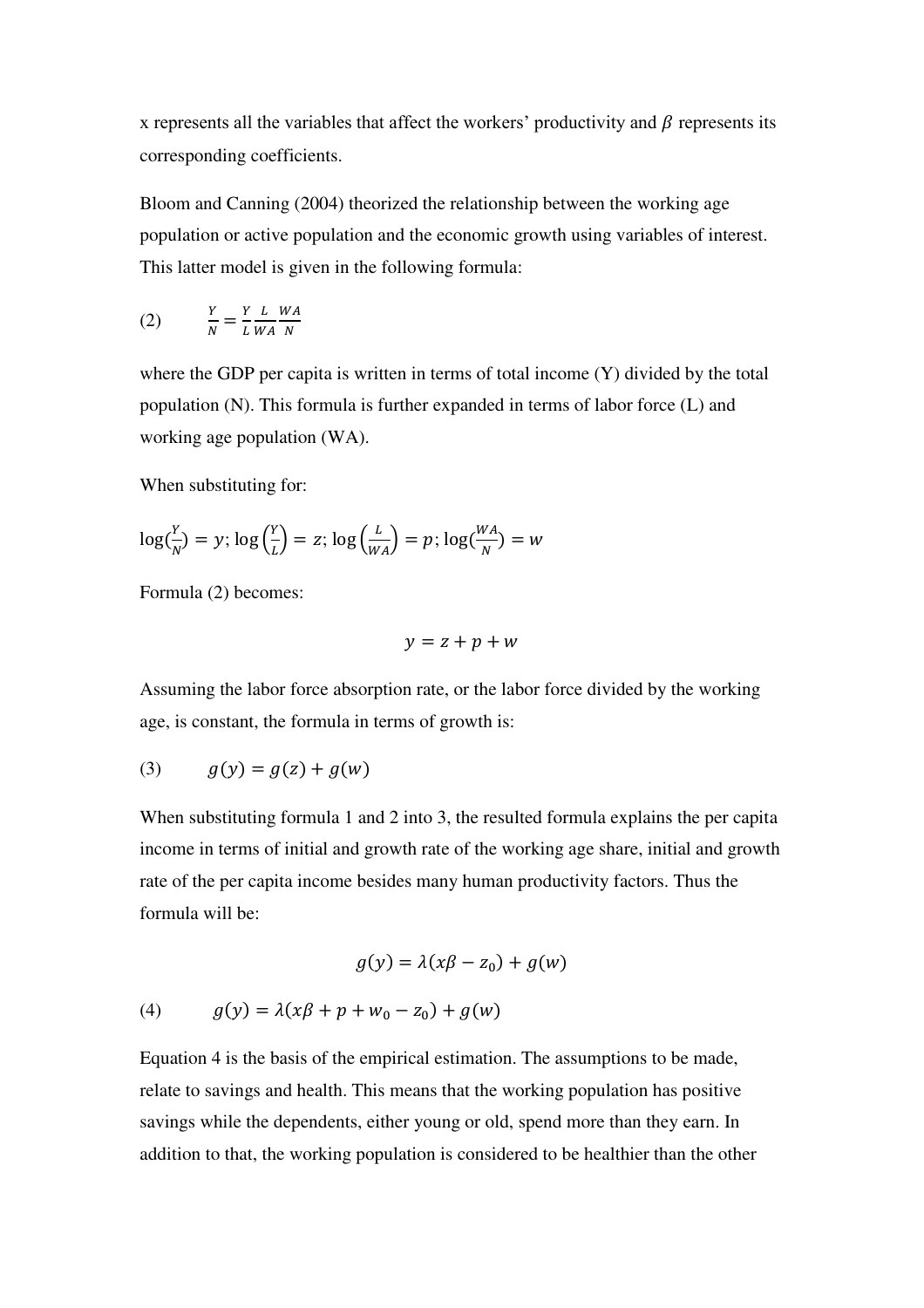remaining segments. For this, these variables will not be captured. Aiyar and Mody (2013) estimate the specification forms using the following formula:

(5) 
$$
g(y_t) = \rho \ln(y_t) + \beta_1 \ln(w_t) + \beta_2 \ln(g(w_t)) + \gamma' x_t + f_t + \eta_t + \varepsilon_t
$$

 $g(y_{i,t})$  is the dependent variable, which is the growth rate of per capita income,  $f_t$  is the time invariant fixed effect,  $\eta_t$  is a time dummy that captures the effects unique to the decade beginning in year t.

Considering the counterfactual where there is no change in the working age ratio between the base period t=0 and t+n,  $w_t = w_0$ , and  $g(w_t) = 0$ . This can be written such as:

(6) 
$$
g(y_t) = \rho \ln(y_t) + \beta_1 \ln(w_0) + \gamma' x_t + f_t + \eta_t + \varepsilon_t
$$

This model defines the demographic dividend as the difference between equation 5 and equation 6, that is:

$$
DD_t = \beta_1(\ln(w_t) - \ln(w_0)) + \beta_2(g(w_t))
$$

This demographic dividend  $(DD_t)$  represents the increment of per capita income that is attributed to the change in the age structure.

#### **III. Empirical Investigation**

#### **1. Data and methods:**

This paper aims at identifying the demographic dividend in Arab countries with comparison to ECE countries. For this, this contribution is divided into three parts. The first part relates to the analysis of the trends of both fertility and mortality per 1000 infant rates. This is through two regression models that are given such as:

$$
Y_i = \alpha + \beta_1 F_i + \varepsilon
$$

$$
Y_i = \alpha + \beta_1 M_i + \varepsilon
$$

Where:

Y: is the independent variable, which represents years,

 $\alpha$ : the intercept,

 $\beta$ : the coefficient that corresponds to each variable,

 $F_i$ : fertility rate at year i,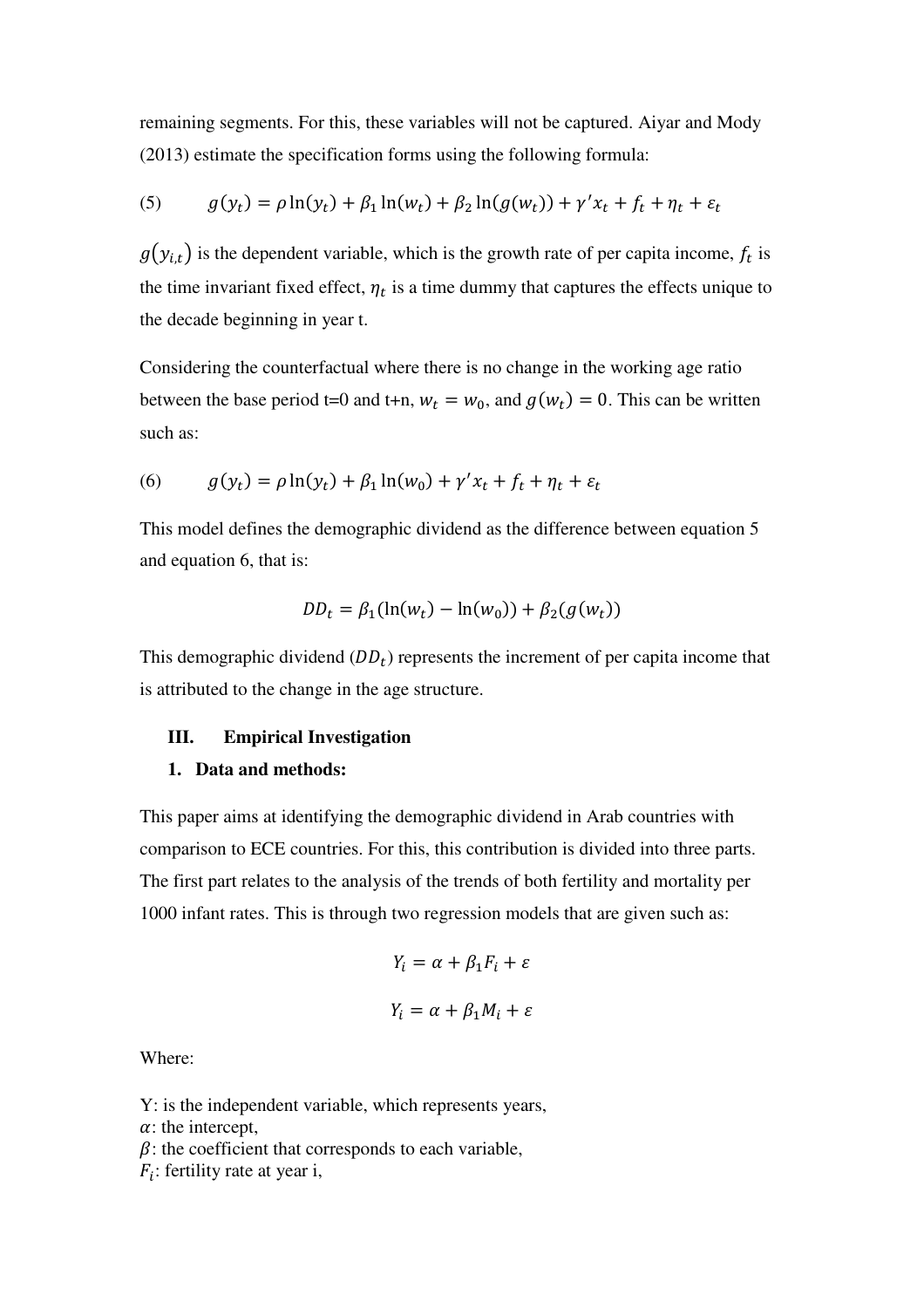$M_i$ : mortality rate at year i, : standard error.

The second part summarizes the estimations of the demographic dividend for Arab and ECE countries. Regressions of the theoretical model explained under the demographic dividend simulation section in this part are estimated with heteroskedasticity-robust standard errors.

The data used for the simulation of the demographic dividend are GDP growth per year, log of the GDP per capita, log of the initial working age ratio, and the yearly growth of the working age ratio.

The third part gives the results of the Granger causality test that enables the prediction of the causality between two variables in a sense where a variable enhance the accurateness of the forecast of the other variable. This section tests different sets of hypotheses and analyzes the causal links between the change in the population age structure that is represented by the dependency ratio, and social, educational, and macroeconomic variables.

The data used are extracted from the World Bank and are of the period between 1960 and 2016. The selected Arab countries are: Algeria, Bahrain, Egypt, Iraq, Jordan, Kuwait, Lebanon, Mauritania, Morocco, Oman, Qatar, Saudi Arabia, Sudan, Syria, Tunisia, United Arab Emirates, Palestine, and Yemen, and the selected ECE countries are: Bulgaria, Croatia, Czech Republic, Estonia, Hungary, Latvia, Lithuania, Poland, Romania, and Slovakia

- 2. Hypotheses to be tested
- a. Granger causality between dependency ratio and employment variables:
	- H0: Total labor force does not Granger cause dependency ratio. HA: Dependency ratio does not Granger cause total labor force.
	- H0: Female labor force does not Granger cause dependency ratio. HA: Dependency ratio does not Granger cause female labor force.
	- H0: Total unemployment does not Granger cause dependency ratio. HA: Dependency ratio does not Granger cause total unemployment.
	- H<sub>0</sub>: Young female unemployment does not Granger cause dependency ratio.

HA: Dependency ratio does not Granger cause young female unemployment.

H0: Young male unemployment does not Granger cause dependency ratio.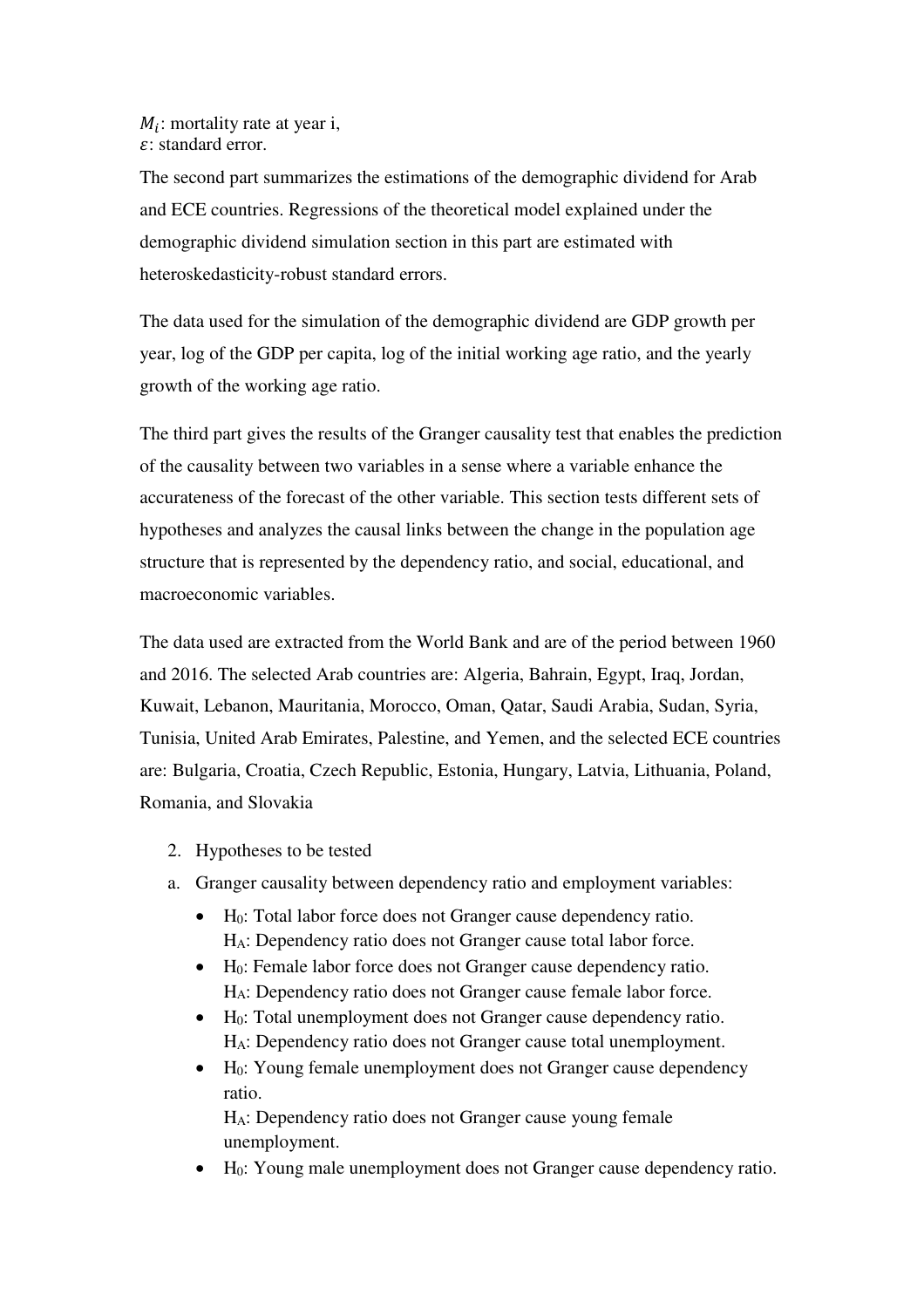HA: Dependency ratio does not Granger cause young male unemployment.

 $\bullet$  H<sub>0</sub>: Youth labor force participation does not Granger cause dependency ratio.

HA: Dependency ratio does not Granger cause youth labor force participation.

- b. Granger causality between dependency ratio and economic development variables:
	- H0: GDP per capita does not Granger cause dependency ratio. HA: Dependency ratio does not Granger cause GDP per capita.
	- H0: GDP per capita growth does not Granger cause dependency ratio. HA: Dependency ratio does not Granger cause GDP per capita growth.
	- H0: Gross savings does not Granger cause dependency ratio. HA: Dependency ratio does not Granger cause gross savings.
	- $\bullet$  H<sub>0</sub>: Agriculture value added does not Granger cause dependency ratio. HA: Dependency ratio does not Granger cause agriculture value added.
	- H0: Industry value added does not Granger cause dependency ratio. HA: Dependency ratio does not Granger cause industry value added.
- c. Granger causality between dependency ratio and expenditure variables:
	- H0: Education expenditure does not Granger cause dependency ratio. HA: Dependency ratio does not Granger cause education expenditure.
	- H0: Health expenditure per capita does not Granger cause dependency ratio.

HA: Dependency ratio does not Granger cause health expenditure per capita.

 H0: Private health expenditure per capita does not Granger cause dependency ratio.

HA: Dependency ratio does not Granger cause private health expenditure per capita.

 $\bullet$  H<sub>0</sub>: Public health expenditure per capita does not Granger cause dependency ratio.

HA: Dependency ratio does not Granger cause public health expenditure per capita.

- H0: Total health expenditure does not Granger cause dependency ratio. HA: Dependency ratio does not Granger cause total health expenditure.
- d. Granger causality between dependency ratio and educational variables:
	- H0: Enrolment in primary education does not Granger cause dependency ratio.

HA: Dependency ratio does not Granger cause enrolment in primary education.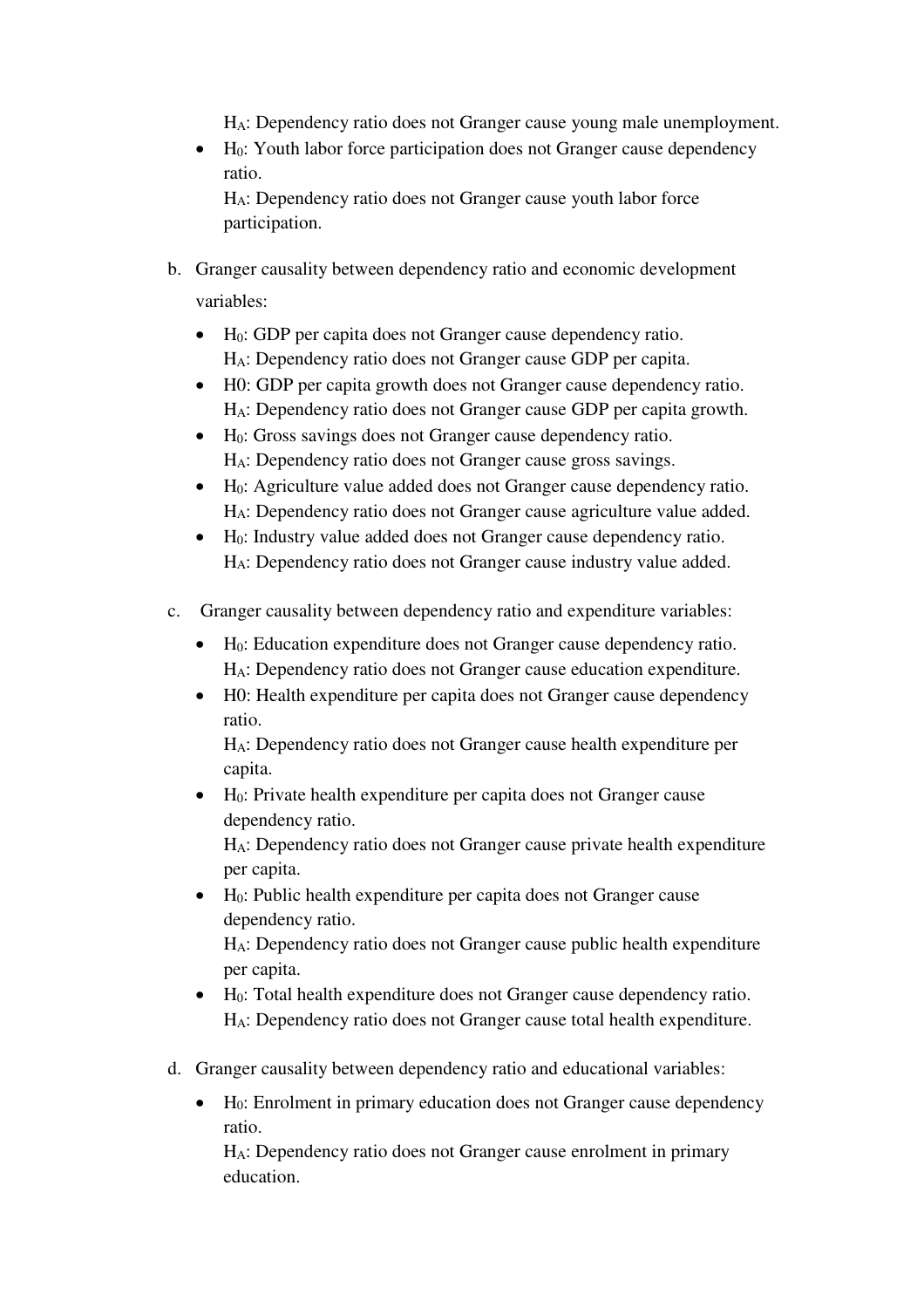- H0: Enrolment in secondary education does not Granger cause enrolment in secondary education. HA: Dependency ratio does not Granger cause enrolment in secondary education.
- $\bullet$  H<sub>0</sub>: Enrolment in secondary vocational education does not Granger cause dependency ratio. HA: Dependency ratio does not Granger cause enrolment in secondary
- vocational education. H0: Enrolment in secondary general education does not Granger cause dependency ratio.

HA: Dependency ratio does not Granger cause enrolment in secondary general education.

- e. Granger causality between dependency ratio and female participation in education variables:
	- H0: Female enrolment in primary education does not Granger cause dependency ratio.

HA: Dependency ratio does not Granger cause female enrolment in primary education.

 H0: Female enrolment in secondary education does not Granger cause enrolment in secondary education.

HA: Dependency ratio does not Granger cause female enrolment in secondary education.

 $\bullet$  H<sub>0</sub>: Female enrolment in secondary vocational education does not Granger cause dependency ratio. HA: Dependency ratio does not Granger cause female enrolment in

secondary vocational education.

 $\bullet$  H<sub>0</sub>: Female enrolment in secondary general education does not Granger cause dependency ratio. HA: Dependency ratio does not Granger cause female enrolment in

secondary general education.

# **IV. Results**

Two major sets of results are respectively introduced. The first set focuses on the estimation of time trends in variables. The second set of results introduces the links between demographic, economic and social variables.

# **I. Results for Time Trends in Variables**

The variables analyzed are fertility, mortality and demographic dividends.

# **1. Fertility rates in Arab countries**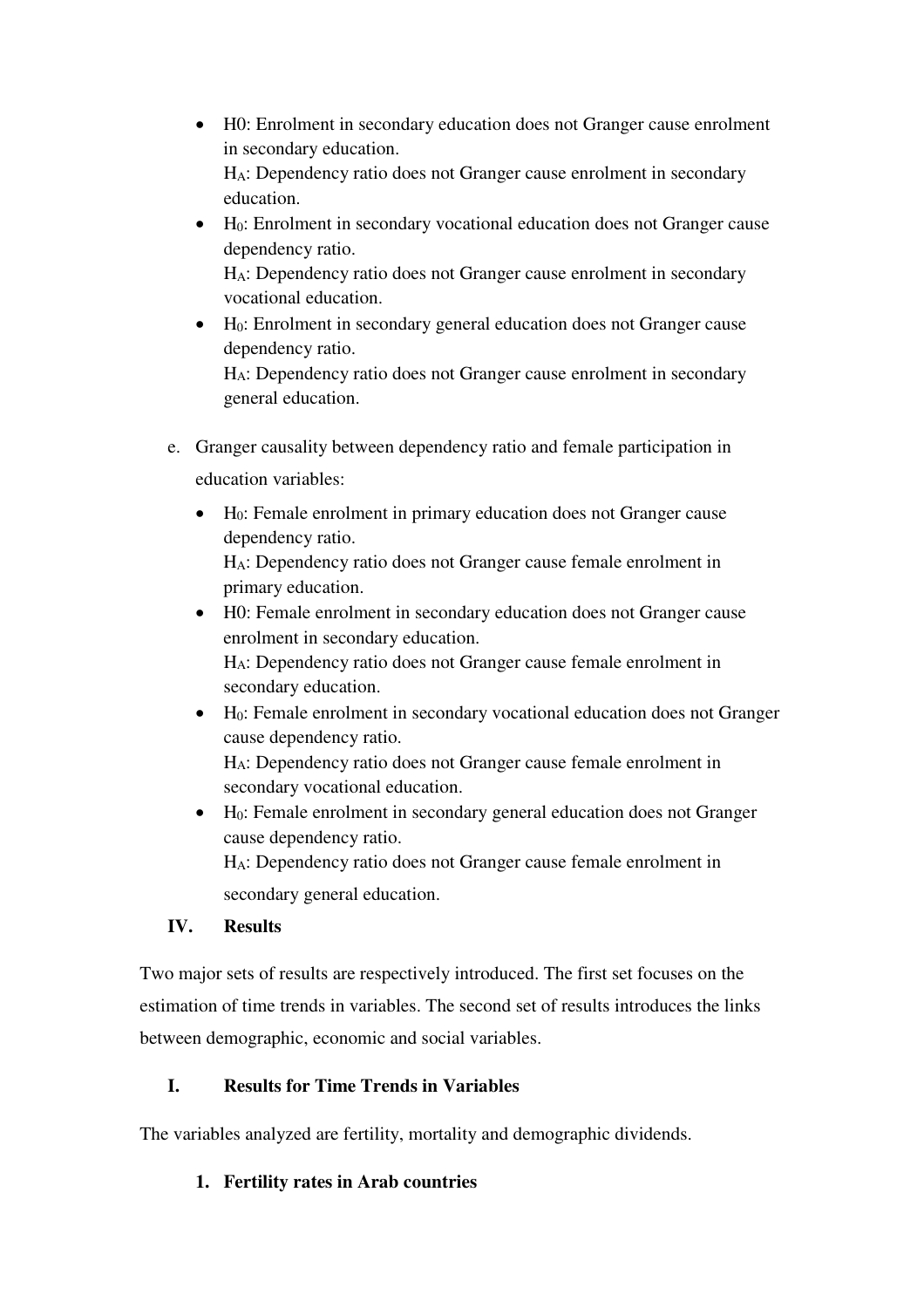Table 1 shows the results of the trends of fertility rate in Arab countries. Findings indicate that all the resulted model for Arab countries are explained by an R-square 0.713 and 0.982 and are significant. The trends of the fertility rate are significantly decreasing in all Arab countries with the lowest coefficients for Libya, Algeria, and Kuwait and the highest ones for Mauritania, Iraq, and Egypt.

| <b>Country</b>    | <b>R-squared</b> | <b>Intercept</b> | <b>Fertility Rate</b> |  |  |
|-------------------|------------------|------------------|-----------------------|--|--|
| <b>Algeria</b>    | 0.905            | 8.565            | $-0.124$              |  |  |
|                   |                  | (48.926)         | $(-22.625)$           |  |  |
| <b>Bahrain</b>    | 0.972            | 7.269            | $-0.108$              |  |  |
|                   |                  | (92.159)         | $(-43.619)$           |  |  |
|                   | 0.930            | 6.789            | $-0.076$              |  |  |
| Egypt             |                  | (75.246)         | $(-26.803)$           |  |  |
|                   | 0.869            | 7.467            | $-0.057$              |  |  |
| <b>Iraq</b>       |                  | (78.218)         | $(-18.949)$           |  |  |
| <b>Jordan</b>     | 0.946            | 8.793            | $-0.107$              |  |  |
|                   |                  | (79.169)         | $(-30.622)$           |  |  |
| <b>Kuwait</b>     | 0.884            | 7.684            | $-0.119$              |  |  |
|                   |                  | (40.945)         | $(-20.265)$           |  |  |
| Lebanon           | 0.982            | 5.722            | $-0.085$              |  |  |
|                   |                  | (115.125)        | $(-54.245)$           |  |  |
|                   | 0.893            | 8.900            | $-0.129$              |  |  |
| Libya             |                  | (45.821)         | $(-21.247)$           |  |  |
| <b>Mauritania</b> | 0.962            | 7.186            | $-0045$               |  |  |
|                   |                  | (187.074)        | $(-37.090)$           |  |  |
| <b>Morocco</b>    | 0.959            | 7.534            | $-0.107$              |  |  |
|                   |                  | (77.885)         | $(-35.331)$           |  |  |
| Oman              | 0.713            | 9.004            | $-0.110$              |  |  |
|                   |                  | (29.708)         | $(-11.589)$           |  |  |
| Qatar             | 0.974            | 7.701            | $-0.111$              |  |  |
|                   |                  | (98.067)         | $(-45.138)$           |  |  |
| <b>Saudi</b>      | 0.896            | 8.414            | $-0.102$              |  |  |
| <b>Arabia</b>     |                  | (55.838)         | $(-21.536)$           |  |  |
| <b>Sudan</b>      | 0.883            | 7.412            | $-0.049$              |  |  |
|                   |                  | (93.777)         | $(-20.176)$           |  |  |
| <b>Syria</b>      | 0.941            | 8.528            | $-0.107$              |  |  |
|                   |                  | (73.162)         | $(-29.266)$           |  |  |
| <b>Tunisia</b>    | 0.939            | 7.422            | $-0.117$              |  |  |
|                   |                  | (57.933)         | $(-29.041)$           |  |  |
| <b>UAE</b>        | 0.979            | 7.545            | $-0.113$              |  |  |
|                   |                  | (104.154)        | $(-49.895)$           |  |  |

**Table 1: Trend of fertility rate in Arab countries**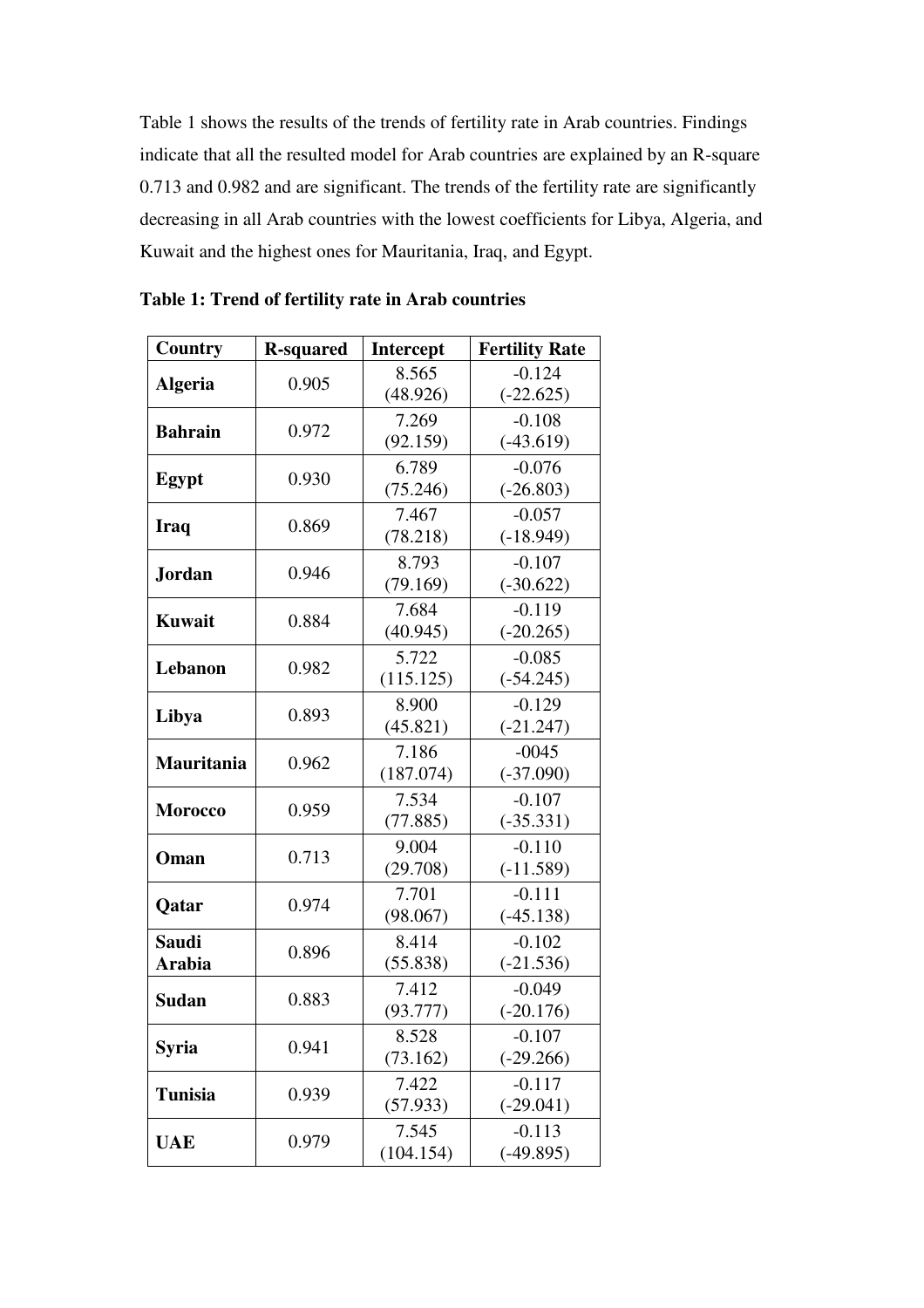| <b>Palestine</b> | 0.965 | 10.065<br>(51.798) | $-0.113$<br>$(-25.363)$ |
|------------------|-------|--------------------|-------------------------|
| Yemen            | 0.508 | 8.984<br>(32.526)  | $-0.065$<br>$(-7.474)$  |

#### **2. Mortality rates in Arab countries**

With regard to the trend of mortality per 1000 infants in Arab economies, they all have negative significant trends. Highest values of the coefficients of the trends are for Mauritania, Iraq and Yemen, meaning that these countries have lower decreasing rates than the remaining countries (Table 2).

| Country                | <b>R-squared</b> | Intercept            | <b>Mortality</b><br>per 1000<br>live births |
|------------------------|------------------|----------------------|---------------------------------------------|
| <b>Algeria</b>         | 0.892            | 156.607<br>(35.138)  | $-2.947$<br>$(-21.089)$                     |
| <b>Bahrain</b>         | 0.737            | 80.824<br>(18.035)   | $-1.727$<br>$(-12.290)$                     |
| Egypt                  | 0.953            | 190.941<br>(54.834)  | $-3.630$<br>$(-33.253)$                     |
| Iraq                   | 0.842            | 98.893<br>(33.518)   | $-1.569$<br>$(-16.963)$                     |
| <b>Jordan</b>          | 0.872            | 81.351<br>(34.089)   | $-1.432$<br>$(-19.143)$                     |
| <b>Kuwait</b>          | 0.801            | 68.964<br>(22.563)   | $-1.413$<br>$(-14.748)$                     |
| <b>Lebanon</b>         | 0.991            | 57.864<br>(141.467)  | $-0.989$<br>$(-77.093)$                     |
| Libya                  | 0.867            | 122.037<br>(29.698)  | $-2.417$<br>$(-18.762)$                     |
| <b>Mauritania</b>      | 0.915            | 121.577<br>(80.737)  | $-1.139$<br>$(-24.126)$                     |
| <b>Morocco</b>         | 0.983            | 142.001<br>(102.911) | $-2.385$<br>$(-55.139)$                     |
| Oman                   | 0.844            | 170.209<br>(23.056)  | $-3.665$<br>$(-16.430)$                     |
| Qatar                  | 0.897            | 48.631<br>(30.584)   | $-0.886$<br>$(-19.568)$                     |
| <b>Saudi</b><br>Arabia | 0.866            | 108.484<br>(23.876)  | $-2.041$<br>$(-16.259)$                     |

**Table 2: Trend of mortality of infants (per 1000 infants) in Arab countries**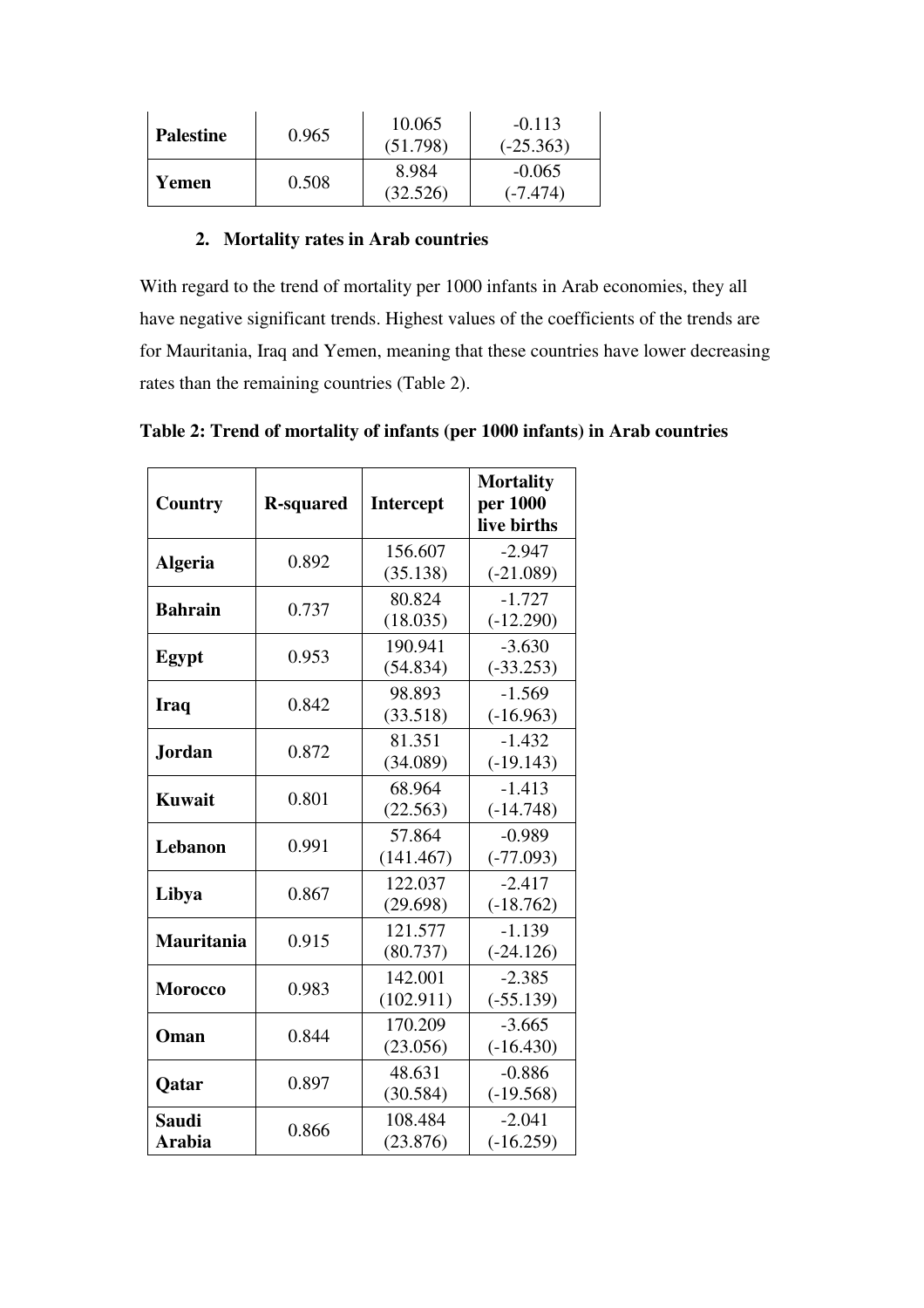| <b>Sudan</b>     | 0.980 | 107.269<br>(171.325) | $-1.021$<br>$(-52.038)$ |  |  |
|------------------|-------|----------------------|-------------------------|--|--|
| <b>Syria</b>     | 0.889 | 94.044<br>(33.954)   | $-1.807$<br>$(-20.814)$ |  |  |
| <b>Tunisia</b>   | 0.893 | 141.904<br>(32.039)  | $-2.794$<br>$(-20.681)$ |  |  |
| <b>UAE</b>       | 0.755 | 91.572<br>(18.326)   | $-2.021$<br>$(-12.900)$ |  |  |
| <b>Palestine</b> | 0.875 | 79.883<br>(27.419)   | $-1.274$<br>$(-16.319)$ |  |  |
| Yemen            | 0.913 | 247.359<br>(38.741)  | $-4.432$<br>$(-22.977)$ |  |  |

#### **3. Demographic Dividend**

Table 3 shows the coefficients of each of the variables from the model resulted from the robust standard error regression process. The log initial working age ratio and the growth rate of working age ratio coefficients are to be used in the estimation of the demographic dividend.

| Country                     | <b>Intercept</b> | Log GDP<br>per capita | Log initial<br>working age<br>ratio | <b>Growth rate</b><br>of working<br>age ratio |
|-----------------------------|------------------|-----------------------|-------------------------------------|-----------------------------------------------|
| <b>Algeria</b>              | 1.894            | $-0.813$              | 1.169                               | 0.231                                         |
| <b>Bahrain</b>              | $-141.601$       | $-21.141$             | 124.564                             | $-0.969$                                      |
| Egypt                       | 23.491           | 0.424                 | $-12.774$                           | 1.049                                         |
| <b>Iraq</b>                 | $-2.250$         | 8.091                 | $-10.932$                           | $-3.905$                                      |
| Jordan                      | 36.030           | $-12.205$             | 4.406                               | $-3.498$                                      |
| <b>Kuwait</b>               | $-134.186$       | $-17.204$             | 112.448                             | 1.841                                         |
| Lebanon                     | 134.287          | 4.306                 | $-84.373$                           | 7.852                                         |
| Mauritania                  | $-256.248$       | $-4.886$              | 156.992                             | $-3.716$                                      |
| <b>Morocco</b>              | $-56.241$        | $-7.437$              | 46.523                              | $-0.314$                                      |
| Oman                        | $-29.080$        | $-13.211$             | 47.900                              | $-2.826$                                      |
| Qatar                       | $-72.814$        | $-5.422$              | 51.162                              | 1.495                                         |
| Saudi Arabia                | $-153.787$       | $-24.695$             | 144.530                             | $-3.847$                                      |
| Sudan                       | $-160.092$       | 5.540                 | 86.003                              | $-4.606$                                      |
| <b>Syria</b>                | $-15.450$        | $-1.189$              | 12.909                              | $-1.468$                                      |
| <b>Tunisia</b>              | $-24.238$        | $-4.103$              | 21.718                              | 2.389                                         |
| <b>United Arab Emirates</b> | $-32.815$        | 20.413                | $-32.779$                           | 0.373                                         |
| <b>Palestine</b>            | 307.447          | 40.298                | $-255.883$                          | 5.261                                         |
| Yemen                       | 401.306          | 21.248                | $-275.244$                          | 7.927                                         |

**Table 3: Coefficients obtained from the robust standard error regression analysis for Arab countries**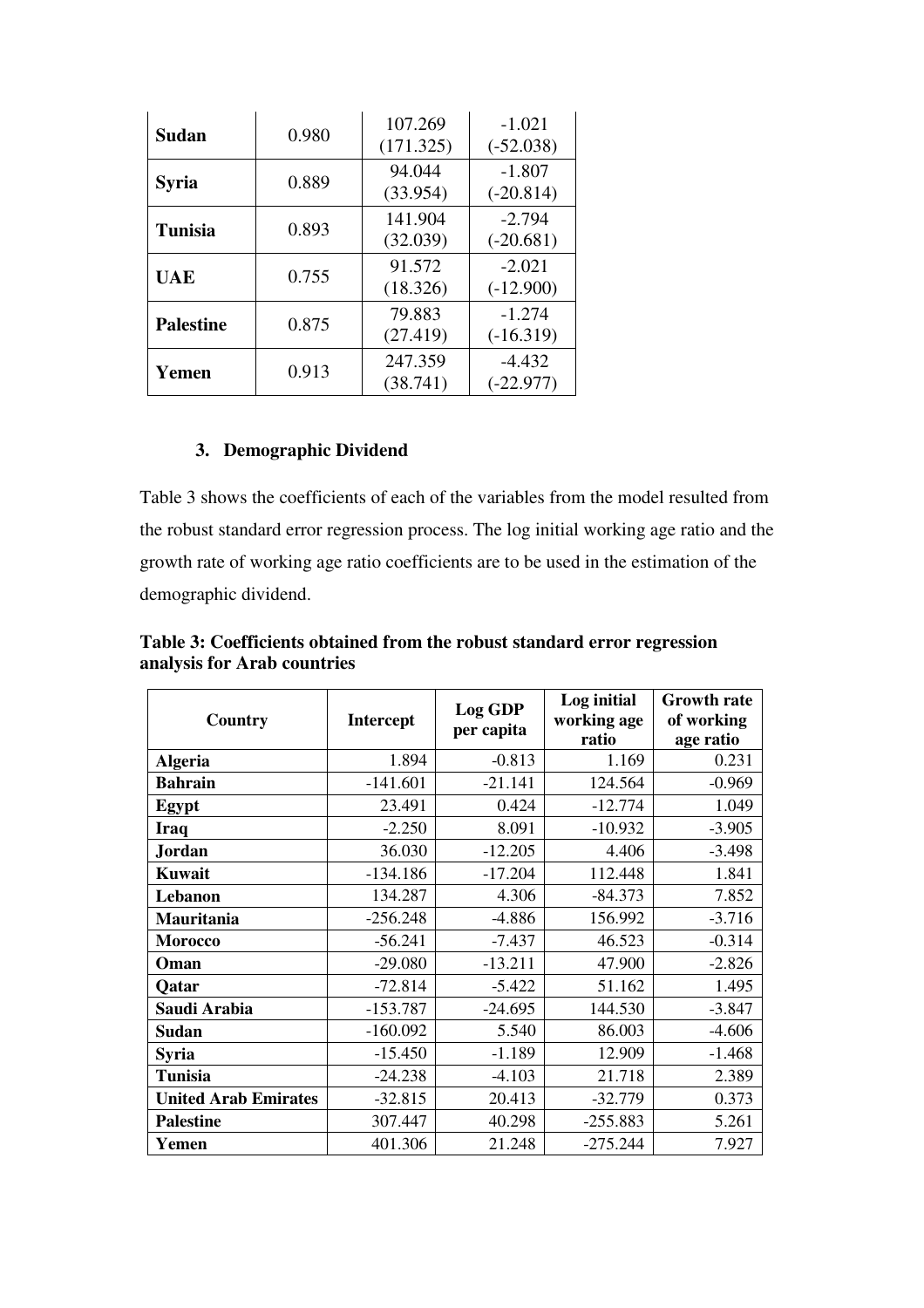The resulted demographic dividends are summarized in table 4. The selected basis year to compute the demographic dividend is the year 1960, and results are summarized to show the values of each 5 years. A negative value of the demographic dividend is interpreted such as there is no increment in the income per capita that is caused or attributed to the change of the working age population. But a positive value indicates the opposite.

Findings divide Arab countries into two main categories that illustrate economies that still have the demographic dividend and countries that don't. For Algeria, Egypt, Iraq, Jordan, Lebanon, Sudan, United Arab Emirates, Palestine, and Yemen, results indicate that the windows of opportunities that is caused by the population change no longer exist, as the latest years indicate a negative energy. But for Bahrain, Kuwait, Mauritania, Morocco, Oman, Qatar, Saudi Arabia, Syria, and Tunisia, the demographic dividend started in the years, 1975, 1978, 2005, 1980, 2008, 1960, 1986, 2011, and 1969, respectively. For countries that are still experiencing the demographic dividend, there are countries that have increasing trends of its corresponding values while others face the opposite. This gives incentives about the countries that will either have longer periods to benefit from the demographic change or not.

Findings indicate that all these economies have increasing trends except for Qatar, and Tunisia.

| Country        | 1965    | 1970    | 1975    | 1980    | 1985    | 1990    | 1995    | 2000    | 2005    | 2010    | 2015    |
|----------------|---------|---------|---------|---------|---------|---------|---------|---------|---------|---------|---------|
| <b>Algeria</b> | $-0.17$ | 0.05    | 0.02    | 0.06    | 0.13    | 0.24    | 0.39    | 0.46    | 0.38    | 0.12    | $-0.06$ |
| <b>Bahrain</b> | $-3.10$ | $-3.34$ | 0.70    | 5.67    | 7.35    | 7.86    | 9.49    | 10.56   | 12.94   | 17.00   | 17.65   |
| Egypt          | 0.23    | 0.25    | 0.32    | 0.10    | $-0.11$ | 0.08    | 0.57    | 0.77    | 0.26    | $-0.85$ | $-1.08$ |
| Iraq           | 3.12    | 1.92    | 2.79    | $-0.44$ | $-1.31$ | $-0.76$ | $-2.17$ | $-1.97$ | $-1.22$ | $-0.79$ | $-1.49$ |
| <b>Jordan</b>  | 1.88    | $-0.95$ | $-0.16$ | 0.29    | $-2.83$ | $-2.06$ | $-6.43$ | $-1.43$ | $-0.97$ | $-0.11$ | $-1.35$ |
| <b>Kuwait</b>  | $-2.19$ | $-7.59$ | $-5.33$ | 1.79    | 2.96    | 5.83    | 8.54    | 8.89    | 9.76    | 12.42   | 13.47   |
| Lebanon        | 2.13    | 6.81    | 5.01    | $-1.10$ | 2.45    | $-0.75$ | $-0.24$ | $-2.29$ | $-3.00$ | $-4.04$ | $-8.84$ |
| Mauritania     | $-0.62$ | $-2.55$ | $-3.28$ | $-3.03$ | $-2.58$ | $-2.29$ | $-2.09$ | $-1.56$ | 0.06    | 1.51    | 2.59    |
| <b>Morocco</b> | $-1.10$ | $-1.46$ | $-0.93$ | 0.12    | 0.84    | 1.35    | 1.89    | 2.87    | 3.71    | 4.37    | 4.67    |
| Oman           |         | $-0.19$ | $-1.14$ | $-1.04$ | $-0.62$ | $-2.00$ | $-4.55$ | 0.46    | $-0.42$ | 2.92    | 5.80    |
| Qatar          | 2.82    | 3.54    | 4.68    | 3.05    | 6.54    | 5.81    | 5.87    | 6.18    | 8.32    | 10.80   | 9.09    |
| Saudi Arabia   | $-0.13$ | $-0.46$ | $-1.29$ | $-0.45$ | $-0.47$ | 2.20    | 0.05    | 3.40    | 5.72    | 10.63   | 15.31   |
| <b>Sudan</b>   | $-0.06$ | $-0.27$ | $-0.74$ | $-1.90$ | $-2.84$ | $-2.39$ | $-1.73$ | 0.31    | 0.10    | 0.36    | $-0.34$ |
| <b>Syria</b>   | 0.00    | $-0.74$ | $-0.13$ | 0.00    | $-0.66$ | $-1.22$ | $-1.36$ | $-0.88$ | 0.08    | $-0.46$ | 1.90    |

**Table 4: The demographic dividend in Arab countries**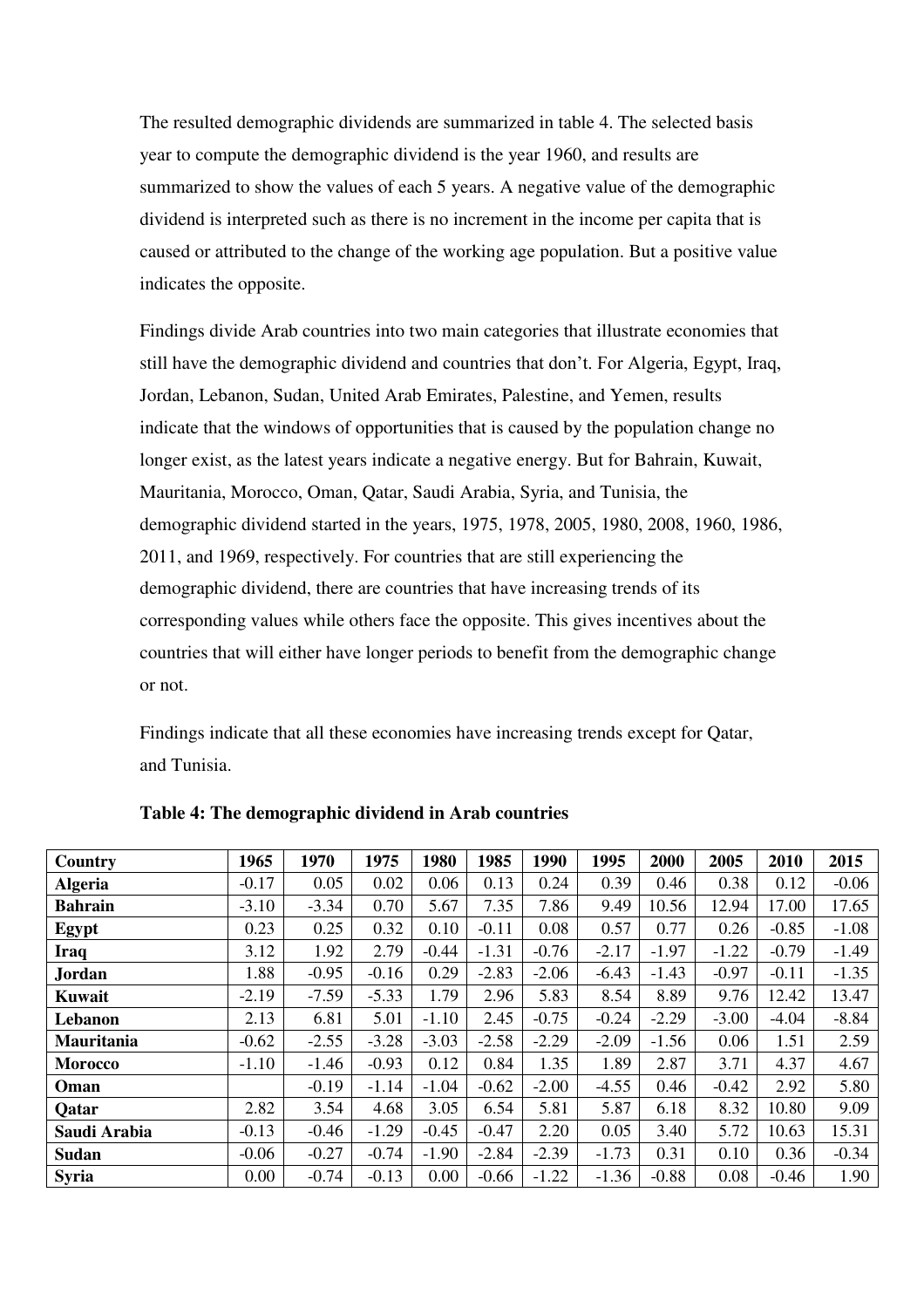| Tunisia                     | $-3.52$ | 0.92           | 1.56      | 1.80    | 2.09    | 2.47           | 3.71    | 4.38    | 4.46    | 3.32    | 1.70     |
|-----------------------------|---------|----------------|-----------|---------|---------|----------------|---------|---------|---------|---------|----------|
| <b>United Arab Emirates</b> | $-0.99$ | $-2.65$        | $-4.29$   | $-4.62$ | $-4.02$ | $-3.57$        | $-4.22$ | $-4.78$ | $-5.85$ | $-6.95$ | $-7.12$  |
| <b>Palestine</b>            |         |                |           |         |         | $-0.3^{\circ}$ | 0.23    | 53      | $-0.54$ | $-6.61$ | $-13.01$ |
| Yemen                       | 0.28    | l.74<br>$-1.7$ | <b>QQ</b> | 1.43    | 14.62   | 18.49          | 23.43   | 21.08   | 16.42   | 6.47    | $-0.80$  |

#### **II. Causalities of the dependency ratio and economic, educational, and social variables**

#### **1. Causality tests of the dependency ratio and unemployment variables in Arab:**

Tables 5, 6, 7, 8, and 9 summarize the results of the Granger causality test of the dependency ratio and employment variables in Arab countries. Under a level of significance of 5%, Algeria indicates that the dependency ratio causes the females labor force, causes the total unemployment, and causes the participation of youth in the labor force. This latter variable also causes the dependency ratio. But for Bahrain, the total labor force, the female labor force, and the participation of youth in the total labor force cause the dependency ratio. Egypt does not show any causalities under a 5% significance level. But for Iraq, the dependency ratio causes the female labor force (Table 5).

**Table 5: Granger causality of the dependency ratio and employment variables in Arab countries (set1):**

|                                                           | Algeria           |       | Bahrain           |       | Egypt              |       | Iraq              |       |
|-----------------------------------------------------------|-------------------|-------|-------------------|-------|--------------------|-------|-------------------|-------|
| Country                                                   | $F-$<br>statistic | Prob. | $F-$<br>statistic | Prob. | $F -$<br>statistic | Prob. | $F-$<br>statistic | Prob. |
| LABORFORCETOTAL does not Granger<br>Cause DR              | 2.379             | 0.118 | 6.993             | 0.005 | 0.769              | 0.476 | 1.253             | 0.306 |
| DR does not Granger Cause<br><b>LABORFORCETOTAL</b>       | 2.918             | 0.077 | 2.768             | 0.086 | 2.477              | 0.109 | 1.627             | 0.221 |
| LABORFORCEFEMALE does not Granger<br>Cause DR             | 3.423             | 0.052 | 3.591             | 0.046 | 0.270              | 0.765 | 3.139             | 0.065 |
| DR does not Granger Cause<br><b>LABORFORCEFEMALE</b>      | 7.170             | 0.004 | 0.002             | 0.997 | 1.826              | 0.186 | 3.671             | 0.043 |
| UNEMPLOYMENTTOTAL does not<br><b>Granger Cause DR</b>     | 3.509             | 0.050 | 1.271             | 0.303 | 0.808              | 0.460 | 1.253             | 0.308 |
| DR does not Granger Cause<br><b>UNEMPLOYMENTTOTAL</b>     | 3.846             | 0.039 | 3.518             | 0.050 | 3.266              | 0.060 | 0.270             | 0.765 |
| UNEMPLOYMENTYOUNGFEMALE does<br>not Granger Cause DR      | 2.813             | 0.085 | 0.754             | 0.483 | 0.214              | 0.808 | 1.284             | 0.299 |
| DR does not Granger Cause<br>UNEMPLOYMENTYOUNGFEMALE      | 3.267             | 0.060 | 0.633             | 0.541 | 0.360              | 0.702 | 0.066             | 0.936 |
| UNEMPLOYMENTYOUNGMALE does not<br><b>Granger Cause DR</b> | 3.126             | 0.067 | 1.279             | 0.301 | 0.449              | 0.644 | 1.201             | 0.322 |
| DR does not Granger Cause<br>UNEMPLOYMENTYOUNGMALE        | 3.242             | 0.061 | 1.936             | 0.171 | 3.413              | 0.054 | 0.037             | 0.962 |
| YOUTHLABORFORCEPARTICIPA does<br>not Granger Cause DR     | 4.095             | 0.032 | 6.759             | 0.005 | 0.210              | 0.812 | 0.491             | 0.618 |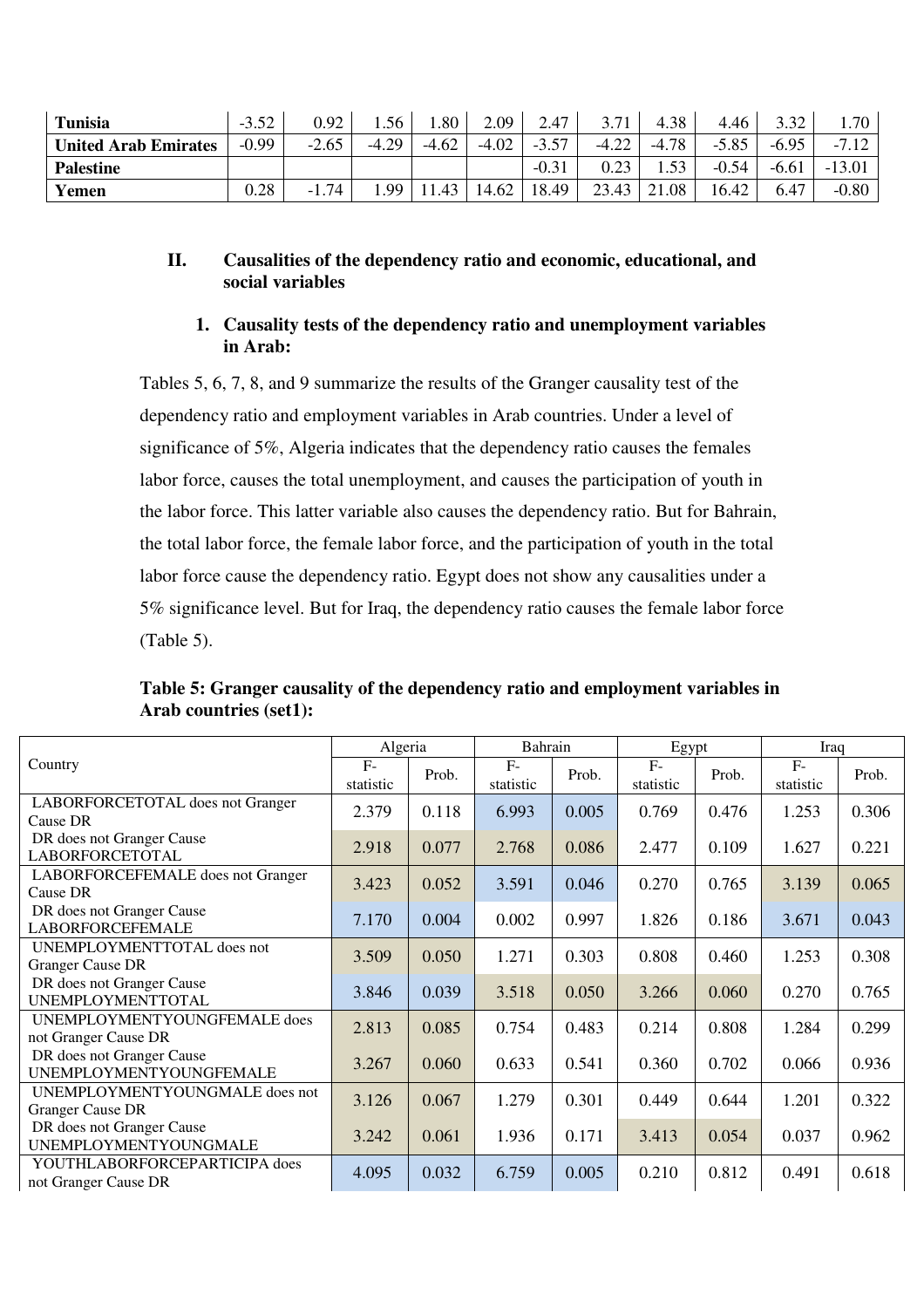For Jordan, there is a double causality between the total unemployment and the dependency ratio while also the unemployment of young males causes the dependency ratio. For Kuwait, the total labor force and the female labor force cause the dependency ratio. In the case of Lebanon, there is a double causality between the total labor force and the dependency ratio besides this latter variable that causes the young female unemployment and the participation of youth in the labor force. In Libya, the dependency ratio causes the total labor force, the female labor force, the young female unemployment, the young male unemployment, and has a double causality with the youth participation in the labor force (Table 6).

**Table 6: Granger causality of the dependency ratio and employment variables in Arab countries (set2):** 

|                                                              | Jordan             |        | Kuwait            |        | Lebanon           |          | Libya             |        |
|--------------------------------------------------------------|--------------------|--------|-------------------|--------|-------------------|----------|-------------------|--------|
| Country                                                      | $F -$<br>statistic | Prob.  | $F-$<br>statistic | Prob.  | $F-$<br>statistic | Prob.    | $F-$<br>statistic | Prob.  |
| LABORFORCETOTAL does not Granger<br>Cause DR                 | 2.96400            | 0.0746 | 6.25119           | 0.0106 | 7.13377           | 0.0046   | 1.61930           | 0.2229 |
| DR does not Granger Cause<br><b>LABORFORCETOTAL</b>          | 0.49310            | 0.6180 | 2.40592           | 0.1241 | 18.4160           | $3.E-05$ | 4.78290           | 0.0201 |
| LABORFORCEFEMALE does not Granger<br>Cause DR                | 1.20810            | 0.3197 | 4.49748           | 0.0295 | 1.76985           | 0.1960   | 0.96268           | 0.3989 |
| DR does not Granger Cause<br><b>LABORFORCEFEMALE</b>         | 0.47370            | 0.6295 | 0.46131           | 0.6391 | 2.66138           | 0.0944   | 8.97422           | 0.0017 |
| <b>UNEMPLOYMENTTOTAL</b> does not Granger<br>Cause DR        | 3.85972            | 0.0392 | 0.45272           | 0.6443 | 0.13923           | 0.8709   | 1.03286           | 0.3751 |
| DR does not Granger Cause<br>UNEMPLOYMENTTOTAL               | 4.92437            | 0.0189 | 0.99004           | 0.3946 | 1.91509           | 0.1747   | 0.85468           | 0.4411 |
| UNEMPLOYMENTYOUNGFEMALE does<br>not Granger Cause DR         | 3.29803            | 0.0590 | 0.51890           | 0.6055 | 1.57644           | 0.2326   | 1.11905           | 0.3472 |
| DR does not Granger Cause<br>UNEMPLOYMENTYOUNGFEMALE         | 1.71739            | 0.2063 | 0.92082           | 0.4196 | 4.81503           | 0.0203   | 4.44686           | 0.0261 |
| UNEMPLOYMENTYOUNGMALE does not<br><b>Granger Cause DR</b>    | 4.11192            | 0.0328 | 0.69499           | 0.5145 | 0.26928           | 0.7668   | 1.31748           | 0.2912 |
| DR does not Granger Cause<br>UNEMPLOYMENTYOUNGMALE           | 1.49753            | 0.2489 | 0.64545           | 0.5384 | 0.97478           | 0.3954   | 4.35622           | 0.0277 |
| YOUTHLABORFORCEPARTICIPA does not<br><b>Granger Cause DR</b> | 0.07240            | 0.9304 | 1.49521           | 0.2558 | 1.02530           | 0.3768   | 3.95941           | 0.0356 |
| DR does not Granger Cause<br>YOUTHLABORFORCEPARTICIPA        | 0.25305            | 0.7789 | 0.30145           | 0.7441 | 3.70837           | 0.0427   | 6.64354           | 0.0061 |

For Mauritania, no causalities are found, but for Morocco, the dependency ratio

causes the total unemployment, young females unemployment, young male

unemployment, and youth participation in the labor force. In Oman, the dependency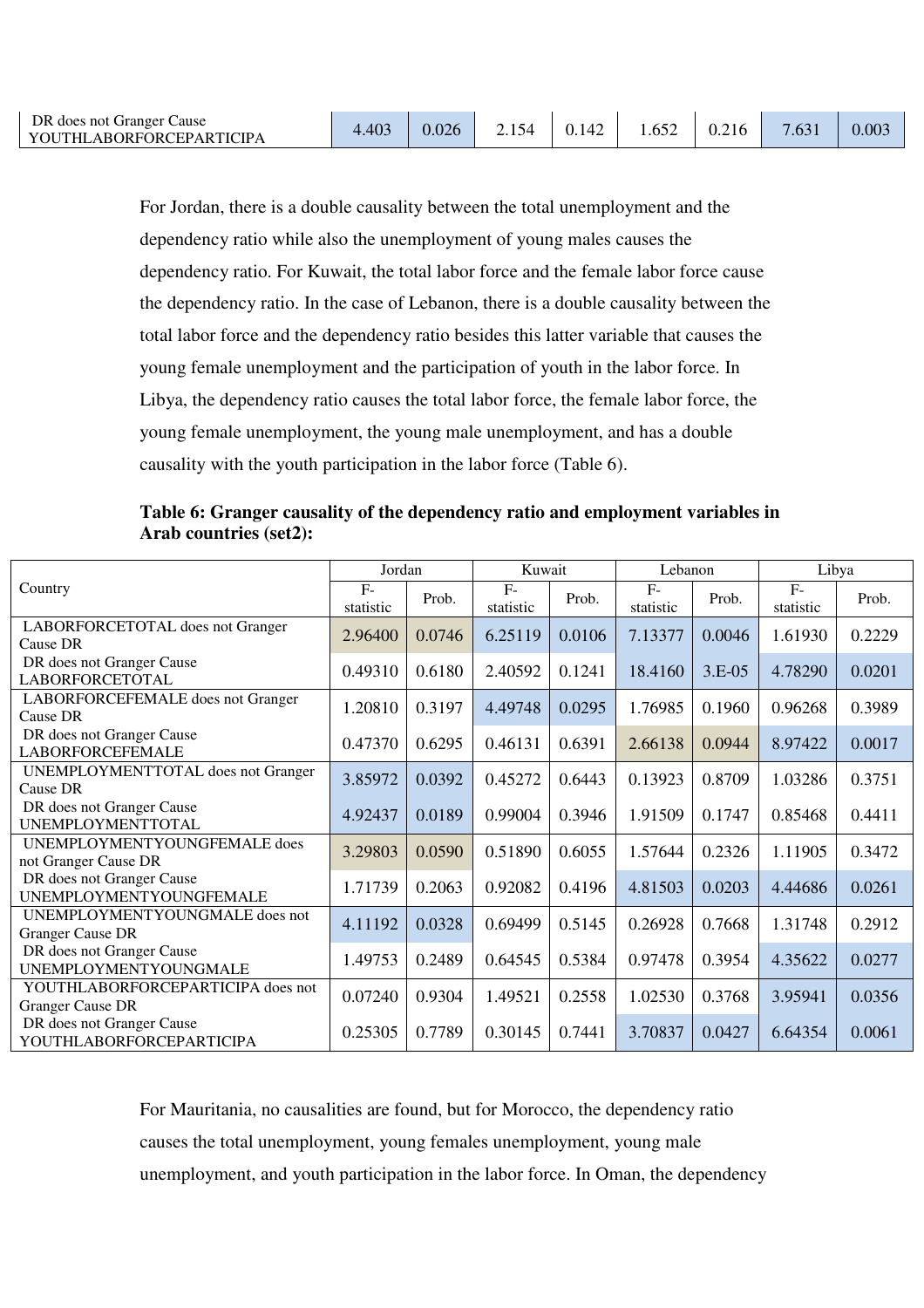ratio has a double causality with the total labor force, is caused by both the female labor force and the total unemployment, and causes the participation of youth in the labor force. For Qatar, the female labor force and the young males unemployment cause the dependency ratio, which causes the participation of youth in the labor force (Table 7).

| Country                                   | Mauritania  |        | Morocco     |        | Oman        |          | Qatar       |        |
|-------------------------------------------|-------------|--------|-------------|--------|-------------|----------|-------------|--------|
|                                           | F-statistic | Prob.  | F-statistic | Prob.  | F-statistic | Prob.    | F-statistic | Prob.  |
| LABORFORCETOTAL does not Granger          | 0.98393     | 0.3912 | 0.44644     | 0.6461 | 5.96886     | 0.0093   | 1.92615     | 0.1718 |
| Cause DR                                  |             |        |             |        |             |          |             |        |
| DR does not Granger Cause                 | 0.10597     | 0.9000 | 1.44192     | 0.2600 | 17.7143     | $4.E-05$ | 1.42331     | 0.2643 |
| <b>LABORFORCETOTAL</b>                    |             |        |             |        |             |          |             |        |
| LABORFORCEFEMALE does not Granger         | 0.17602     | 0.8399 | 1.35317     | 0.2811 | 5.67963     | 0.0111   | 4.48438     | 0.0246 |
| Cause DR                                  |             |        |             |        |             |          |             |        |
| DR does not Granger Cause                 | 0.45293     | 0.6421 | 2.68464     | 0.0927 | 0.38931     | 0.6825   | 3.01959     | 0.0715 |
| <b>LABORFORCEFEMALE</b>                   |             |        |             |        |             |          |             |        |
| <b>UNEMPLOYMENTTOTAL</b> does not Granger | 1.57329     | 0.2332 | 0.06300     | 0.9391 | 3.78098     | 0.0415   | 0.08371     | 0.9200 |
| Cause DR                                  |             |        |             |        |             |          |             |        |
| DR does not Granger Cause                 | 2.32695     | 0.1248 | 8.80318     | 0.0020 | 2.26933     | 0.1307   | 0.93356     | 0.4105 |
| <b>UNEMPLOYMENTTOTAL</b>                  |             |        |             |        |             |          |             |        |
| UNEMPLOYMENTYOUNGFEMALE does              | 1.65983     | 0.2166 | 0.00602     | 0.9940 | 3.40634     | 0.0544   | 0.09578     | 0.9091 |
| not Granger Cause DR                      |             |        |             |        |             |          |             |        |
| DR does not Granger Cause                 | 2.14345     | 0.1447 | 5.82335     | 0.0107 | 2.94677     | 0.0768   | 0.98548     | 0.3915 |
| UNEMPLOYMENTYOUNGFEMALE                   |             |        |             |        |             |          |             |        |
| UNEMPLOYMENTYOUNGMALE does not            | 1.48008     | 0.2527 | 0.01276     | 0.9873 | 3.15631     | 0.0655   | 4.58471     | 0.0237 |
| <b>Granger Cause DR</b>                   |             |        |             |        |             |          |             |        |
| DR does not Granger Cause                 | 2.03345     | 0.1584 | 7.30144     | 0.0044 | 3.09002     | 0.0689   | 1.68774     | 0.2115 |
| UNEMPLOYMENTYOUNGMALE                     |             |        |             |        |             |          |             |        |
| YOUTHLABORFORCEPARTICIPA does not         | 1.02688     | 0.3762 | 1.10853     | 0.3495 | 0.91016     | 0.4185   | 0.37082     | 0.6948 |
| <b>Granger Cause DR</b>                   |             |        |             |        |             |          |             |        |
| DR does not Granger Cause                 | 0.47509     | 0.6287 | 12.3103     | 0.0003 | 8.22951     | 0.0025   | 3.94972     | 0.0358 |
| YOUTHLABORFORCEPARTICIPA                  |             |        |             |        |             |          |             |        |

**Table 7: Granger causality of the dependency ratio and employment variables in Arab countries (set3):** 

In Saudi Arabia, Sudan, and Syria, the dependency ratio causes the total labor force and the female labor force. In addition to that, the dependency ratio also causes the participation of youth in the labor force in Sudan and Syria. The dependency ratio causes the total labor force and the participation of youth in the labor force in Tunisia (Table 8).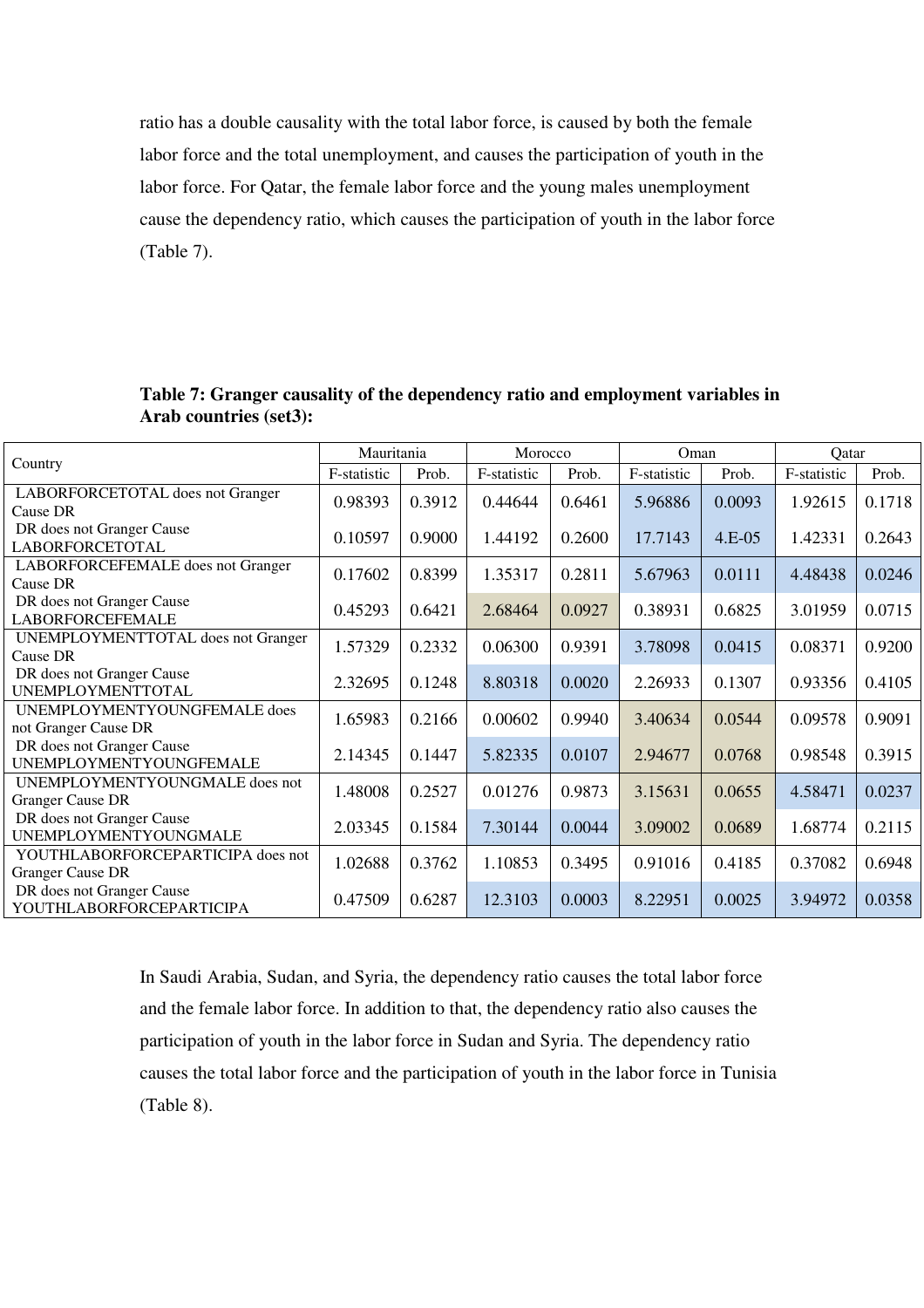|                                                              |                   | Saudi Arabia | Sudan             |        | Syria             |        | Tunisia           |        |
|--------------------------------------------------------------|-------------------|--------------|-------------------|--------|-------------------|--------|-------------------|--------|
| Country                                                      | $F-$<br>statistic | Prob.        | $F-$<br>statistic | Prob.  | $F-$<br>statistic | Prob.  | $F-$<br>statistic | Prob.  |
| LABORFORCETOTAL does not Granger<br>Cause DR                 | 0.02964           | 0.9708       | 0.01572           | 0.9844 | 0.18939           | 0.8289 | 2.65079           | 0.0952 |
| DR does not Granger Cause<br><b>LABORFORCETOTAL</b>          | 4.16537           | 0.0307       | 6.37552           | 0.0072 | 7.10353           | 0.0047 | 4.24435           | 0.0291 |
| LABORFORCEFEMALE does not Granger<br>Cause DR                | 0.02984           | 0.9706       | 0.98655           | 0.3903 | 0.42632           | 0.6587 | 0.29755           | 0.7459 |
| DR does not Granger Cause<br><b>LABORFORCEFEMALE</b>         | 6.72088           | 0.0059       | 6.89538           | 0.0053 | 8.50632           | 0.0021 | 1.84297           | 0.1842 |
| UNEMPLOYMENTTOTAL does not Granger<br>Cause DR               | 2.16616           | 0.1421       | 0.09940           | 0.9058 | 0.57682           | 0.5712 | 1.56413           | 0.2350 |
| DR does not Granger Cause<br><b>UNEMPLOYMENTTOTAL</b>        | 0.21156           | 0.8112       | 2.96099           | 0.0760 | 1.84393           | 0.1854 | 1.18098           | 0.3285 |
| UNEMPLOYMENTYOUNGFEMALE does<br>not Granger Cause DR         | 2.14109           | 0.1450       | 0.01248           | 0.9876 | 0.76796           | 0.4778 | 1.07267           | 0.3619 |
| DR does not Granger Cause<br>UNEMPLOYMENTYOUNGFEMALE         | 1.52980           | 0.2421       | 2.44738           | 0.1133 | 2.36057           | 0.1214 | 2.10180           | 0.1498 |
| UNEMPLOYMENTYOUNGMALE does not<br><b>Granger Cause DR</b>    | 0.32108           | 0.7292       | 0.02503           | 0.9753 | 1.09756           | 0.3539 | 1.63608           | 0.2210 |
| DR does not Granger Cause<br>UNEMPLOYMENTYOUNGMALE           | 1.43554           | 0.2627       | 2.49204           | 0.1094 | 2.99886           | 0.0738 | 2.13943           | 0.1452 |
| YOUTHLABORFORCEPARTICIPA does not<br><b>Granger Cause DR</b> | 0.25958           | 0.7739       | 1.49193           | 0.2489 | 0.23755           | 0.7908 | 0.87151           | 0.4336 |
| DR does not Granger Cause<br>YOUTHLABORFORCEPARTICIPA        | 1.20406           | 0.3208       | 6.36873           | 0.0072 | 5.22670           | 0.0149 | 4.12901           | 0.0315 |

### **Table 8: Granger causality of the dependency ratio and employment variables in Arab countries (set4):**

In the United Arab Emirates, the dependency ratio causes all unemployment and labor force variables except the female labor force. But in Palestine, the dependency ratio causes total labor force, has a double causality with the female labor force, and is caused by the participation of youth in the labor market. In the case of Yemen, the dependency ratio has a double causality with the total labor force and the young females unemployment and is caused by the female labor force, the total unemployment, and the participation of youth in the labor market (Table 9).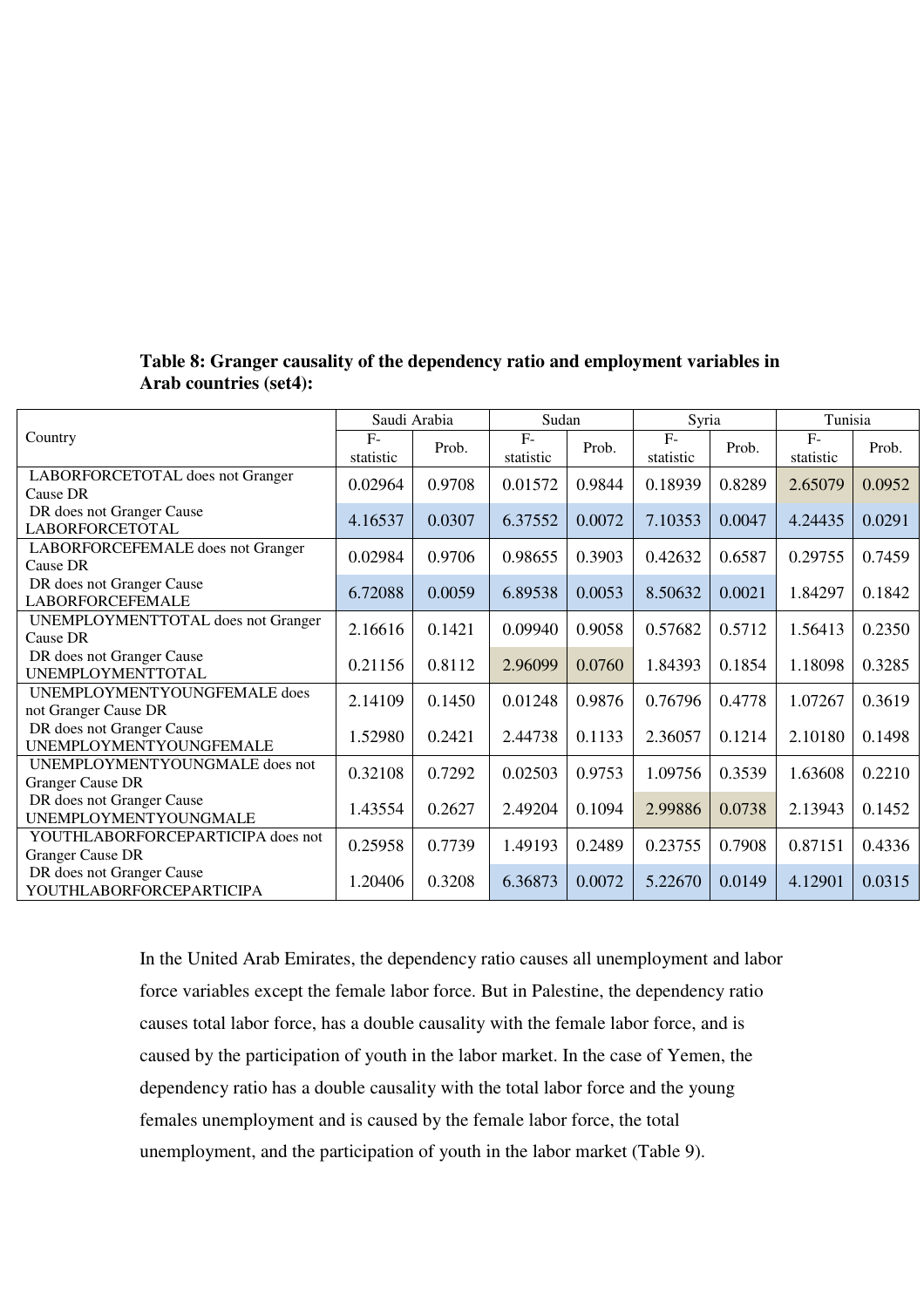|                                                              | <b>United Arab Emirates</b> |        | Palestine         |        | Yemen             |        |
|--------------------------------------------------------------|-----------------------------|--------|-------------------|--------|-------------------|--------|
| Country                                                      | $F-$<br>statistic           | Prob.  | $F-$<br>statistic | Prob.  | $F-$<br>statistic | Prob.  |
| LABORFORCETOTAL does not Granger<br>Cause DR                 | 0.60452                     | 0.5560 | 4.98884           | 0.0175 | 3.67455           | 0.0437 |
| DR does not Granger Cause<br><b>LABORFORCETOTAL</b>          | 8.13669                     | 0.0026 | 1.46612           | 0.2546 | 6.87337           | 0.0053 |
| LABORFORCEFEMALE does not Granger<br>Cause DR                | 1.97080                     | 0.1655 | 5.89189           | 0.0097 | 3.53901           | 0.0483 |
| DR does not Granger Cause<br><b>LABORFORCEFEMALE</b>         | 2.38456                     | 0.1178 | 4.84021           | 0.0193 | 2.12714           | 0.1454 |
| <b>UNEMPLOYMENTTOTAL</b> does not Granger<br>Cause DR        | 1.02806                     | 0.3768 | 0.43938           | 0.6508 | 6.83202           | 0.0058 |
| DR does not Granger Cause<br><b>UNEMPLOYMENTTOTAL</b>        | 6.05255                     | 0.0093 | 0.86914           | 0.4353 | 6.14295           | 0.0088 |
| UNEMPLOYMENTYOUNGFEMALE does<br>not Granger Cause DR         | 1.22771                     | 0.3152 | 1.75505           | 0.1998 | 8.01779           | 0.0030 |
| DR does not Granger Cause<br>UNEMPLOYMENTYOUNGFEMALE         | 3.75634                     | 0.0422 | 2.75257           | 0.0892 | 5.18518           | 0.0160 |
| UNEMPLOYMENTYOUNGMALE does not<br><b>Granger Cause DR</b>    | 1.27242                     | 0.3030 | 0.82733           | 0.4524 | 2.46454           | 0.1118 |
| DR does not Granger Cause<br>UNEMPLOYMENTYOUNGMALE           | 6.00354                     | 0.0095 | 1.40564           | 0.2696 | 0.29724           | 0.7463 |
| YOUTHLABORFORCEPARTICIPA does not<br><b>Granger Cause DR</b> | 0.51061                     | 0.6077 | 2.09788           | 0.1489 | 4.01742           | 0.0341 |
| DR does not Granger Cause<br>YOUTHLABORFORCEPARTICIPA        | 7.91117                     | 0.0029 | 6.77374           | 0.0057 | 1.30675           | 0.2928 |

## **Table 9: Granger causality of the dependency ratio and employment variables in Arab countries (set5):**

# **2. Granger causality between the dependency ratio and economic development variables in Arab countries:**

Table 10, 11, 12, 13, and 14 summarizes the causal links between the dependency ratio and economic development variables in Arab economies.

The dependency ratio causes the GDP per capita growth and is caused by gross savings and agriculture value added. In Bahrain, the dependency ratio causes the agriculture value added, and is caused by the gross savings and the industry value added. In Egypt the dependency ratio only cause the industry value added. In the case of Jordan, the dependency ratio is caused by both the GDP per capita growth and the agriculture value added (Table 10).

**Table 10: Granger causality of the dependency ratio and economic development variables in Arab countries (set1):** 

| $\sim$       | Algeria                                    |  | hrair                 |                     | <b>g</b> vn<br><u>. </u> |       | Jordan       |       |
|--------------|--------------------------------------------|--|-----------------------|---------------------|--------------------------|-------|--------------|-------|
| $\sim$ ountr | $\mathbf{r}$<br>Yrob.<br>etotieti<br>-stai |  | $\sim$<br>∺-statistic | -<br>$P_{\rm rob.}$ | $\sim$<br>. -statistic   | Prob. | . -statistic | Prob. |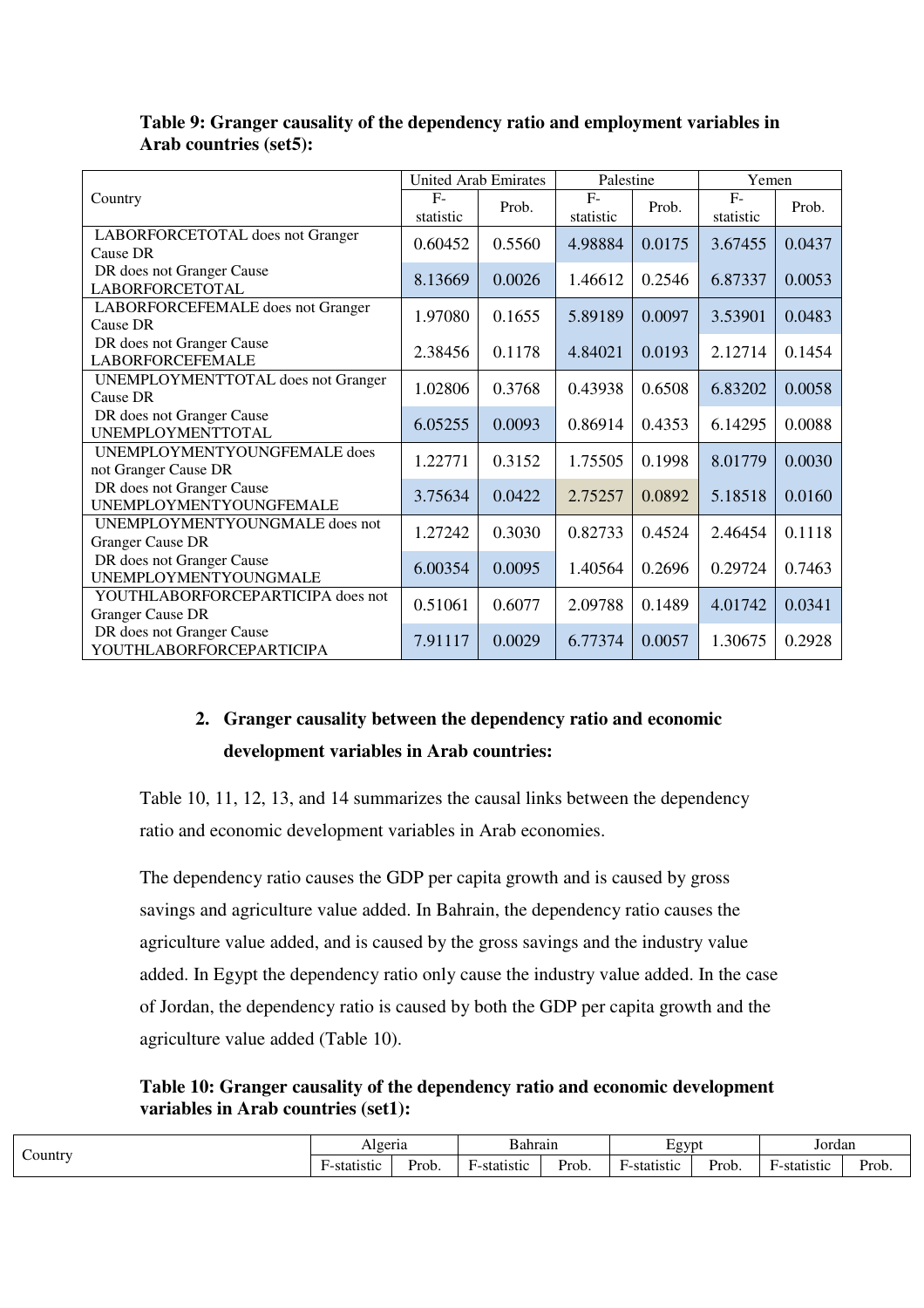| <b>GDPPERCAPITA</b> does not Granger Cause<br>DR.             | 0.55054 | 0.5801 | 1.05173 | 0.3623 | 1.46725 | 0.2403 | 0.27127 | 0.764  |
|---------------------------------------------------------------|---------|--------|---------|--------|---------|--------|---------|--------|
| DR does not Granger Cause<br><b>GDPPERCAPITA</b>              | 0.92571 | 0.4029 | 0.42452 | 0.6581 | 1.0503  | 0.3574 | 0.45856 | 0.6359 |
| <b>GDPPERCAPITAGROWTH</b> does not<br><b>Granger Cause DR</b> | 0.08416 | 0.9194 | 0.47491 | 0.6269 | 2.94406 | 0.062  | 5.67245 | 0.0075 |
| DR does not Granger Cause<br><b>GDPPERCAPITAGROWTH</b>        | 4.11829 | 0.0222 | 0.65934 | 0.525  | 0.18199 | 0.8342 | 0.04271 | 0.9582 |
| <b>GROSSSAVINGS</b> does not Granger Cause<br>DR.             | 5.85945 | 0.0116 | 5.96396 | 0.007  | 0.48339 | 0.6211 | 0.0652  | 0.937  |
| DR does not Granger Cause<br><b>GROSSSAVINGS</b>              | 0.98483 | 0.3938 | 0.91666 | 0.4115 | 1.7339  | 0.1928 | 1.03705 | 0.3658 |
| AGRICULTUREVALUEADDED does not<br><b>Granger Cause DR</b>     | 4.97861 | 0.0111 | 1.07429 | 0.37   | 2.54721 | 0.0895 | 6.13388 | 0.0044 |
| DR does not Granger Cause<br><b>AGRICULTUREVALUEADDED</b>     | 0.2134  | 0.8086 | 5.37314 | 0.0199 | 0.55086 | 0.5803 | 1.78469 | 0.1795 |
| INDUSTRYVALUEADDED does not<br><b>Granger Cause DR</b>        | 1.74643 | 0.186  | 17.0558 | 0.0002 | 1.4984  | 0.2344 | 1.64624 | 0.2042 |
| DR does not Granger Cause<br><b>INDUSTRYVALUEADDED</b>        | 2.00606 | 0.1464 | 0.03836 | 0.9625 | 3.7075  | 0.0323 | 0.49738 | 0.6114 |

In Kuwait, no causal links are found, Mauritania, the dependency ratio is caused by the GDP per capita growth, and in Morocco, the dependency ratio is caused by the industry value added. For Lebanon, the dependency ratio causes the GDP per capita, the GDP per capita growth, and has a double causality with the gross savings (Table 11).

**Table 11: Granger causality of the dependency ratio and economic development variables in Arab countries (set2):** 

|                                                           | Kuwait            |           | Lebanon           |        | Mauritania        |        | Morocco           |        |
|-----------------------------------------------------------|-------------------|-----------|-------------------|--------|-------------------|--------|-------------------|--------|
| Country                                                   | $F-$<br>statistic | Prob.     | $F-$<br>statistic | Prob.  | $F-$<br>statistic | Prob.  | $F-$<br>statistic | Prob.  |
| GDPPERCAPITA does not Granger<br>Cause DR                 | 1.27617           | 0.2911    | 2.59204           | 0.0975 | 1.2242            | 0.3027 | 1.44551           | 0.2466 |
| DR does not Granger Cause<br><b>GDPPERCAPITA</b>          | 0.84452           | 0.4379    | 12.3885           | 0.0002 | 1.27529           | 0.2883 | 0.64548           | 0.5293 |
| GDPPERCAPITAGROWTH does not<br><b>Granger Cause DR</b>    | 0.91029           | 0.4117    | 0.53193           | 0.5952 | 5.03742           | 0.0102 | 0.81834           | 0.4479 |
| DR does not Granger Cause<br><b>GDPPERCAPITAGROWTH</b>    | 0.92071           | 0.4077    | 6.50199           | 0.0063 | 2.0534            | 0.1392 | 0.03644           | 0.9642 |
| GROSSSAVINGS does not Granger<br>Cause DR                 | 1.21401           | 0.3117    | 32.007            | 0.0003 | 0.70396           | 0.5071 | 1.03572           | 0.3656 |
| DR does not Granger Cause<br><b>GROSSSAVINGS</b>          | 0.67911           | 0.5149    | 22.0782           | 0.0009 | 1.31684           | 0.2914 | 1.15294           | 0.3274 |
| AGRICULTUREVALUEADDED does<br>not Granger Cause DR        | <b>NA</b>         | <b>NA</b> | 1.06613           | 0.3676 | 2.43247           | 0.0981 | 3.20328           | 0.0548 |
| DR does not Granger Cause<br><b>AGRICULTUREVALUEADDED</b> | <b>NA</b>         | <b>NA</b> | 0.74223           | 0.4917 | 1.06229           | 0.3533 | 1.55592           | 0.2275 |
| INDUSTRYVALUEADDED does not<br><b>Granger Cause DR</b>    | <b>NA</b>         | <b>NA</b> | 1.31498           | 0.296  | 1.31063           | 0.2788 | 4.34856           | 0.022  |
| DR does not Granger Cause<br><b>INDUSTRYVALUEADDED</b>    | NA                | <b>NA</b> | 0.3358            | 0.7197 | 0.61426           | 0.5451 | 1.11104           | 0.3424 |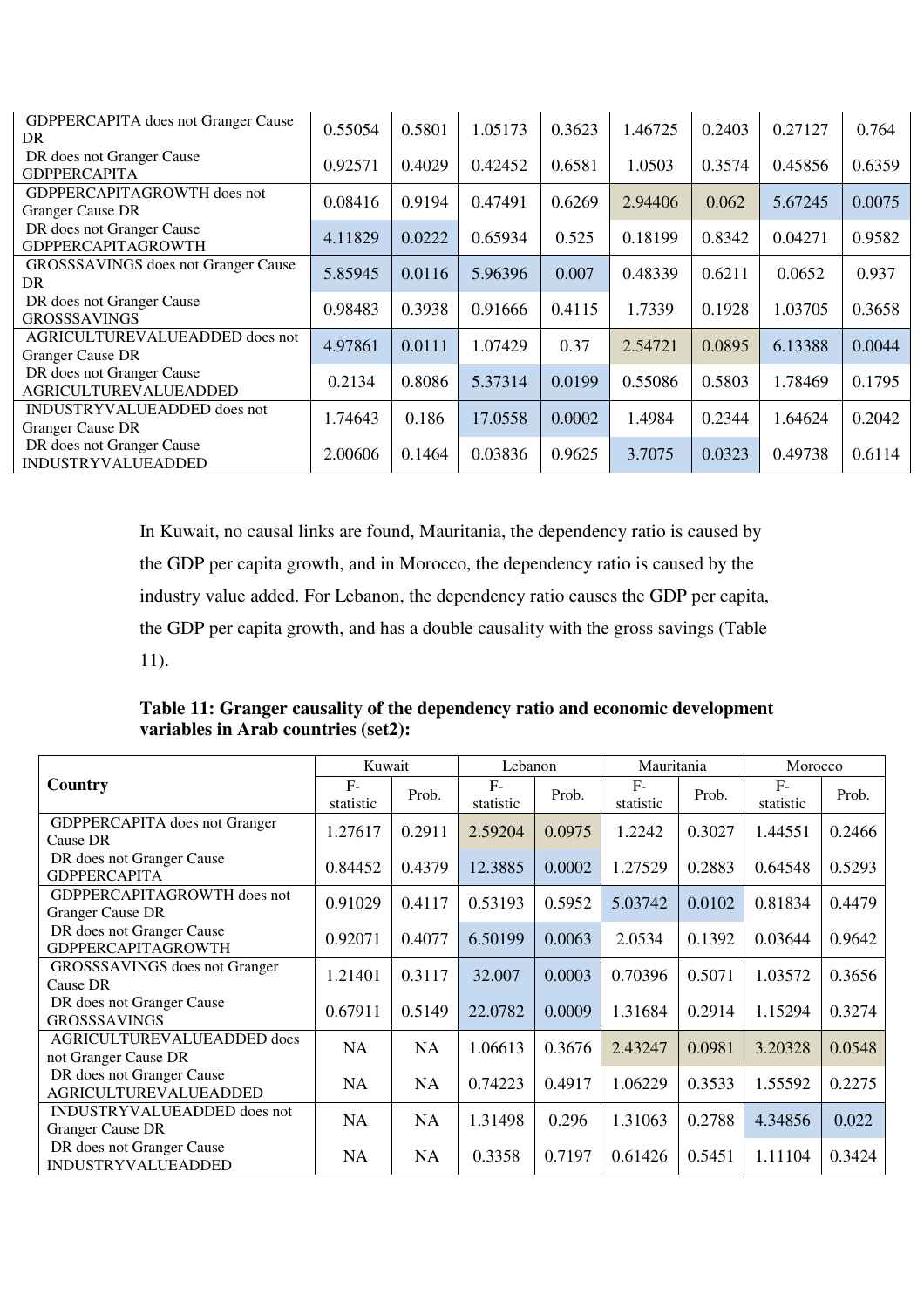Oman and Saudi Arabia do not show significant causal relationships under a level of significance of 5%, and in Qatar only the industry value added causes the dependency ratio (Table 12).

|                                                           | Oman              |        | Qatar             |           | Saudi Arabia |        |  |
|-----------------------------------------------------------|-------------------|--------|-------------------|-----------|--------------|--------|--|
| Country                                                   | $F-$<br>statistic | Prob.  | $F-$<br>statistic | Prob.     | F-statistic  | Prob.  |  |
| <b>GDPPERCAPITA</b> does not Granger<br>Cause DR          | 1.88423           | 0.164  | 2.3019            | 0.1505    | 0.02259      | 0.9777 |  |
| DR does not Granger Cause<br><b>GDPPERCAPITA</b>          | 0.49156           | 0.615  | 1.90869           | 0.1986    | 2.94071      | 0.0638 |  |
| GDPPERCAPITAGROWTH does not<br><b>Granger Cause DR</b>    | 0.16862           | 0.8454 | 2.56534           | 0.1313    | 0.06235      | 0.9396 |  |
| DR does not Granger Cause<br><b>GDPPERCAPITAGROWTH</b>    | 0.98988           | 0.3799 | 0.93368           | 0.4281    | 0.43353      | 0.6512 |  |
| <b>GROSSSAVINGS</b> does not Granger<br>Cause DR          | 0.68712           | 0.5103 | <b>NA</b>         | <b>NA</b> | 1.78787      | 0.1808 |  |
| DR does not Granger Cause<br><b>GROSSSAVINGS</b>          | 0.09448           | 0.9101 | <b>NA</b>         | <b>NA</b> | 0.02138      | 0.9789 |  |
| AGRICULTUREVALUEADDED does<br>not Granger Cause DR        | 0.06478           | 0.9375 | 3.84843           | 0.0576    | 0.90099      | 0.4139 |  |
| DR does not Granger Cause<br><b>AGRICULTUREVALUEADDED</b> | 0.05106           | 0.9504 | 0.31167           | 0.7391    | 1.15765      | 0.324  |  |
| INDUSTRYVALUEADDED does not<br><b>Granger Cause DR</b>    | 0.81034           | 0.4603 | 5.00046           | 0.0312    | 0.51552      | 0.6009 |  |
| DR does not Granger Cause<br><b>INDUSTRYVALUEADDED</b>    | 0.67732           | 0.5205 | 0.10423           | 0.902     | 0.68406      | 0.5101 |  |

**Table 12: Granger causality of the dependency ratio and economic development variables in Arab countries (set3):** 

In Syria, the dependency ratio causes both the agriculture value added and the industry value added, and is caused by both the GDP per capita growth and the gross savings. In Tunisia, the dependency ratio has a double causality with the GDP per capita, and causes the gross savings besides the agriculture value added. No significant causal relationship is found for Sudan (Table 13).

**Table 13: Granger causality of the dependency ratio and economic development variables in Arab countries (set4):** 

| Country                                          | Sudan           |        | Svria           |        | Tunisia         |           |  |
|--------------------------------------------------|-----------------|--------|-----------------|--------|-----------------|-----------|--|
|                                                  | F-<br>statistic | Prob.  | Е.<br>statistic | Prob.  | Е.<br>statistic | Prob.     |  |
| <b>GDPPERCAPITA</b> does not Granger<br>Cause DR | .1331           | 0.3302 | 0.90029         | 0.4143 | 23.0598         | 0.0000001 |  |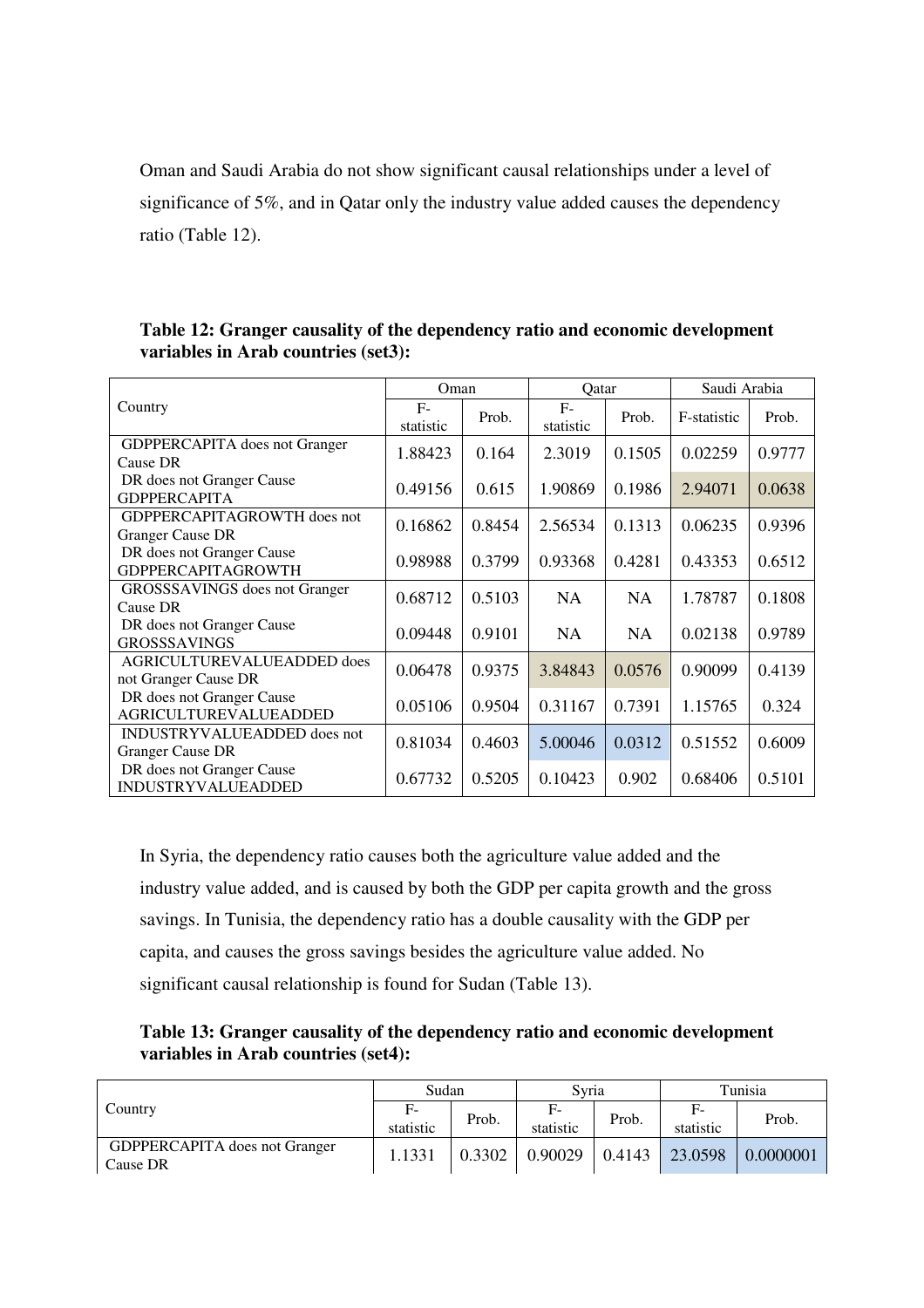| DR does not Granger Cause<br><b>GDPPERCAPITA</b> | 3.01097 | 0.0582 | 1.13115 | 0.3325 | 3.6992  | 0.0326 |  |
|--------------------------------------------------|---------|--------|---------|--------|---------|--------|--|
| GDPPERCAPITAGROWTH does not                      | 1.86361 | 0.1659 | 3.57893 | 0.0372 | 2.47182 | 0.0961 |  |
| <b>Granger Cause DR</b>                          |         |        |         |        |         |        |  |
| DR does not Granger Cause                        | 2.29794 | 0.1112 | 0.16293 | 0.8502 | 2.24945 | 0.1175 |  |
| <b>GDPPERCAPITAGROWTH</b>                        |         |        |         |        |         |        |  |
| GROSSSAVINGS does not Granger                    |         |        |         |        |         |        |  |
| Cause DR                                         | 0.19891 | 0.8206 | 4.02624 | 0.0311 | 0.53702 | 0.5895 |  |
| DR does not Granger Cause                        |         |        |         |        |         |        |  |
| <b>GROSSSAVINGS</b>                              | 1.4785  | 0.2431 | 0.54828 | 0.585  | 5.92516 | 0.0063 |  |
| AGRICULTUREVALUEADDED does                       |         |        |         |        |         |        |  |
| not Granger Cause DR                             | 0.85778 | 0.4302 | 0.97513 | 0.3985 | 1.43786 | 0.2484 |  |
| DR does not Granger Cause                        |         |        |         |        |         |        |  |
| <b>AGRICULTUREVALUEADDED</b>                     | 0.06328 | 0.9388 | 4.68875 | 0.025  | 4.46925 | 0.0171 |  |
| INDUSTRYVALUEADDED does not                      |         | 0.7705 | 1.20181 |        |         |        |  |
| <b>Granger Cause DR</b>                          | 0.26226 |        |         | 0.3264 | 0.41351 | 0.6639 |  |
| DR does not Granger Cause                        |         |        |         |        |         |        |  |
| <b>INDUSTRYVALUEADDED</b>                        | 0.25451 | 0.7764 | 5.54307 | 0.0148 | 0.63449 | 0.535  |  |

For the United Arab Emirates, the GDP per capita causes the dependency ratio. This latter variable causes the GDP per capita in Palestine and Yemen. In addition to that, the dependency ratio causes the GDP per capita growth and the industry value added, and has a double causality with the agriculture value added in Yemen (Table 14).

**Table 14: Granger causality of the dependency ratio and economic development variables in Arab countries (set5):** 

|                                                           | <b>United Arab</b><br>Emirates |           |                   | Palestine | Yemen             |             |  |
|-----------------------------------------------------------|--------------------------------|-----------|-------------------|-----------|-------------------|-------------|--|
| Country                                                   | $F-$<br>statistic              | Prob.     | $F-$<br>statistic | Prob.     | $F-$<br>statistic | Prob.       |  |
| <b>GDPPERCAPITA</b> does not Granger<br>Cause DR          | 5.10512                        | 0.0113    | 0.21595           | 0.8081    | 0.12              | 0.8876      |  |
| DR does not Granger Cause<br><b>GDPPERCAPITA</b>          | 0.22194                        | 0.8021    | 6.08716           | 0.0108    | 4.67979           | 0.0215      |  |
| GDPPERCAPITAGROWTH does not<br><b>Granger Cause DR</b>    | 0.18327                        | 0.8334    | 0.69199           | 0.5159    | 0.00907           | 0.991       |  |
| DR does not Granger Cause<br><b>GDPPERCAPITAGROWTH</b>    | 0.03889                        | 0.9619    | 0.03395           | 0.9667    | 6.5281            | 0.007       |  |
| <b>GROSSSAVINGS</b> does not Granger<br>Cause DR          | 1.34034                        | 0.2752    | 3.27025           | 0.0683    | 1.79739           | 0.2774      |  |
| DR does not Granger Cause<br><b>GROSSSAVINGS</b>          | 2.21346                        | 0.1248    | 0.017             | 0.9832    | 1.69065           | 0.2937      |  |
| AGRICULTUREVALUEADDED does<br>not Granger Cause DR        | <b>NA</b>                      | <b>NA</b> | 0.6511            | 0.5356    | 8.8344            | 0.0018      |  |
| DR does not Granger Cause<br><b>AGRICULTUREVALUEADDED</b> | <b>NA</b>                      | <b>NA</b> | 0.19359           | 0.826     | 4.7801            | 0.0201      |  |
| INDUSTRYVALUEADDED does not<br><b>Granger Cause DR</b>    | <b>NA</b>                      | <b>NA</b> | 1.42699           | 0.2708    | 1.59553           | 0.2276      |  |
| DR does not Granger Cause<br><b>INDUSTRYVALUEADDED</b>    | NA                             | <b>NA</b> | 1.3612            | 0.2863    | 16.5513           | 0.0000<br>6 |  |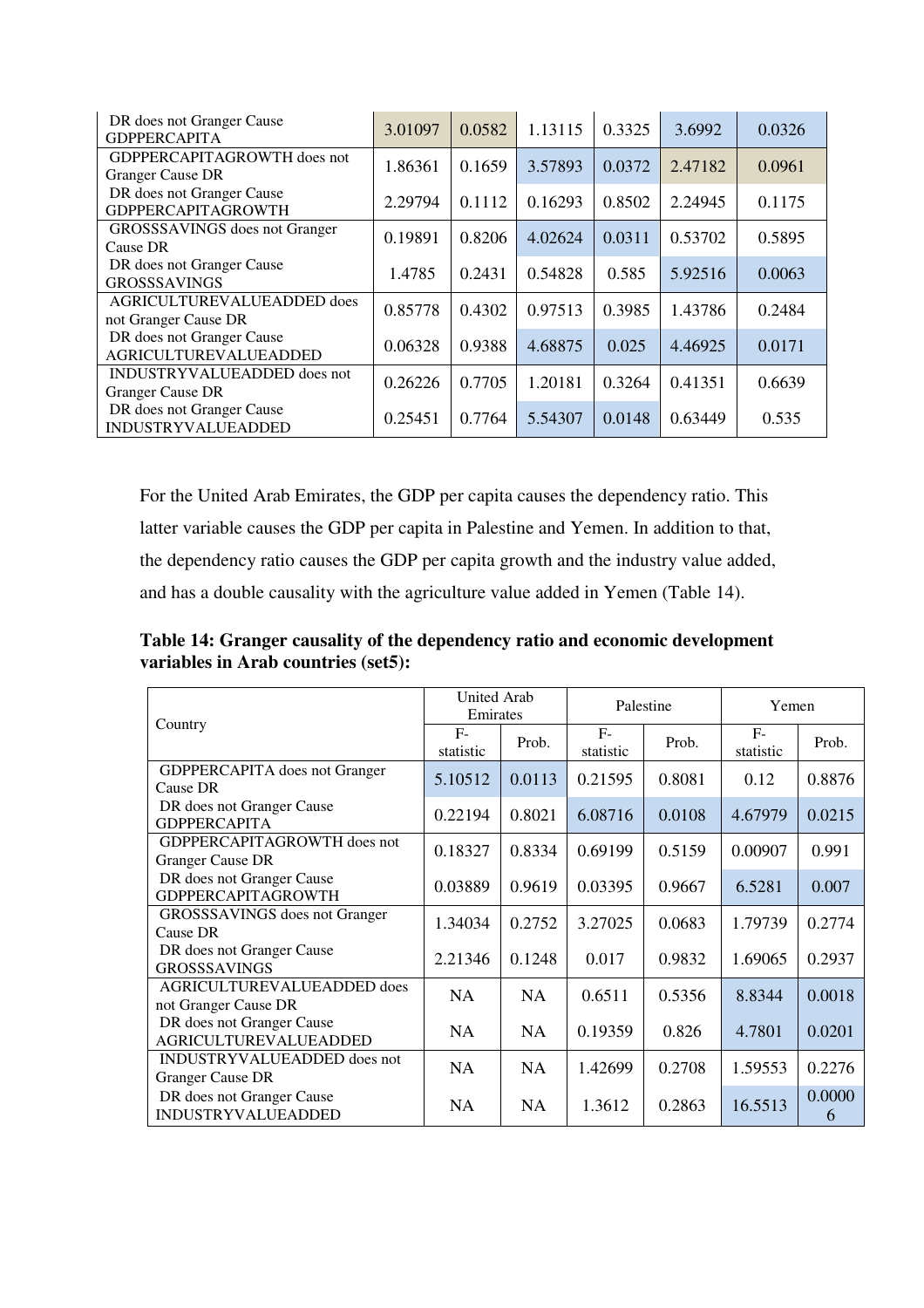#### **3. Granger causality between the dependency ratio and expenditure variables in Arab countries:**

Tables 15, 16, 17, 18, and 19 summarizes the Granger causality tests between the dependency ratio and expenditure variables for Arab countries.

In Algeria, the dependency ratio causes all expenditure variables. In Bahrain, the dependency ratio causes the expenditure on education and expenditure on public health and is caused by both expenditure on health and expenditure on private health. In Egypt, expenditure on education causes the dependency ratio that in return causes the per capita health expenditure. But for Iraq, the dependency ratio causes both expenditure on health and expenditure on public health (Table 15).

**Table 15: Granger causality of the dependency ratio and expenditure variables in Arab countries (set1):** 

|                                                              | Algeria           |        | Bahrain     |        |                   | Egypt  | Iraq               |        |
|--------------------------------------------------------------|-------------------|--------|-------------|--------|-------------------|--------|--------------------|--------|
| Country                                                      | $F-$<br>statistic | Prob.  | F-statistic | Prob.  | $F-$<br>statistic | Prob.  | $F -$<br>statistic | Prob.  |
| EDUCATIONEXPENDITURE does not<br><b>Granger Cause DR</b>     | 2.88865           | 0.0676 | 1.56466     | 0.2263 | 4.58607           | 0.0163 | 3.33573            | 0.0654 |
| DR does not Granger Cause<br>EDUCATIONEXPENDITURE            | 4.82626           | 0.0134 | 7.48523     | 0.0024 | 1.57063           | 0.2208 | 0.28721            | 0.7547 |
| HEALTHEXPENDITUREPERCAPI does<br>not Granger Cause DR        | 1.35466           | 0.2922 | 0.04075     | 0.9602 | 1.89165           | 0.1901 | 0.54825            | 0.6091 |
| DR does not Granger Cause<br><b>HEALTHEXPENDITUREPERCAPI</b> | 9.98162           | 0.0024 | 1.69704     | 0.2214 | 4.37011           | 0.0354 | 1.20347            | 0.3744 |
| HEALTHEXPENDITUREPRIVATE does<br>not Granger Cause DR        | 0.57262           | 0.5776 | 1.40392     | 0.2805 | 3.77459           | 0.0510 | 1.02486            | 0.4236 |
| DR does not Granger Cause<br>HEALTHEXPENDITUREPRIVATE        | 9.23765           | 0.0032 | 4.68898     | 0.0293 | 2.77309           | 0.0993 | 5.47027            | 0.0551 |
| HEALTHEXPENDITUREPUBLIC does not<br><b>Granger Cause DR</b>  | 1.02009           | 0.3877 | 10.4611     | 0.0020 | 3.39403           | 0.0652 | 0.19601            | 0.8280 |
| DR does not Granger Cause<br><b>HEALTHEXPENDITUREPUBLIC</b>  | 5.24425           | 0.0214 | 1.85744     | 0.1952 | 0.50235           | 0.6164 | 7.33882            | 0.0325 |
| HEALTHEXPENDITURETOTAL does not<br><b>Granger Cause DR</b>   | 0.68923           | 0.5194 | 5.94642     | 0.0147 | 3.00773           | 0.0844 | 0.01834            | 0.9819 |
| DR does not Granger Cause<br>HEALTHEXPENDITURETOTAL          | 6.06894           | 0.0138 | 3.24259     | 0.0720 | 2.92841           | 0.0891 | 7.12945            | 0.0343 |

No causal links are found for Kuwait. But for Jordan, the dependency ratio causes the expenditure on private health and is caused by both the expenditure on health per capita, and the expenditure on public health. For Lebanon, the dependency ratio has double causality with expenditure on education and is caused by expenditure on private health. In Libya, only the health expenditure per capita is caused by the dependency ratio (Table 16).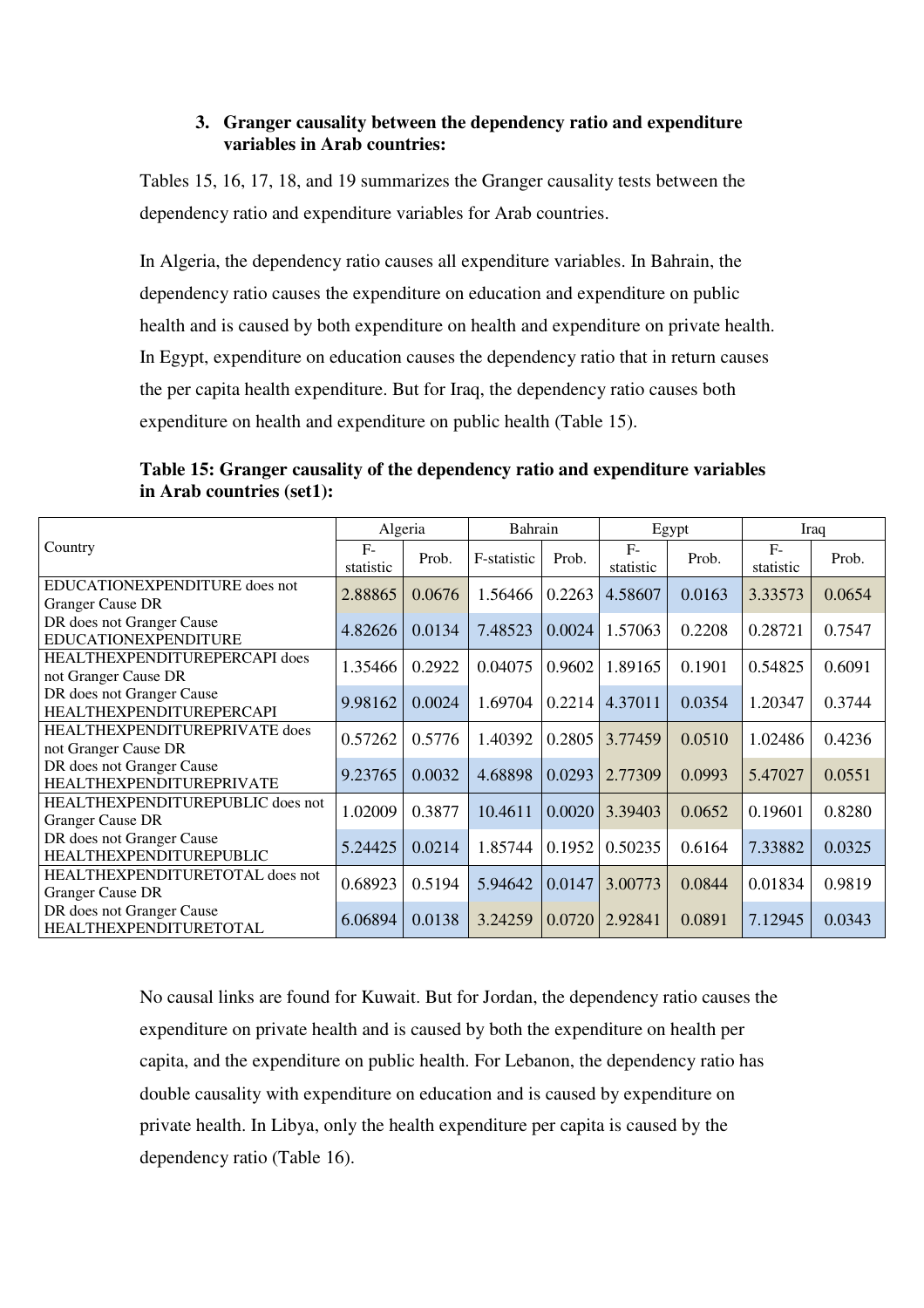|                                                              | Jordan      |        | Kuwait                     |        | Lebanon     |        | Libya       |        |
|--------------------------------------------------------------|-------------|--------|----------------------------|--------|-------------|--------|-------------|--------|
| Country                                                      | F-statistic | Prob.  | $F-$<br>statistic          | Prob.  | F-statistic | Prob.  | F-statistic | Prob.  |
| EDUCATIONEXPENDITURE does not<br><b>Granger Cause DR</b>     | 0.43633     | 0.6495 | 0.21821                    | 0.8051 | 7.42668     | 0.0039 | 0.46374     | 0.6676 |
| DR does not Granger Cause<br>EDUCATIONEXPENDITURE            | 0.53617     | 0.5892 | 1.49037                    | 0.2396 | 5.30389     | 0.0142 | 0.47123     | 0.6638 |
| HEALTHEXPENDITUREPERCAPI does<br>not Granger Cause DR        | 10.4369     | 0.0020 | $0.94462 \mid 0.4140 \mid$ |        | 3.32509     | 0.0682 | 0.02506     | 0.9753 |
| DR does not Granger Cause<br><b>HEALTHEXPENDITUREPERCAPI</b> | 3.47893     | 0.0616 | 1.41493 0.2780             |        | 1.74546     | 0.2131 | 15.8335     | 0.0003 |
| HEALTHEXPENDITUREPRIVATE does<br>not Granger Cause DR        | 2.58954     | 0.1131 | 0.36883                    | 0.6986 | 7.47056     | 0.0069 | 2.69700     | 0.1048 |
| DR does not Granger Cause<br>HEALTHEXPENDITUREPRIVATE        | 7.63402     | 0.0064 | 1.15969                    | 0.3440 | 2.21442     | 0.1487 | 2.64530     | 0.1087 |
| <b>HEALTHEXPENDITUREPUBLIC does</b><br>not Granger Cause DR  | 4.24118     | 0.0382 | 1.75740 0.2111             |        | 2.25420     | 0.1444 | 1.39212     | 0.2833 |
| DR does not Granger Cause<br><b>HEALTHEXPENDITUREPUBLIC</b>  | 2.61648     | 0.1109 | 2.80004                    | 0.0975 | 3.13231     | 0.0776 | 1.25908     | 0.3164 |
| HEALTHEXPENDITURETOTAL does not<br><b>Granger Cause DR</b>   | 0.81247     | 0.4651 | 1.33682                    | 0.2965 | 1.81395     | 0.2019 | 1.83006     | 0.1994 |
| DR does not Granger Cause<br><b>HEALTHEXPENDITURETOTAL</b>   | 2.21685     | 0.1485 | 1.92690   0.1850           |        | 1.57171     | 0.2447 | 1.47504     | 0.2647 |

## **Table 16: Granger causality of the dependency ratio and expenditure variables in Arab countries (set2):**

No causalities are found in Morocco and Qatar. But in Mauritania and Oman, the dependency ratio causes expenditure on education and per capita expenditure on health (Table 17).

| Table 17: Granger causality of the dependency ratio and expenditure variables |  |
|-------------------------------------------------------------------------------|--|
| in Arab countries (set3):                                                     |  |

|                                                              | Mauritania  |        | Morocco            |        | Oman        |        | Qatar       |        |
|--------------------------------------------------------------|-------------|--------|--------------------|--------|-------------|--------|-------------|--------|
| Country                                                      | F-statistic | Prob.  | $F -$<br>statistic | Prob.  | F-statistic | Prob.  | F-statistic | Prob.  |
| EDUCATIONEXPENDITURE does not<br><b>Granger Cause DR</b>     | 0.86742     | 0.4282 | 0.09560            | 0.9090 | 0.68282     | 0.5111 | 0.07159     | 0.9311 |
| DR does not Granger Cause<br>EDUCATIONEXPENDITURE            | 4.26359     | 0.0214 | 2.11403            | 0.1344 | 4.07823     | 0.0246 | 3.18897     | 0.0550 |
| HEALTHEXPENDITUREPERCAPI does<br>not Granger Cause DR        | 0.43575     | 0.6559 | 0.38249            | 0.6896 | 0.41435     | 0.6692 | 3.39823     | 0.0650 |
| DR does not Granger Cause<br><b>HEALTHEXPENDITUREPERCAPI</b> | 4.55309     | 0.0317 | 3.77891            | 0.0508 | 6.82595     | 0.0094 | 0.75136     | 0.4911 |
| HEALTHEXPENDITUREPRIVATE does<br>not Granger Cause DR        | 1.09115     | 0.3647 | 1.13624            | 0.3509 | 1.04606     | 0.3791 | 1.97107     | 0.1788 |
| DR does not Granger Cause<br><b>HEALTHEXPENDITUREPRIVATE</b> | 3.17892     | 0.0752 | 1.17163            | 0.3405 | 2.61864     | 0.1108 | 0.14703     | 0.8647 |
| HEALTHEXPENDITUREPUBLIC does<br>not Granger Cause DR         | 1.01488     | 0.3894 | 2.20050            | 0.1503 | 2.14166     | 0.1571 | 1.26849     | 0.3139 |
| DR does not Granger Cause<br>HEALTHEXPENDITUREPUBLIC         | 1.74222     | 0.2136 | 2.81075            | 0.0967 | 0.99547     | 0.3960 | 0.58006     | 0.5737 |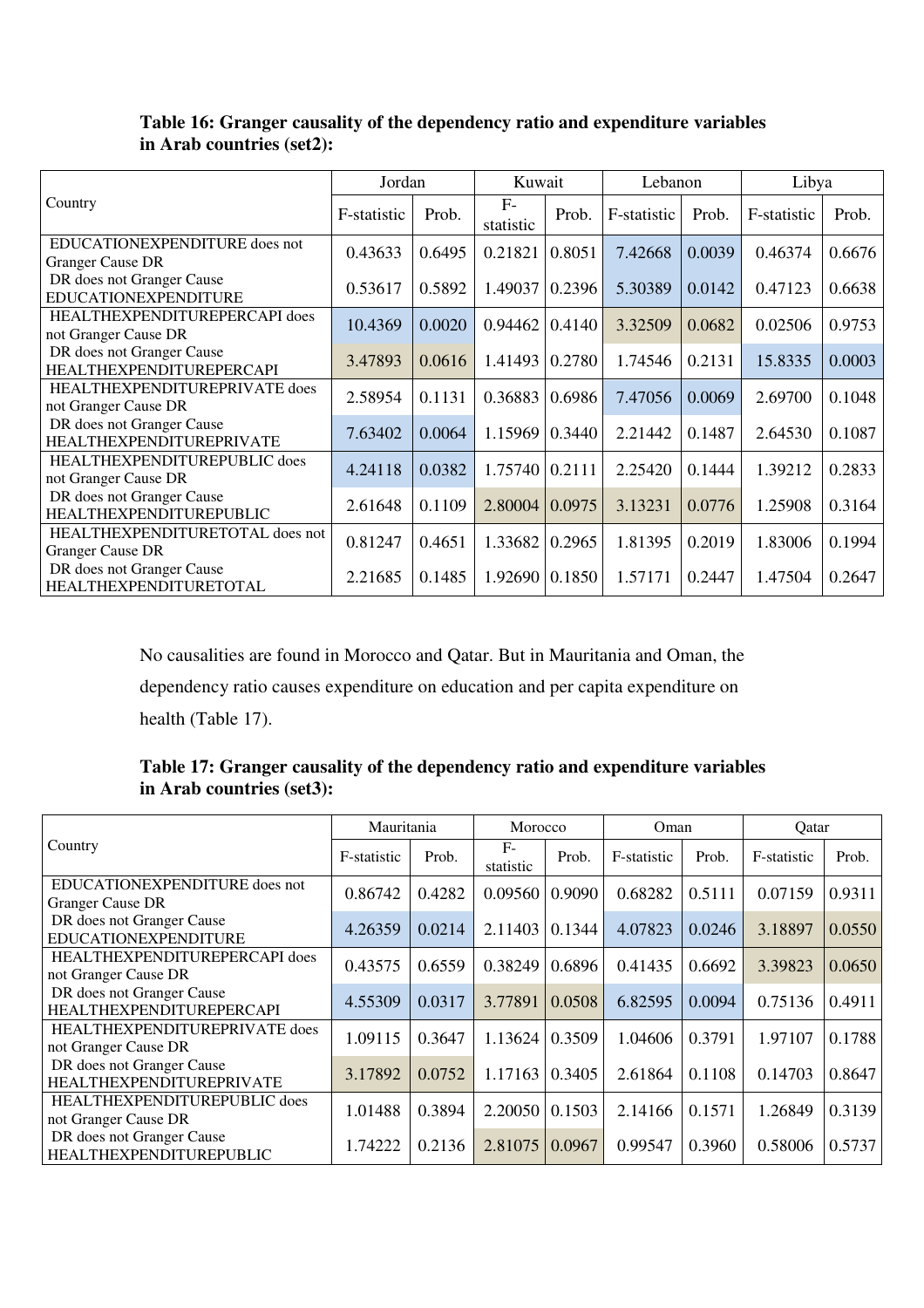| HEALTHEXPENDITURETOTAL does<br>not Granger Cause DR   | .47329 |  |                                                          | $\vert 0.2650 \vert 0.50097 \vert 0.6172 \vert 2.25823 \vert 0.1440 \vert 0.56674 \vert 0.5808$ |  |
|-------------------------------------------------------|--------|--|----------------------------------------------------------|-------------------------------------------------------------------------------------------------|--|
| DR does not Granger Cause<br>I HEALTHEXPENDITURETOTAL |        |  | $2.55084$   0.1163   3.66561   0.0546   0.60299   0.5618 | 1.86661 10.1938                                                                                 |  |

In Saudi Arabia, the dependency ratio causes per capita expenditure on health, and has a double causality with both the total expenditure on health and the expenditure on public health. In Sudan, the dependency ratio is caused by the per capita health expenditure, the total expenditure on health and the private expenditure on health. In the case of Syria, the dependency ratio only causes the per capita health expenditure (Table 18).

**Table 18: Granger causality of the dependency ratio and expenditure variables in Arab countries (set4):** 

|                                                              |             | Saudi Arabia |                   | Sudan  | Syria       |        |  |
|--------------------------------------------------------------|-------------|--------------|-------------------|--------|-------------|--------|--|
| Country                                                      | F-statistic | Prob.        | $F-$<br>statistic | Prob.  | F-statistic | Prob.  |  |
| EDUCATIONEXPENDITURE does not<br><b>Granger Cause DR</b>     | 0.24500     | 0.7839       | 0.84327           | 0.4380 | 1.41088     | 0.2592 |  |
| DR does not Granger Cause<br>EDUCATIONEXPENDITURE            | 5.33424     | 0.0090       | 2.30321           | 0.1134 | 2.26220     | 0.1210 |  |
| HEALTHEXPENDITUREPERCAPI does<br>not Granger Cause DR        | 0.76121     | 0.4868       | 4.22832           | 0.0385 | 1.70444     | 0.2201 |  |
| DR does not Granger Cause<br><b>HEALTHEXPENDITUREPERCAPI</b> | 0.36996     | 0.6978       | 1.24417           | 0.3203 | 3.97348     | 0.0450 |  |
| HEALTHEXPENDITUREPRIVATE does<br>not Granger Cause DR        | 1.34051     | 0.2956       | 4.76240           | 0.0281 | 2.16215     | 0.1547 |  |
| DR does not Granger Cause<br>HEALTHEXPENDITUREPRIVATE        | 0.19431     | 0.8257       | 2.15839           | 0.1551 | 1.03892     | 0.3814 |  |
| HEALTHEXPENDITUREPUBLIC does not<br><b>Granger Cause DR</b>  | 5.31039     | 0.0206       | 0.98504           | 0.3996 | 0.92385     | 0.4215 |  |
| DR does not Granger Cause<br><b>HEALTHEXPENDITUREPUBLIC</b>  | 4.92199     | 0.0256       | 0.26709           | 0.7697 | 1.59012     | 0.2411 |  |
| HEALTHEXPENDITURETOTAL does not<br><b>Granger Cause DR</b>   | 4.71238     | 0.0289       | 3.93343           | 0.0461 | 0.15328     | 0.8594 |  |
| DR does not Granger Cause<br>HEALTHEXPENDITURETOTAL          | 5.05776     | 0.0237       | 1.76783           | 0.2094 | 2.00099     | 0.1747 |  |

In Tunisia, the dependency ratio has a double causal relationship with expenditure on education and per capita health expenditure and causes expenditure on public health and total expenditure on health. For United Arab Emirates, the dependency ratio causes the per capita health expenditure. In Yemen, the dependency ratio causes all expenditure variables (Table 19).

## **Table 19: Granger causality of the dependency ratio and expenditure variables in Arab countries (set5):**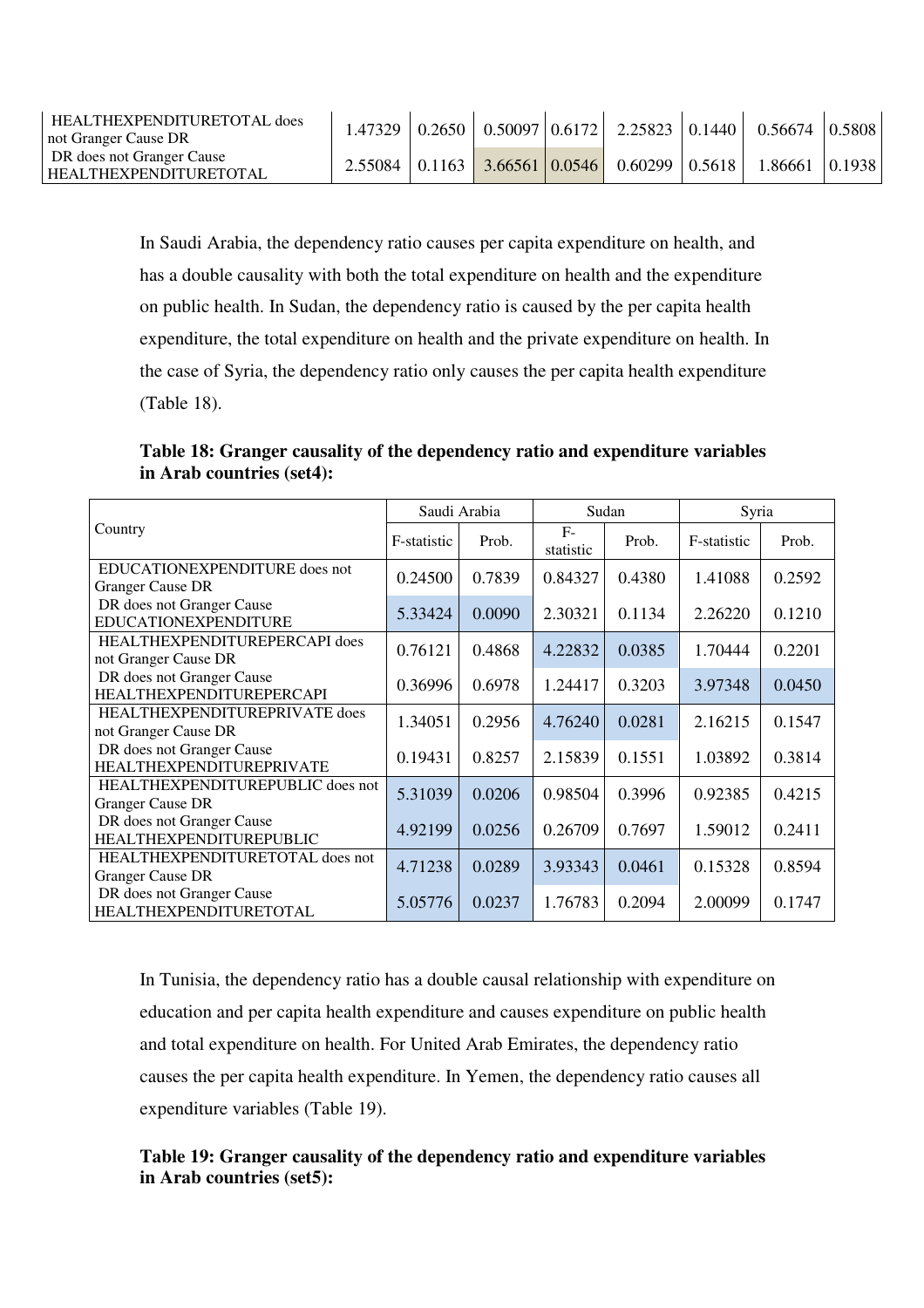|                                                              |             | Tunisia |                   | <b>United Arab</b><br>Emirates | Yemen       |        |  |
|--------------------------------------------------------------|-------------|---------|-------------------|--------------------------------|-------------|--------|--|
| Country                                                      | F-statistic | Prob.   | $F-$<br>statistic | Prob.                          | F-statistic | Prob.  |  |
| EDUCATIONEXPENDITURE does not<br><b>Granger Cause DR</b>     | 5.76938     | 0.0064  | 0.06896           | 0.9337                         | 0.81749     | 0.4565 |  |
| DR does not Granger Cause<br>EDUCATIONEXPENDITURE            | 4.14529     | 0.0233  | 2.16705           | 0.1541                         | 9.25487     | 0.0016 |  |
| <b>HEALTHEXPENDITUREPERCAPI</b><br>does not Granger Cause DR | 8.07525     | 0.0053  | 1.16059           | 0.3437                         | 1.04771     | 0.3786 |  |
| DR does not Granger Cause<br><b>HEALTHEXPENDITUREPERCAPI</b> | 5.51114     | 0.0185  | 12.8139           | 0.0008                         | 3.91078     | 0.0468 |  |
| HEALTHEXPENDITUREPRIVATE<br>does not Granger Cause DR        | 3.28721     | 0.0699  | 1.07288           | 0.3705                         | 0.76031     | 0.4872 |  |
| DR does not Granger Cause<br>HEALTHEXPENDITUREPRIVATE        | 2.73177     | 0.1022  | 2.52930           | 0.1181                         | 5.10654     | 0.0231 |  |
| HEALTHEXPENDITUREPUBLIC<br>does not Granger Cause DR         | 0.28628     | 0.7557  | 1.03484           | 0.3828                         | 0.16312     | 0.8512 |  |
| DR does not Granger Cause<br><b>HEALTHEXPENDITUREPUBLIC</b>  | 4.48444     | 0.0330  | 2.52347           | 0.1186                         | 5.51677     | 0.0184 |  |
| HEALTHEXPENDITURETOTAL does<br>not Granger Cause DR          | 0.42179     | 0.6645  | 0.12028           | 0.8876                         | 0.38966     | 0.6849 |  |
| DR does not Granger Cause<br>HEALTHEXPENDITURETOTAL          | 4.64165     | 0.0301  | 0.29262           | 0.7511                         | 9.84634     | 0.0025 |  |

### **4. Granger causality between the dependency ratio and education variables in Arab countries**

Table 20, 21, 22, 23, and 24 summarizes the results of Granger causality between the dependency ratio and education variables for Arab countries.

For Algeria, the dependency ratio causes the secondary vocational and is caused by the primary education. In Bahrain, the dependency ratio is caused by both the secondary education and the secondary vocational. But for Egypt, the dependency ratio causes the secondary vocational and is caused by primary, secondary, and secondary general education. Iraq does not show and causalities (Table 20).

**Table 20: Granger causality of the dependency ratio and education variables in Arab countries (set1):** 

|                                               | Algeria     |        | Bahrain     |        |             | Egypt  | Iraq            |        |
|-----------------------------------------------|-------------|--------|-------------|--------|-------------|--------|-----------------|--------|
| Country                                       | F-statistic | Prob.  | F-statistic | Prob.  | F-statistic | Prob.  | F-<br>statistic | Prob.  |
| PRIMARY does not Granger Cause<br>DR          | 5.57743     | 0.0075 | 3.00105     | 0.0639 | 5.22754     | 0.0111 | 2.16097         | 0.1548 |
| DR does not Granger Cause<br><b>PRIMARY</b>   | 0.89342     | 0.4177 | 0.15426     | 0.8577 | 0.47934     | 0.6237 | 0.54762         | 0.5911 |
| <b>SECONDARY</b> does not Granger<br>Cause DR | 0.54395     | 0.5859 | 4.18530     | 0.0235 | 12.3135     | 0.0001 | 1.84914         | 0.1965 |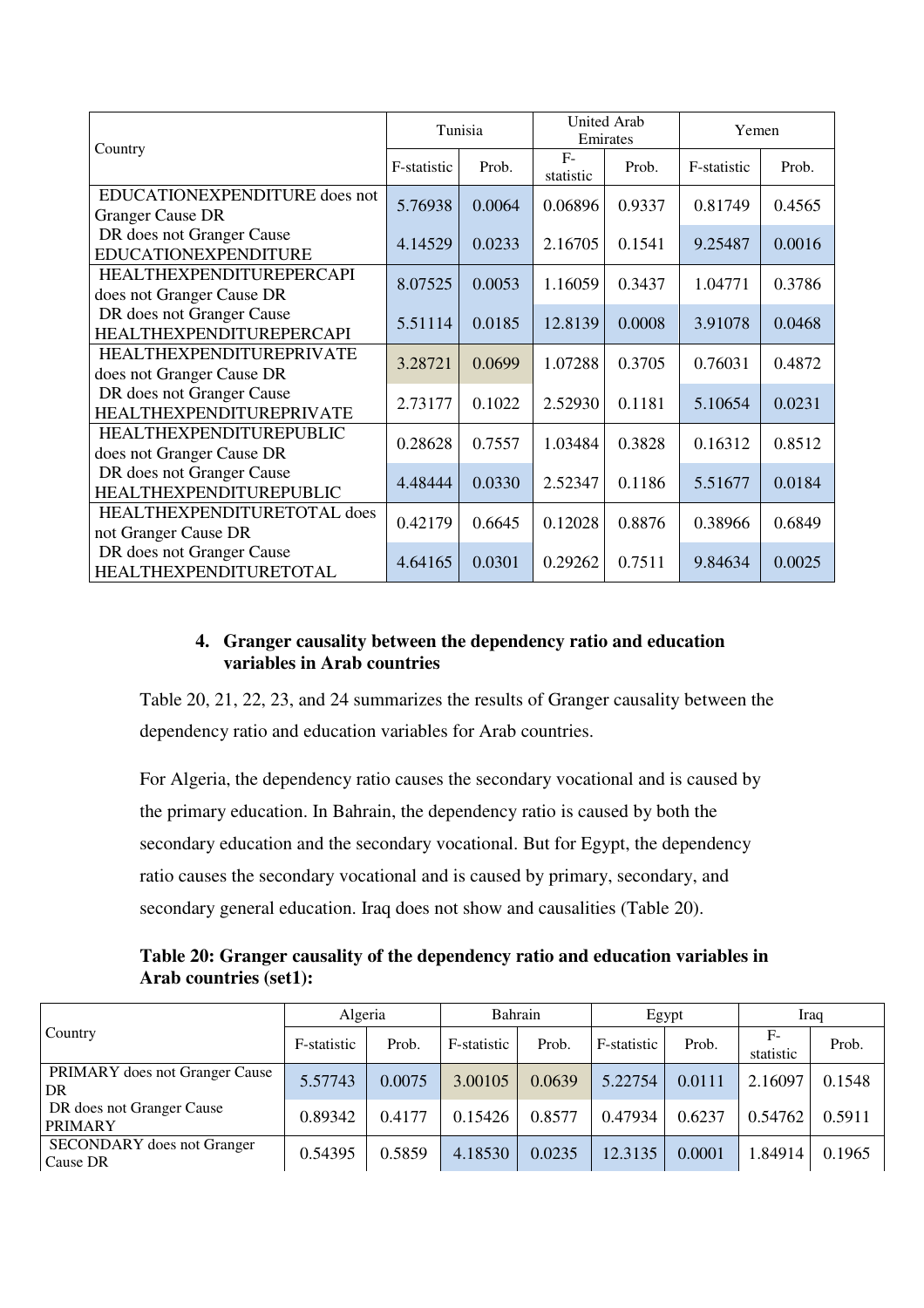| DR does not Granger Cause<br><b>SECONDARY</b>        | 0.90408 | 0.4153 | 0.97202 | 0.3883 | 0.18105 | 0.8354 | 1.09896 | 0.3623 |
|------------------------------------------------------|---------|--------|---------|--------|---------|--------|---------|--------|
| SECONDARYVOCATIONAL does<br>not Granger Cause DR     | 0.81351 | 0.4525 | 4.14544 | 0.0242 | 2.51430 | 0.1050 | 1.42630 | 0.2754 |
| DR does not Granger Cause<br>SECONDARYVOCATIONAL     | 5.54240 | 0.0088 | 1.70060 | 0.1973 | 4.08165 | 0.0318 | 1.67428 | 0.2254 |
| SECONDARYGENERAL does not<br><b>Granger Cause DR</b> | 3.22863 | 0.0517 | 1.34411 | 0.2739 | 11.5306 | 0.0003 | 2.94305 | 0.0882 |
| DR does not Granger Cause<br>SECONDARYGENERAL        | 1.73050 | 0.1920 | 1.78406 | 0.1829 | 0.16900 | 0.8455 | 0.79321 | 0.4731 |

The dependency ratio is caused by primary education in Jordan, causes the secondary

vocational in Kuwait and does not show any significant causal relationship in

Lebanon and Libya (Table 21).

**Table 21: Granger causality of the dependency ratio and education variables in Arab countries (set2):** 

|                                                      | Jordan      |        |             | Kuwait |             | Lebanon | Libya       |        |
|------------------------------------------------------|-------------|--------|-------------|--------|-------------|---------|-------------|--------|
| Country                                              | F-statistic | Prob.  | F-statistic | Prob.  | F-statistic | Prob.   | F-statistic | Prob.  |
| PRIMARY does not Granger Cause<br>DR                 | 3.55994     | 0.0419 | 0.18357     | 0.8331 | 1.32612     | 0.2890  | 1.77685     | 0.2299 |
| DR does not Granger Cause<br><b>PRIMARY</b>          | 0.70894     | 0.5008 | 0.51137     | 0.6043 | 2.86224     | 0.0819  | 0.60062     | 0.5714 |
| <b>SECONDARY</b> does not Granger<br>Cause DR        | 1.75193     | 0.1941 | 1.07582     | 0.3542 | 0.21761     | 0.8068  | 2.74609     | 0.1776 |
| DR does not Granger Cause<br><b>SECONDARY</b>        | 0.57779     | 0.5685 | 0.61244     | 0.5489 | 1.50197     | 0.2525  | 4.63039     | 0.0910 |
| SECONDARYVOCATIONAL does<br>not Granger Cause DR     | 1.83844     | 0.1799 | 0.80907     | 0.4562 | 0.44588     | 0.6475  | 4.05713     | 0.0768 |
| DR does not Granger Cause<br>SECONDARYVOCATIONAL     | 1.98753     | 0.1581 | 10.4614     | 0.0005 | 1.00338     | 0.3873  | 1.20509     | 0.3631 |
| SECONDARYGENERAL does not<br><b>Granger Cause DR</b> | 1.71389     | 0.2034 | 0.18996     | 0.8279 | 0.34601     | 0.7124  | 4.25965     | 0.1021 |
| DR does not Granger Cause<br>SECONDARYGENERAL        | 0.59793     | 0.5586 | 1.64415     | 0.2086 | 1.68211     | 0.2155  | 2.69772     | 0.1813 |

In Mauritania, primary and secondary education cause the dependency ratio. But for Morocco, the dependency ratio causes the primary education and has a double causality with the secondary vocational. In Oman, the dependency ratio causes secondary education. And For Qatar, the dependency ratio is caused by secondary and secondary general education (Table 22).

**Table 22: Granger causality of the dependency ratio and education variables in Arab countries (set3):** 

| $\tilde{\phantom{0}}$<br>$\sim$ ountry | Mauritania |       | Morocco                                 |                 | Jman                  |                      | Jatar                                   |                                         |
|----------------------------------------|------------|-------|-----------------------------------------|-----------------|-----------------------|----------------------|-----------------------------------------|-----------------------------------------|
|                                        | -statistic | Prob. | $\overline{\phantom{0}}$<br>≁-statıstıc | $\sim$<br>Prob. | ÷<br>. Statistic<br>- | $\sim$<br>Prob.<br>. | $\overline{\phantom{0}}$<br>F-statistic | $\sim$<br>Prob.<br>$\sim$ $\sim$ $\sim$ |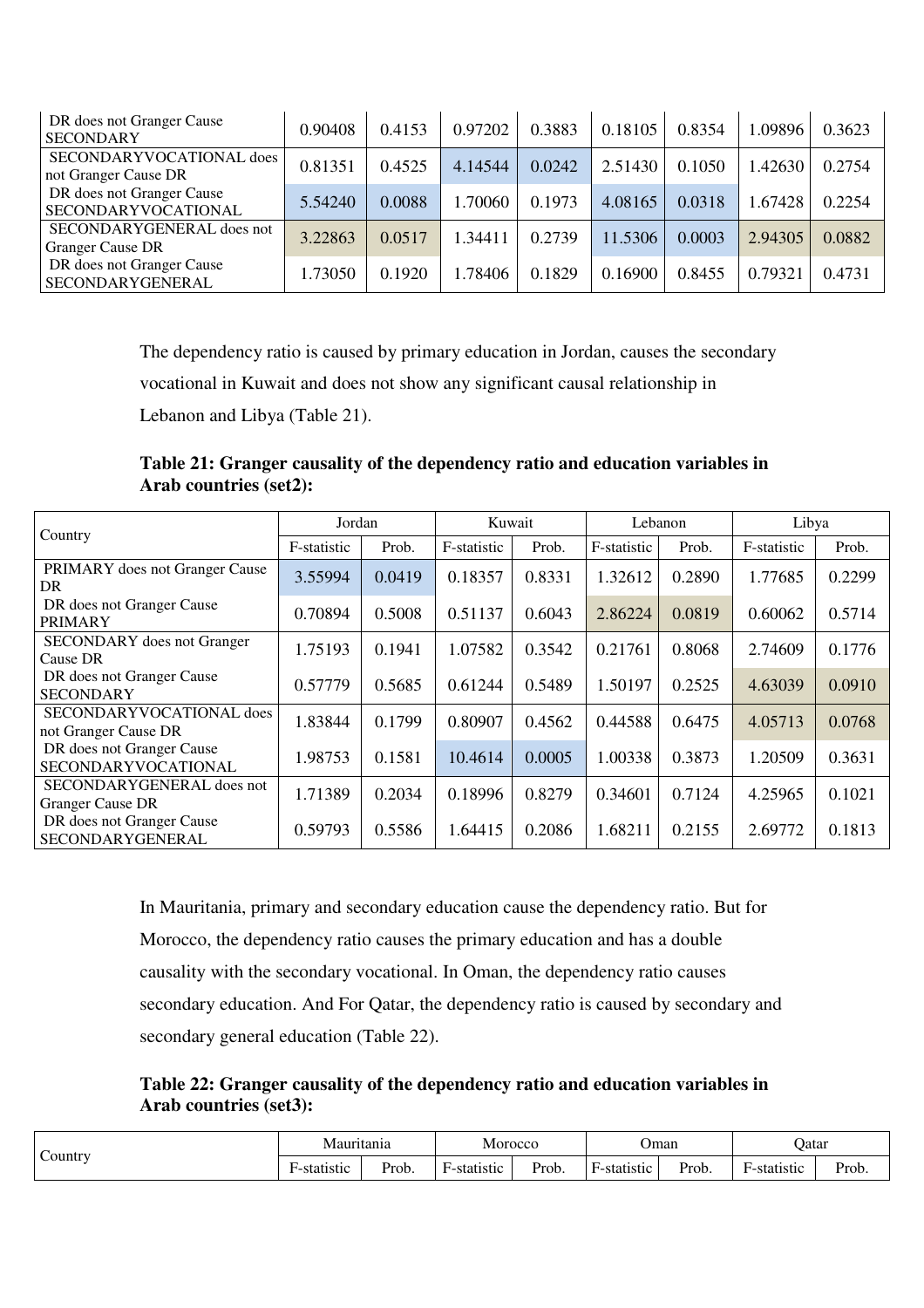| <b>PRIMARY</b> does not Granger Cause<br>DR          | 5.96614 | 0.0056 | 0.33912 | 0.7145 | 3.10945 | 0.0583 | 1.06827 | 0.3537 |
|------------------------------------------------------|---------|--------|---------|--------|---------|--------|---------|--------|
| DR does not Granger Cause<br><b>PRIMARY</b>          | 0.64860 | 0.5285 | 7.08147 | 0.0024 | 1.93867 | 0.1604 | 0.48437 | 0.6198 |
| <b>SECONDARY</b> does not Granger<br>Cause DR        | 1.42121 | 0.2648 | 0.12342 | 0.8843 | 2.94276 | 0.0681 | 3.39305 | 0.0450 |
| DR does not Granger Cause<br><b>SECONDARY</b>        | 4.15104 | 0.0311 | 2.55851 | 0.0918 | 6.51711 | 0.0045 | 0.71658 | 0.4954 |
| SECONDARYVOCATIONAL does<br>not Granger Cause DR     | 3.15042 | 0.0766 | 4.69658 | 0.0156 | 2.19212 | 0.1345 | 0.92616 | 0.4056 |
| DR does not Granger Cause<br>SECONDARYVOCATIONAL     | 3.70385 | 0.0533 | 4.06499 | 0.0259 | 0.97350 | 0.3928 | 0.08994 | 0.9142 |
| SECONDARYGENERAL does not<br><b>Granger Cause DR</b> | 0.01057 | 0.9895 | 0.83498 | 0.4417 | 2.82356 | 0.0752 | 3.46503 | 0.0424 |
| DR does not Granger Cause<br>SECONDARYGENERAL        | 1.27312 | 0.2916 | 2.35437 | 0.1087 | 2.53769 | 0.0959 | 0.82884 | 0.4449 |

The dependency ratio causes the secondary education in Saudi Arabia and Sudan. It also causes the general secondary in Sudan. But for Syria, the dependency ratio causes the primary education and has a double causality with the secondary vocational (Table 23).

|                                                  | Saudi Arabia        |           | Sudan               |        | <b>Syria</b>        |        |  |
|--------------------------------------------------|---------------------|-----------|---------------------|--------|---------------------|--------|--|
| Country                                          | <b>F</b> -statistic | Prob.     | <b>F</b> -statistic | Prob.  | <b>F</b> -statistic | Prob.  |  |
| PRIMARY does not Granger Cause<br>DR.            | 5.11616             | 0.1635    | 4.92458             | 0.0543 | 2.56326             | 0.0910 |  |
| DR does not Granger Cause<br><b>PRIMARY</b>      | 1.49030             | 0.4016    | 0.08123             | 0.9230 | 7.47732             | 0.0019 |  |
| <b>SECONDARY</b> does not Granger<br>Cause DR    | 0.27606             | 0.7837    | 0.14376             | 0.8690 | 0.01011             | 0.9899 |  |
| DR does not Granger Cause<br><b>SECONDARY</b>    | 24.4012             | 0.0394    | 9.45981             | 0.0140 | 2.99724             | 0.0625 |  |
| SECONDARYVOCATIONAL does<br>not Granger Cause DR | 2.42762             | 0.2917    | 0.99438             | 0.4237 | 5.00656             | 0.0121 |  |
| DR does not Granger Cause<br>SECONDARYVOCATIONAL | 2.97214             | 0.2518    | 1.10996             | 0.3889 | 5.86441             | 0.0062 |  |
| SECONDARYGENERAL does not<br>Granger Cause DR    | <b>NA</b>           | <b>NA</b> | 0.19811             | 0.8254 | 0.03006             | 0.9704 |  |
| DR does not Granger Cause<br>SECONDARYGENERAL    | NA                  | <b>NA</b> | 9.56880             | 0.0136 | 2.79518             | 0.0744 |  |

**Table 23: Granger causality of the dependency ratio and education variables in Arab countries (set4):** 

In Tunisia, the dependency ratio causes the secondary education and is caused by all the remaining educational variables. But in the United Arab Emirates, only primary education that causes the dependency ratio. In the case of Palestine, the dependency ratio causes primary education and is caused by secondary and secondary general education (Table 24).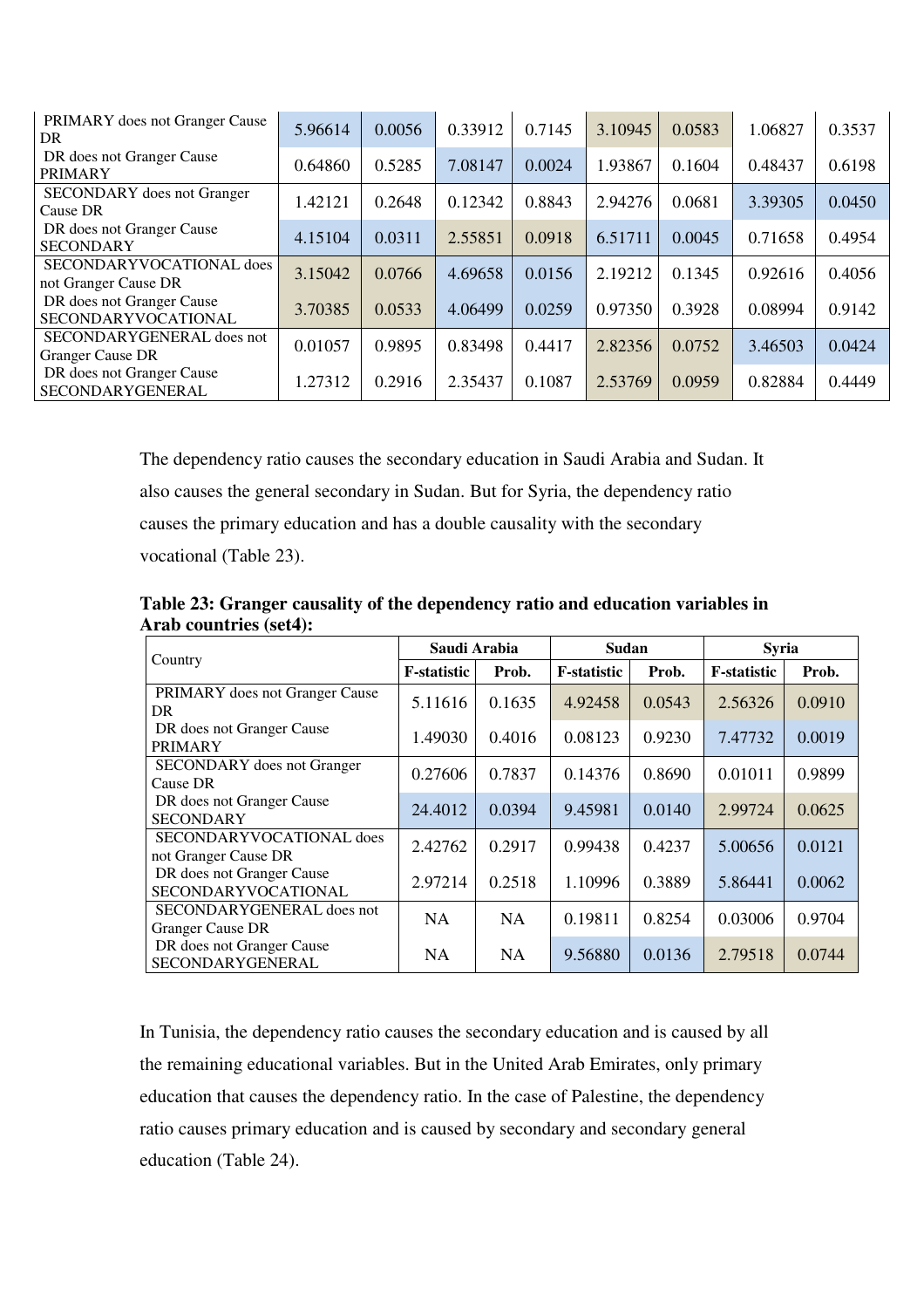| Country                                                 | <b>Tunisia</b>      |        | <b>United Arab</b><br><b>Emirates</b> |        |                     | <b>Palestine</b> |  |  |
|---------------------------------------------------------|---------------------|--------|---------------------------------------|--------|---------------------|------------------|--|--|
|                                                         | <b>F</b> -statistic | Prob.  | <b>F</b> -statistic                   | Prob.  | <b>F</b> -statistic | Prob.            |  |  |
| PRIMARY does not Granger Cause<br>DR                    | 9.11918             | 0.0006 | 5.09156                               | 0.0115 | 2.90826             | 0.0969           |  |  |
| DR does not Granger Cause<br>PRIMARY                    | 1.41609             | 0.2552 | 3.15830                               | 0.0548 | 6.19143             | 0.0158           |  |  |
| <b>SECONDARY</b> does not Granger<br>Cause DR           | 1.30625             | 0.2837 | 3.07039                               | 0.0712 | 10.8915             | 0.0025           |  |  |
| DR does not Granger Cause<br><b>SECONDARY</b>           | 6.87628             | 0.0030 | 1.65597                               | 0.2187 | 0.77085             | 0.4861           |  |  |
| <b>SECONDARYVOCATIONAL</b><br>does not Granger Cause DR | 4.96511             | 0.0143 | 1.49651                               | 0.2505 | 2.95657             | 0.0938           |  |  |
| DR does not Granger Cause<br>SECONDARYVOCATIONAL        | 0.38975             | 0.6808 | 2.35474                               | 0.1235 | 3.66338             | 0.0604           |  |  |
| SECONDARYGENERAL does not<br><b>Granger Cause DR</b>    | 3.89478             | 0.0300 | 3.09218                               | 0.0701 | 14.5026             | 0.0008           |  |  |
| DR does not Granger Cause<br>SECONDARYGENERAL           | 2.91579             | 0.0678 | 1.49486                               | 0.2508 | 0.47237             | 0.6356           |  |  |

**Table 24: Granger causality of the dependency ratio and education variables in Arab countries (set5):** 

## **5. Granger causality between the dependency ratio and female participation in education in Arab countries:**

Tables 25, 26, 27, 28, and 29 summarizes the Granger causality results between the dependency ratio for Arab countries.

The dependency ratio is caused by the percentage of females in primary education and causes the percentage of females in secondary general education in Algeria. In Bahrain, the dependency ratio causes the percentage of females in both primary and secondary general education. For Egypt, the dependency ratio has a double causal relationship with the percentage of females in secondary education, and is caused by the percentage of females in primary and secondary general education. No causal links are found for Iraq (Table 25).

**Table 25: Granger causality of the dependency ratio and female participation in education variables in Arab countries (set1):** 

|                                                      | Algeria     |        | Bahrain     |        |             | Egypt  | Iraq        |        |
|------------------------------------------------------|-------------|--------|-------------|--------|-------------|--------|-------------|--------|
| Country                                              | F-statistic | Prob.  | F-statistic | Prob.  | F-statistic | Prob.  | F-statistic | Prob.  |
| PRIMARY does not Granger Cause<br>DR                 | 3.96006     | 0.0274 | 0.28352     | 0.7550 | 4.56060     | 0.0184 | 2.63332     | 0.1096 |
| DR does not Granger Cause<br><b>PRIMARY</b>          | 2.93851     | 0.0651 | 3.56039     | 0.0402 | 1.61658     | 0.2149 | 1.65610     | 0.2287 |
| SECONDARYGENERAL does not<br><b>Granger Cause DR</b> | 1.68922     | 0.1994 | 1.03381     | 0.3663 | 6.09246     | 0.0075 | 0.49632     | 0.6198 |
| DR does not Granger Cause<br>SECONDARYGENERAL        | 3.29784     | 0.0487 | 3.61855     | 0.0373 | 3.21543     | 0.0587 | 3.74875     | 0.0518 |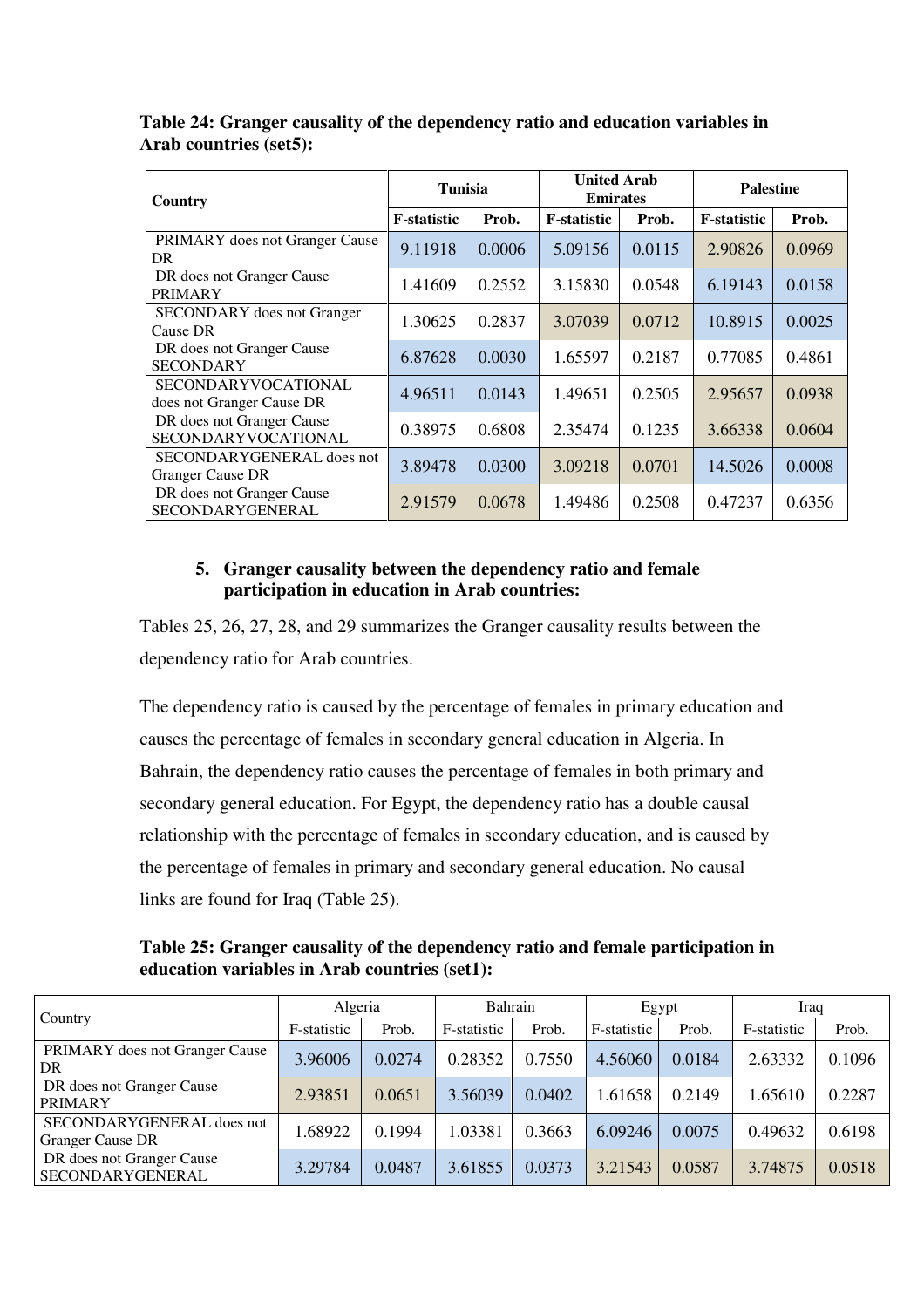| SECONDARYVOCATIONAL does<br>not Granger Cause DR   | 1.66584 | 0.2072 | .08914  | 0.3476 | 1.31426 | 0.2920 | 0.95179 | 0.4114 |
|----------------------------------------------------|---------|--------|---------|--------|---------|--------|---------|--------|
| DR does not Granger Cause<br>  SECONDARYVOCATIONAL | 2.76043 | 0.0805 | 1.32656 | 0.2784 | 2.33530 | 0.1239 | 2.36677 | 0.1329 |
| <b>SECONDARY</b> does not Granger<br>Cause DR      | 0.81811 | 0.4515 | 1.01115 | 0.3742 | 4.57172 | 0.0203 | 0.63833 | 0.5440 |
| DR does not Granger Cause<br><b>SECONDARY</b>      | 2.99210 | 0.0664 | 2.37677 | 0.1077 | 5.28546 | 0.0122 | 2.72972 | 0.1024 |

In Kuwait, no causal links are found between the dependency ratio and female

participation in education variables. But the dependency ratio causes the percentage

of females in the secondary general education in Jordan, and causes the percentage of

females in secondary education in Jordan, Lebanon, and Libya (Table 26).

**Table 26: Granger causality of the dependency ratio and female participation in education variables in Arab countries (set2):** 

|                                                         | Jordan      |        | Kuwait      |        | Lebanon     |        | Libya       |        |
|---------------------------------------------------------|-------------|--------|-------------|--------|-------------|--------|-------------|--------|
| Country                                                 | F-statistic | Prob.  | F-statistic | Prob.  | F-statistic | Prob.  | F-statistic | Prob.  |
| PRIMARY does not Granger Cause<br>DR                    | 1.62296     | 0.2153 | 1.11155     | 0.3411 | 0.96603     | 0.4031 | 3.26127     | 0.0921 |
| DR does not Granger Cause<br><b>PRIMARY</b>             | 0.97866     | 0.3883 | 1.39613     | 0.2618 | 1.16036     | 0.3400 | 0.03534     | 0.9654 |
| SECONDARYGENERAL does not<br><b>Granger Cause DR</b>    | 1.85869     | 0.1818 | 3.20459     | 0.0535 | 1.32881     | 0.2942 | 2.34587     | 0.2118 |
| DR does not Granger Cause<br><b>SECONDARYGENERAL</b>    | 5.34900     | 0.0138 | 1.67165     | 0.2035 | 1.86587     | 0.1890 | 4.87740     | 0.0846 |
| SECONDARYVOCATIONAL does<br>not Granger Cause DR        | 0.96227     | 0.3969 | 0.30349     | 0.7408 | 0.24242     | 0.7876 | 0.43180     | 0.6764 |
| DR does not Granger Cause<br><b>SECONDARYVOCATIONAL</b> | 2.32015     | 0.1208 | 1.22573     | 0.3100 | 1.98703     | 0.1695 | 3.06178     | 0.1561 |
| <b>SECONDARY</b> does not Granger<br>Cause DR           | 2.09036     | 0.1447 | 0.78141     | 0.4672 | 0.22777     | 0.7990 | 4.74584     | 0.0879 |
| DR does not Granger Cause<br><b>SECONDARY</b>           | 6.12852     | 0.0068 | 1.13578     | 0.3350 | 5.40380     | 0.0171 | 12.5176     | 0.0190 |

Mauritania does not show significant causalities between the dependency ratio and female participation in education variables. But in Morocco, the dependency ratio has a double causality with percentage of females in primary education, and causes both the percentage of females in secondary and secondary general. In Oman, only the percentage of females causes the dependency ratio. This latter variable causes the percentage of females in primary education, and has a double causality with the percentage of females in secondary vocational (Table 27).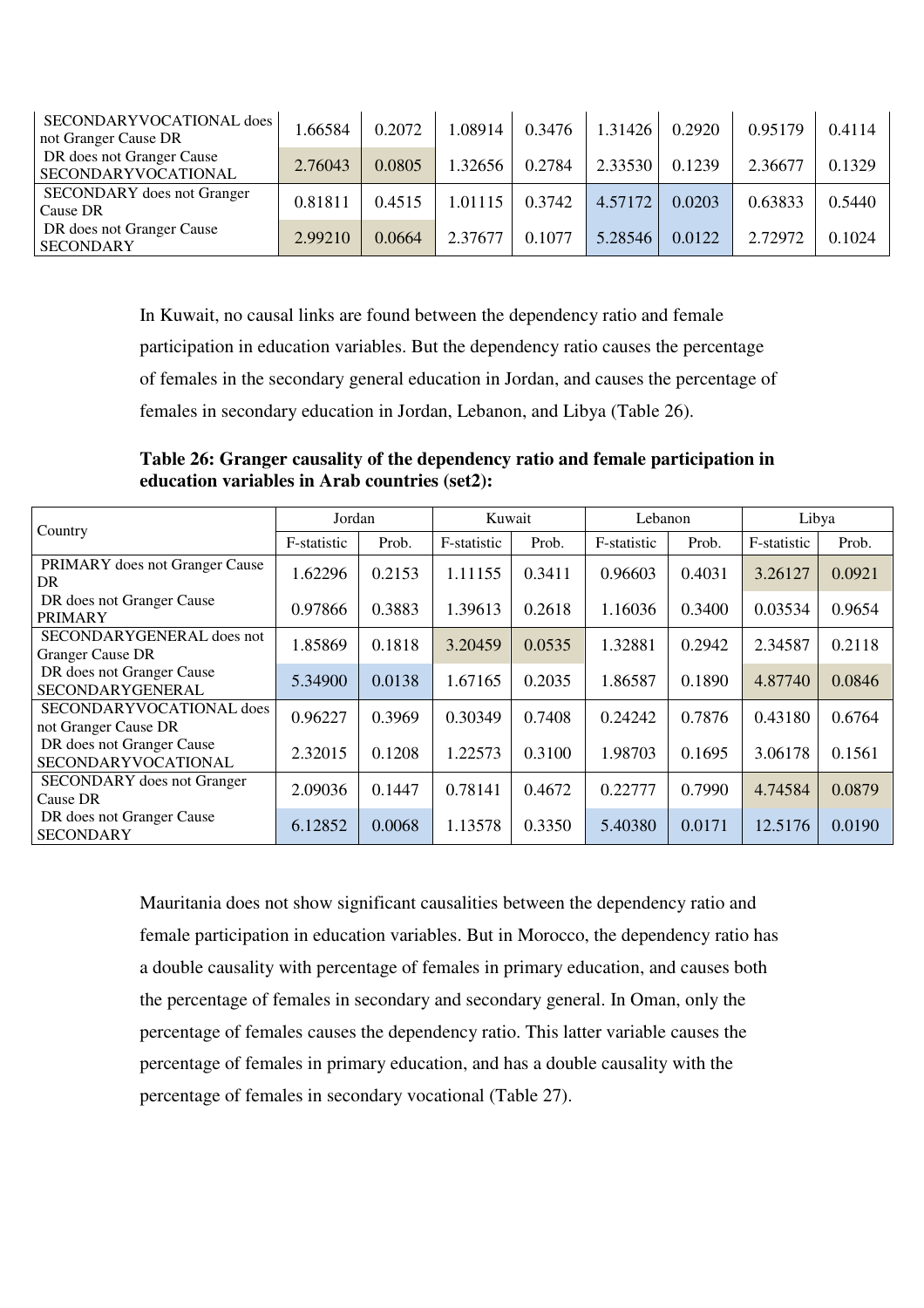#### **Table 27: Granger causality of the dependency ratio and female participation in education variables in Arab countries (set3):**

|                                                      | Mauritania  |        | Morocco     |        | Oman        |        | Qatar       |        |
|------------------------------------------------------|-------------|--------|-------------|--------|-------------|--------|-------------|--------|
| Country                                              | F-statistic | Prob.  | F-statistic | Prob.  | F-statistic | Prob.  | F-statistic | Prob.  |
| PRIMARY does not Granger Cause<br>DR                 | 0.37669     | 0.6893 | 3.78248     | 0.0318 | 1.98600     | 0.1538 | 0.96357     | 0.3907 |
| DR does not Granger Cause<br>PRIMARY                 | 0.66796     | 0.5202 | 3.84139     | 0.0302 | 0.07600     | 0.9270 | 3.60965     | 0.0367 |
| SECONDARYGENERAL does not<br><b>Granger Cause DR</b> | 3.11224     | 0.0591 | 0.01298     | 0.9871 | 3.42793     | 0.0466 | 0.20774     | 0.8134 |
| DR does not Granger Cause<br>SECONDARYGENERAL        | 0.45225     | 0.6405 | 10.1575     | 0.0003 | 0.94002     | 0.4026 | 1.85086     | 0.1722 |
| SECONDARYVOCATIONAL does<br>not Granger Cause DR     | 0.66523     | 0.5308 | 0.86818     | 0.4286 | 1.27920     | 0.2991 | 9.66246     | 0.0013 |
| DR does not Granger Cause<br>SECONDARYVOCATIONAL     | 3.59482     | 0.0572 | 0.18187     | 0.8345 | 0.19887     | 0.8212 | 3.84122     | 0.0397 |
| <b>SECONDARY</b> does not Granger<br>Cause DR        | 0.26868     | 0.7672 | 0.74671     | 0.4820 | 3.12499     | 0.0596 | 0.19069     | 0.8272 |
| DR does not Granger Cause<br><b>SECONDARY</b>        | 3.47682     | 0.0517 | 4.80950     | 0.0149 | 2.38358     | 0.1107 | 0.71202     | 0.4976 |

The dependency ratio causes the percentage of females in primary education in

Sudan. No causal relationships are found in Saudi Arabia and Syria (Table 28).

**Table 28: Granger causality of the dependency ratio and female participation in education variables in Arab countries (set4):** 

|                                                      | Saudi Arabia |           | Sudan       |        | Syria       |        |
|------------------------------------------------------|--------------|-----------|-------------|--------|-------------|--------|
| Country                                              | F-statistic  | Prob.     | F-statistic | Prob.  | F-statistic | Prob.  |
| PRIMARY does not Granger Cause<br>DR                 | 6.07706      | 0.1413    | 1.13470     | 0.3820 | 2.29104     | 0.1157 |
| DR does not Granger Cause<br><b>PRIMARY</b>          | 0.59347      | 0.6276    | 6.55827     | 0.0309 | 0.76871     | 0.4711 |
| SECONDARYGENERAL does not<br><b>Granger Cause DR</b> | 1.75865      | 0.3625    | 0.76179     | 0.5072 | 1.99212     | 0.1512 |
| DR does not Granger Cause<br>SECONDARYGENERAL        | 1.23384      | 0.4477    | 0.60864     | 0.5746 | 0.09008     | 0.9141 |
| SECONDARYVOCATIONAL does<br>not Granger Cause DR     | 0.51808      | 0.6587    | 0.03675     | 0.9641 | 1.92840     | 0.1601 |
| DR does not Granger Cause<br>SECONDARYVOCATIONAL     | 1.32677      | 0.4298    | 0.25673     | 0.7817 | 2.64393     | 0.0848 |
| <b>SECONDARY</b> does not Granger<br>Cause DR        | <b>NA</b>    | <b>NA</b> | 0.71312     | 0.5274 | 2.13724     | 0.1327 |
| DR does not Granger Cause<br><b>SECONDARY</b>        | <b>NA</b>    | <b>NA</b> | 0.35022     | 0.7180 | 0.68012     | 0.5129 |

In Tunisia, the dependency ratio is caused by the percentage of females in primary education, and causes the percentage of females in secondary general. In the United Arab Emirates, the dependency ratio is caused by both the percentage of females in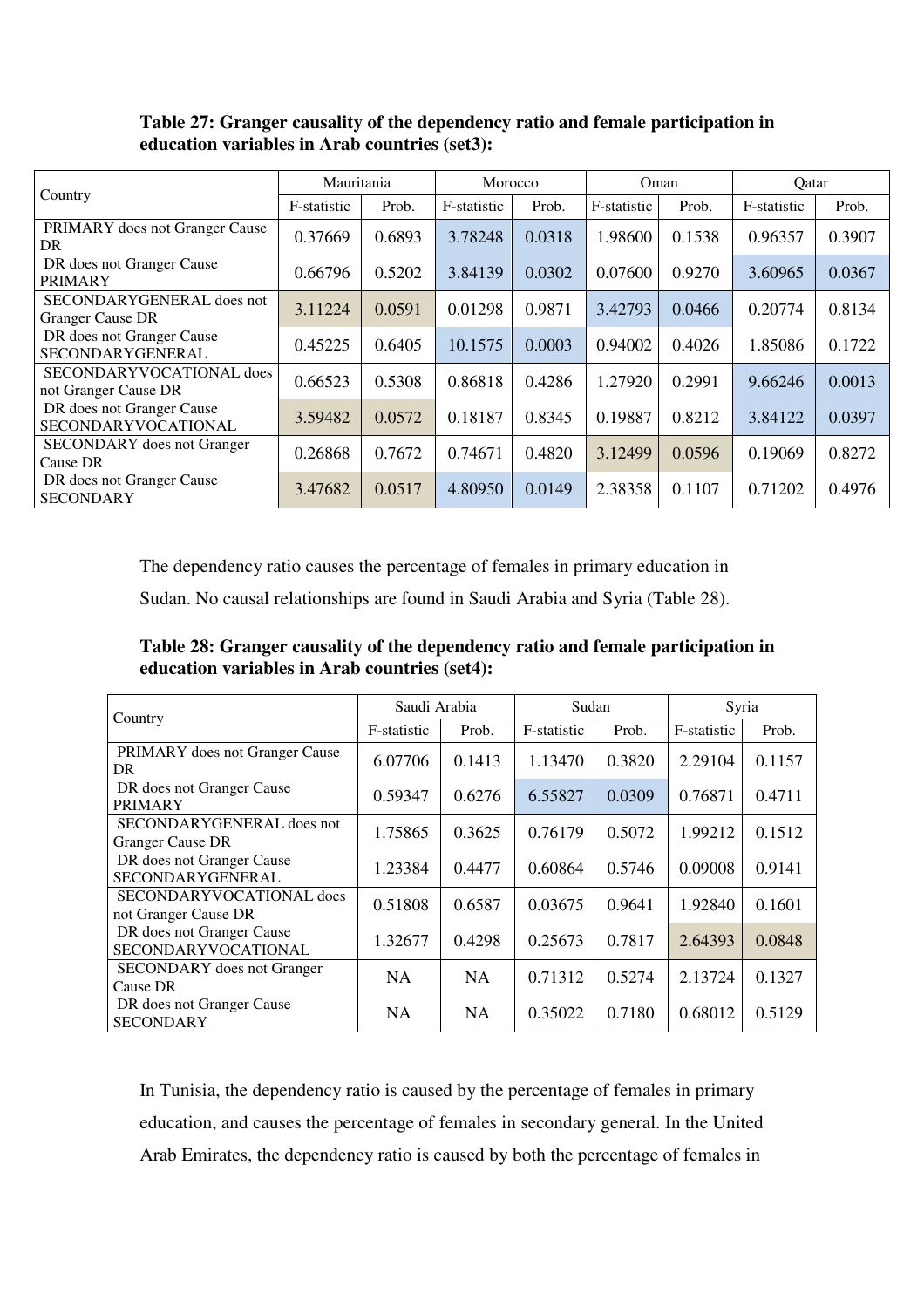primary and secondary general education while in Palestine, the dependency ratio causes both the percentage of females in secondary and secondary vocational (Table 29).

**Table 29: Granger causality of the dependency ratio and female participation in education variables in Arab countries (set5):** 

|                                                         | Tunisia     |        | United Arab Emirates |        | Palestine   |        |
|---------------------------------------------------------|-------------|--------|----------------------|--------|-------------|--------|
| Country                                                 | F-statistic | Prob.  | F-statistic          | Prob.  | F-statistic | Prob.  |
| <b>PRIMARY</b> does not Granger Cause<br>DR.            | 3.30936     | 0.0473 | 3.87622              | 0.0302 | 0.17635     | 0.8406 |
| DR does not Granger Cause<br><b>PRIMARY</b>             | 0.03706     | 0.9637 | 2.21462              | 0.1243 | 1.47413     | 0.2709 |
| SECONDARYGENERAL does not<br><b>Granger Cause DR</b>    | 2.36767     | 0.1090 | 3.73340              | 0.0440 | 1.41833     | 0.2831 |
| DR does not Granger Cause<br>SECONDARYGENERAL           | 4.12311     | 0.0249 | 1.64996              | 0.2198 | 2.92036     | 0.0961 |
| <b>SECONDARYVOCATIONAL</b><br>does not Granger Cause DR | 2.20345     | 0.1342 | 0.26547              | 0.7698 | 1.60488     | 0.2446 |
| DR does not Granger Cause<br>SECONDARYVOCATIONAL        | 0.90974     | 0.4172 | 3.13499              | 0.0679 | 6.07943     | 0.0167 |
| <b>SECONDARY</b> does not Granger<br>Cause DR           | 3.20154     | 0.0578 | 0.93059              | 0.4146 | 1.13284     | 0.3570 |
| DR does not Granger Cause<br><b>SECONDARY</b>           | 1.74131     | 0.1959 | 0.10437              | 0.9015 | 2.82324     | 0.1024 |

### **V. Implied Policies and Discussion**

Arab countries have decreasing trends of fertility rate and mortality rate that have resulted in the most recent decades in an increase of the working age population, or the population of the age group 15-65. The dependency ratio, that explains the working age population in terms of the dependent population, also has decreasing trends. Still, if the dependency ratio is divided into the young dependent ratio and elder dependency ratio, the trends of the elder ratio is slightly increasing, as the number of the population over the age 65 is increasing because of the enhancement of healthcare in the Arab economies.

All of the following resulted in the occurrence of the demographic dividend in Arab countries. These economies are divided into two groups where the first set of groups is characterized by a positive value of the demographic dividend, which is not the case of the second group of countries.

In Algeria, the demographic dividend started in 1970 and ended in 2015. In this country, the change in the demographic composition led to the increase of the female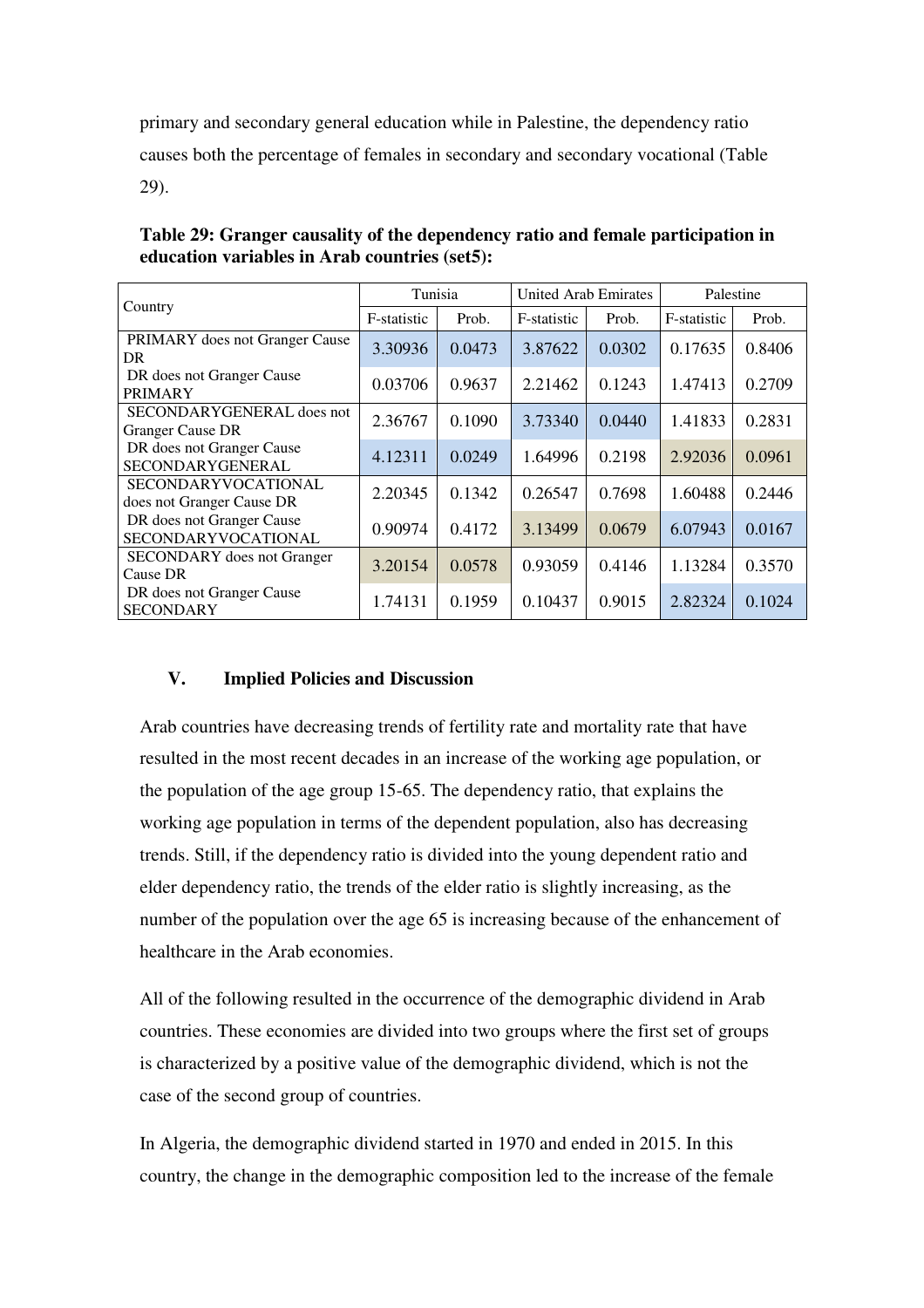and youth labor force, but at the same time, it decreases the total unemployment. In addition to that, the dependency ratio causes the increase in the enrolment in vocational secondary education, with emphasis on females. With regard to the government expenditures, the dependency ratio also caused the increase of education expenditure besides the increase in both public and private health expenditure. And while the GDP per capita causes the GDP per capita growth, it is also caused by both the government gross savings and the agriculture value added.

These findings align with the contribution of Furceri (2012) that states that both the rigid labor market and the relative low-output employment elasticity are the main factors behind the high unemployment, mostly among the youngest segments. But for the contributions of Bardak (2014) and ETF (2012), they indicate that political violence and social instability in this country are mainly because of the discrimination of females in the job market besides the high rates of unemployment and low training and education systems.

Policy implications requires that policy makers should target specific groups of youth in Algeria such as early school leavers and the NEETs, increase job supply, enhance the general and vocational education quality, in addition to the increase of policies that allow self-employment (Bardak, 2014).

In the case of Bahrain, the demographic dividend started in 1975 and is still occurring. The dependency ratio seems to cause the agriculture value added, the expenditure on education and the expenditure on private health. Furthermore, the increase in the working age population led to the increase of female enrolment in primary and secondary general education.

The economy of Bahrain is heavily reliant on oil, but due to declining oil reserves, challenges remain in diversifying economic sectors within this country. Still, Bahrain was successful in developing tourism, banking, and agriculture sectors in these recent decades (ILO,2006).

Even if this country has a strong economy, the Bahrain Center for Studies and Research indicates that almost 6% of the workforce that are unemployed are Bahraini nationals. The Ministry of Labor and Social Affairs tackles this latter issue besides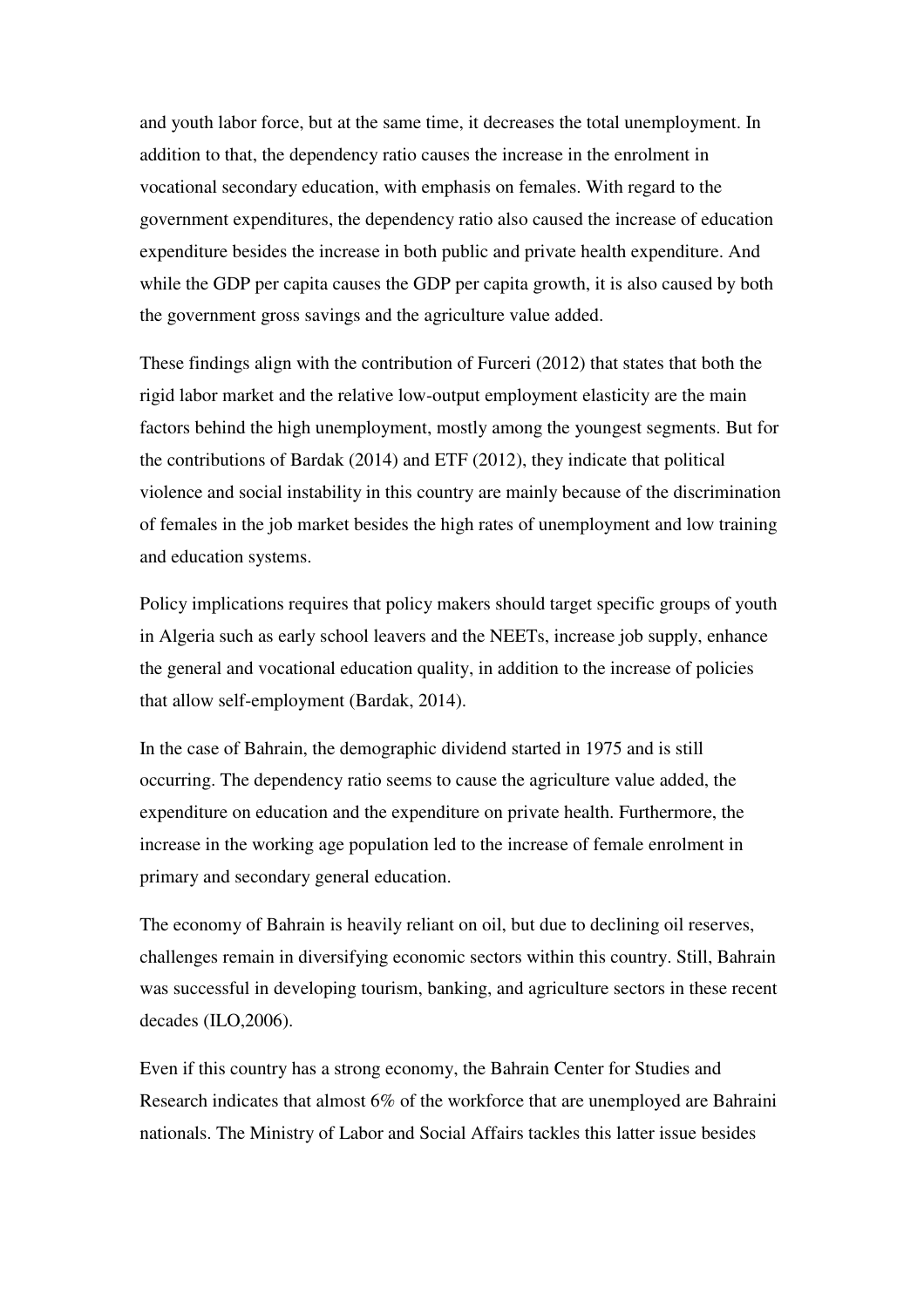youth inclusion throughout the program "A Strategy for Employment and Integration of the National Workforce in the Labour Market in Bahrain". (ILO, 2006)

The Bahraini Government also included an unemployment insurance that includes free healthcare in both private and public sectors.

In Bahrain, policy makers should also target specific groups in, mostly early school leavers that are a major concern in this country. In addition to that, both the quality of education and training should be enhanced and monitored throughout coordination between the provided educational and training programs, and the private sectors.

Finally, and even if females reached higher rates of participation in both the job market and education in Bahrain, more efforts are still needed. Policy makers should put strategies to include women more in the job market besides reducing the gap of the wage difference between males and females (ILO, 2006).

For Egypt, the demographic dividend ended in 2005. The dependency ratio in this economy causes the unemployment under a significant level of 10% and causes the industry value added and the expenditure on private health under a significance level of 5%. In addition to that, the dependency ratio led to an increase in the enrolment in secondary vocational education besides the increase in the female participation in secondary education.

According to Ghafar (2016), the problem of unemployment is of prime importance in Egypt. For this, there should be policies and programs that will increase the job supply. These policies should be targeting specific groups, mostly young graduates.

In the case of Iraq, the demographic dividend ended in 1980. The dependency ratio causes the female labor force, the public health expenditure, and the total health expenditure.

The economic situation of Iraq is a result of the political conflicts and war (Katzman, 2013; Katzman & Humud, 2016). But for this economy to be fast growing, Al Basri and Al Sebahi (2013) indicate that oil and gas legislation and regulatory reforms should be approved besides employment and educational reforms.

In Jordan, the demographic dividend ended in 1970, still the population change resulted in the increase of total unemployment. In addition to that, the dependency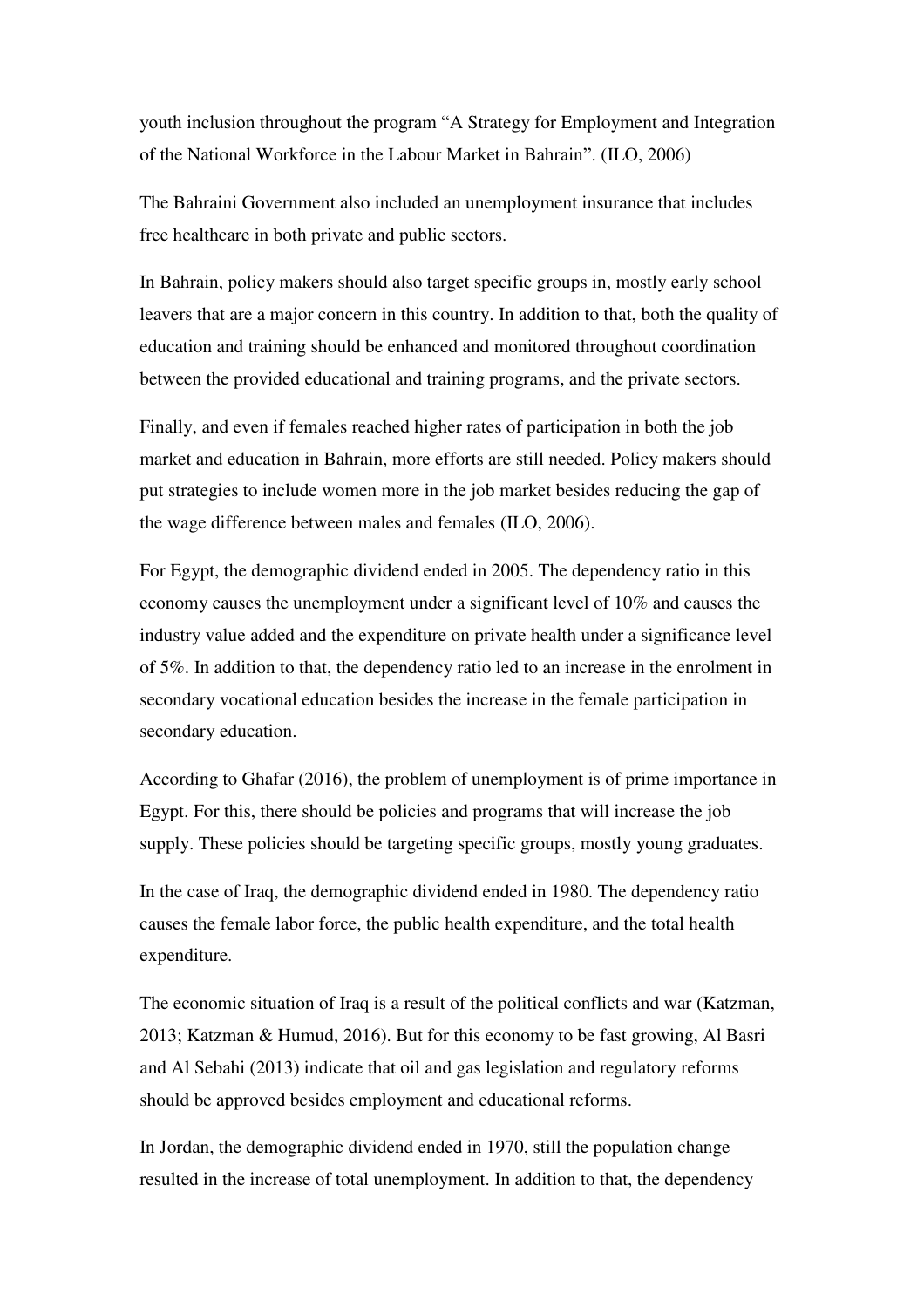ratio causes the expenditure on private health, female enrolment in both secondary education and secondary general education.

Even if the population change led to more female participation in both education and employment, the issue of unemployment still exists. This is why policy makers should put more programs to attain lower unemployment rates.

In Kuwait and Mauritania, the demographic dividend started in 1980, and 2005, respectively, but the demographic change indicates no causalities are found.

These two economies need to make reforms, strategies, and programs that will focus on the youth at this stage to make profit from the demographic dividend as this latter is in its early stage. Focus should be on human capital, education, health, and job supply.

For Lebanon, the demographic dividend ended in 1980. The dependency ratio in this economy causes the increase of the total labor force, unemployment of young females, GDP per capita, GDP per capita growth, gross savings, expenditure on education, and the female enrolment in secondary education.

In Lebanon, the issue of the females' marginalization still exists, mostly among the youth. For this, the Lebanese government should put policies that will enable the enhancement of female inclusion.

In Morocco, the demographic dividend started in 1980 and is still occurring with positive trends. The demographic transition causes the total unemployment, youth participation in the labor force, and the unemployment of both young males and young females. And with regard to education variables, the dependency ratio causes the enrolment in primary education, secondary vocational education, female participation in primary, secondary general, and secondary education.

The contribution of CITI foundation (2014) indicates that there is a lack of investment in the young Moroccans that resulted in the social and economic exclusion of this segment of the population. Even if there are projects for youth inclusion such as the partnership between the Moroccan government and the World Bank, efforts still need to be made. Policy makers should put strategies and programs of youth inclusion in addition to the creation of additional investment as well as the creation of microloans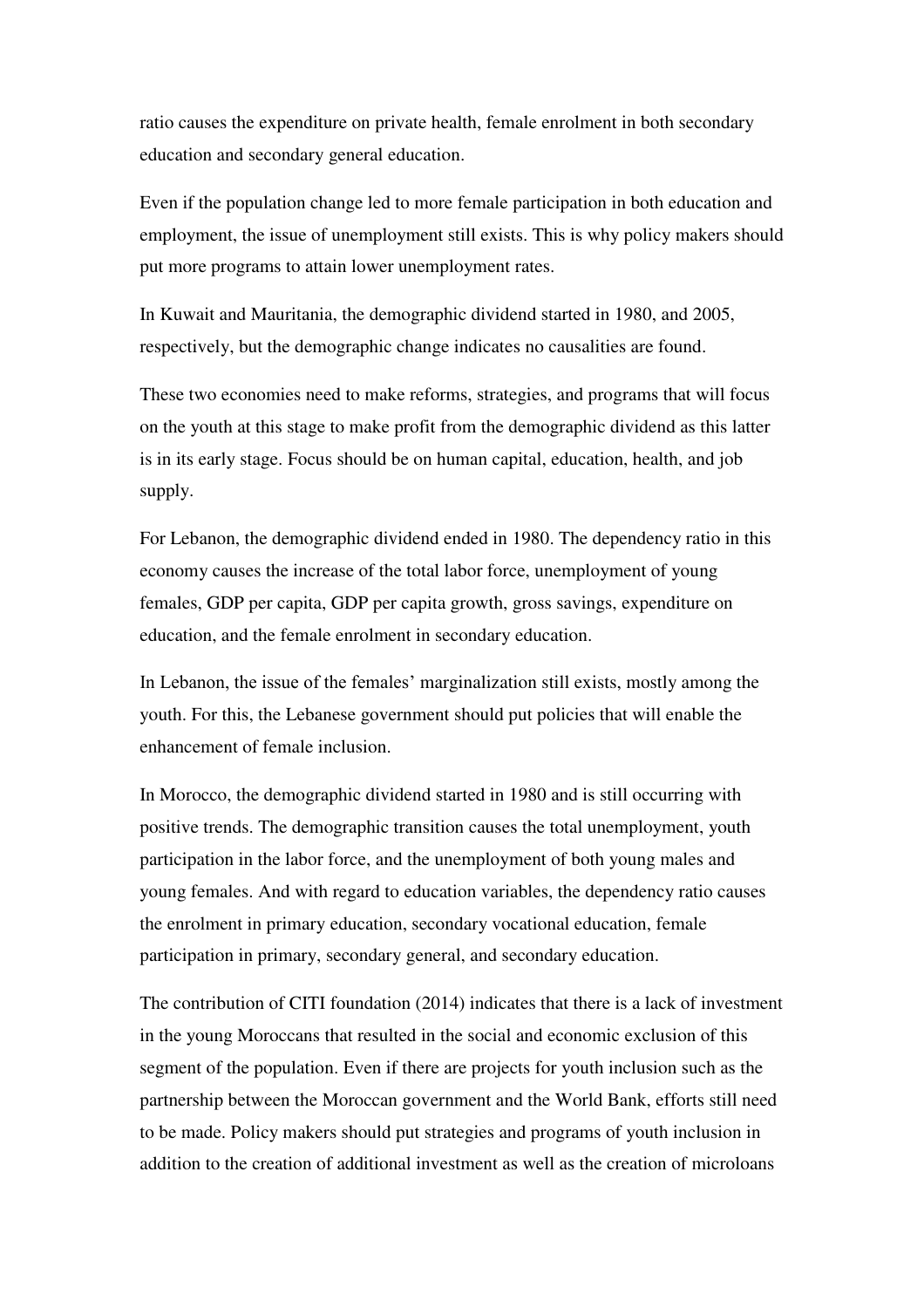to encourage innovative enterprises within this economy. Furthermore, there should be coordination between public and private sectors, in both the job market and educational institutions to reduce the gap of the skills learned in schools and the skills required by employers. Focus should also be on targeted groups such as the NEETs.

In Oman, the demographic dividend started in 2010 and is still occurring. In this country, the demographic transition causes the total labor force, youth participation in labor force, expenditure on education, and expenditure on health per capita. In addition to that, the dependency ratio also causes enrolment in secondary education.

Oman shows that the population change is having a positive economic impact. For this, policy makers should maintain the strategies in work and enhance the public sector in both education and health.

In the case of Qatar, the demographic dividend existed since 1960. But for the dependency ratio, it causes the youth participation in the labor force, and female participation in both primary and secondary vocational education.

In Saudi Arabia, the demographic dividend started in 1990 and is still occurring with a positive trend. The demographic transition causes the total labor force, female labor force, expenditure on education, and expenditure on total and public health. Furthermore, the dependency ratio causes the enrolment in secondary education.

In Sudan, the demographic dividend only happened in the period between 2000 and 2015. The dependency ratio in this economy causes total labor force, female labor force, and youth participation in labor force. Concerning education, the dependency ratio causes the increase in the enrolment in secondary and secondary general education as it causes the increase of female participation in primary education.

For Syria, no demographic dividend is found. But the demographic transition causes the total labor force, female labor force, and youth participation in labor force, agriculture value added, industry value added, and health expenditure per capita. The dependency ratio also causes the primary and secondary vocational education.

For Syria, strategies should relate to creating more job opportunities in the growing sectors with more inclusion of the youngest segment.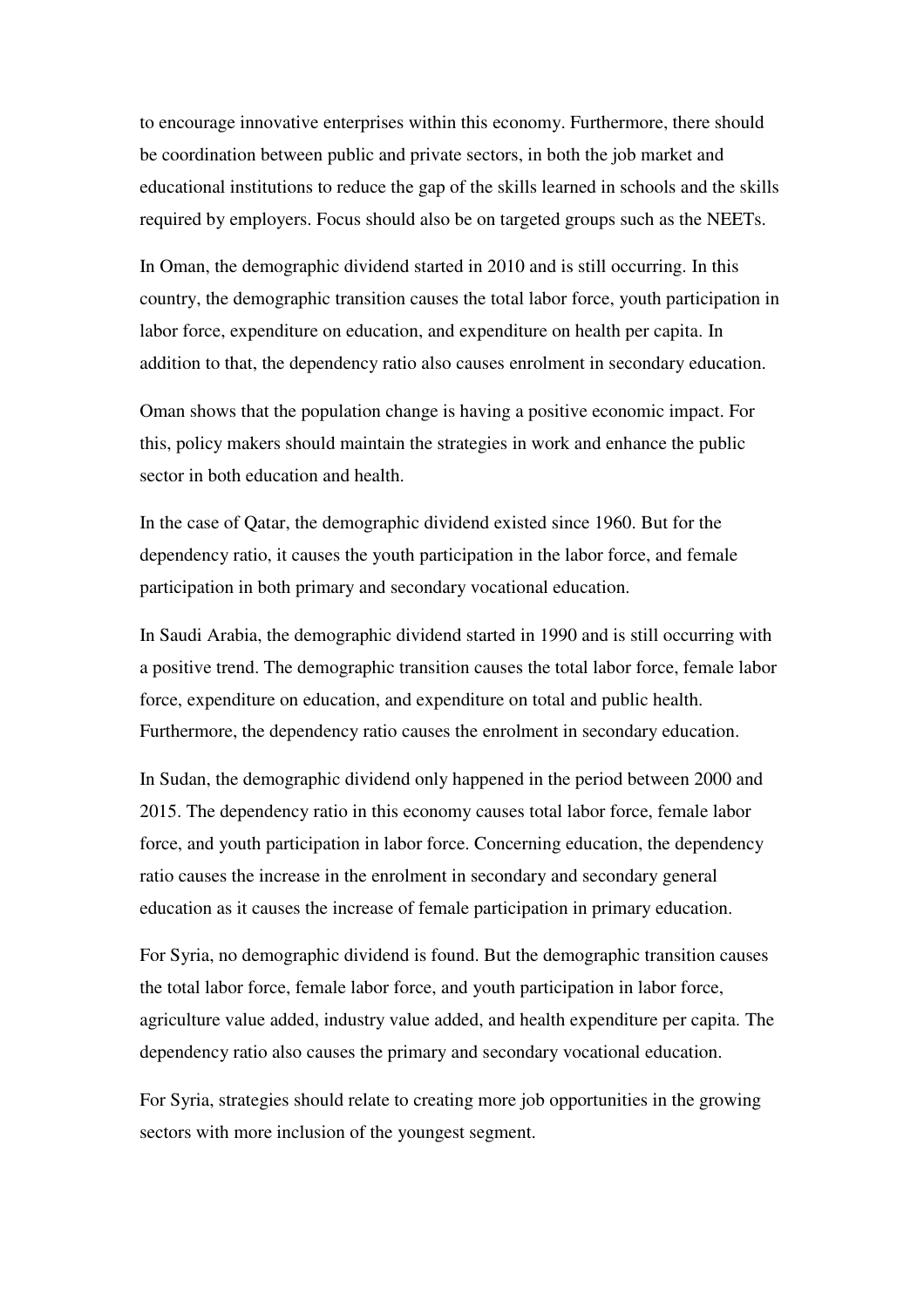For Tunisia, the demographic dividend started in 1970 and had increasing trends until 2005. This demographic dividend is still occurring but with a negative pattern. In Tunisia, the demographic transition causes the total labor force, the youth participation in the labor force, the GDP per capita, the gross savings, the agriculture value added, expenditure on education, expenditure on health per capita, and expenditure on public health. For the education variable, the dependency ratio causes the increase in the secondary education enrolment and the increase in the female participation in general education.

In the United Arab Emirates, no demographic dividend is found starting the period of 1965. In this economy the demographic transition accounts for the causality of total labor force, total and young female unemployment, and health expenditure per capita.

This country has the same issue as Lebanon, which relates to the social exclusion of women. Thus, the United Arab Emirates policy makers should put strategies that will enable the inclusion of young females besides maintaining and enhancing the current strategies.

In Palestine, the demographic dividend is found only for the period between 1995 and 2005. But the dependency ratio causes the female labor force, and the youth labor force besides GDP per capita. With regard to education variables, the dependency ratio causes enrolment in primary education and female participation in secondary vocational education.

The economic situation and the poverty levels within this economy is mainly a result of its political situation (CITI foundation, 2014).

In Yemen, the demographic dividend was in the period between 1975 and 2010. The dependency ratio causes the total labor force, the total unemployment, the young female unemployment, GDP per capita, GDP per capita growth, industry value added, agriculture value added, expenditure on education, and expenditure on both public and private health.

As the population change has a direct impact on both industrial and agricultural sectors, Yemen should create more investment in these sectors to ensure job supply. In addition to that, policy makers should also put into work programs and strategies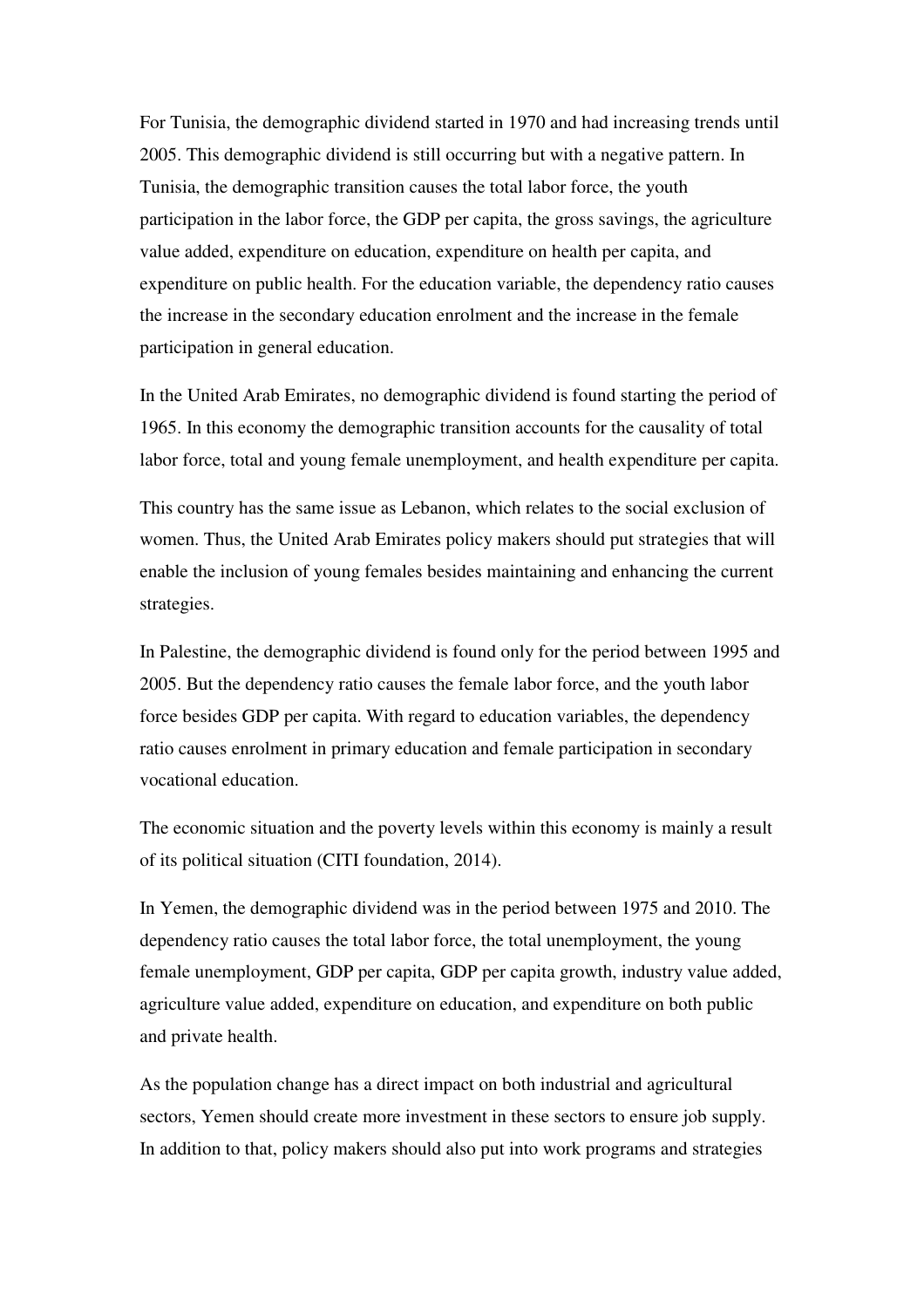that will enhance the human capital in this economy with focus on youth, mostly females.

Emphasis should be on countries in which the demographic dividend recently occurred or is still occurring to take advantages of the population change to achieve economic growth. These countries are Bahrain, Kuwait, Mauritania, Morocco, Oman, Qatar, Saudi Arabia, Syria, and Tunisia. Policies that must be standardized in order to achieve high economic growth among all of these economies should relate to health, human capital, education, and job supply.

For health policies, investment and government should be towards the public health sector to ensure medical care to the population and to strengthen health systems within these economies. But for educational policies, focus should not only be on increasing its access, but there should be coordination between education programs, training programs, and the job market, in order to ensure a better use of the human capital.

Other policies should target identifying economic sectors and industries that are among the growth phase, promote pro-growth policies, and expand both national and international investment. This is to ensure a supply of both skilled and unskilled labor.

#### **VI. Conclusion**

In the shorter and medium runs, demographic dividends can be still attractive for countries and economies and mostly for those sectors that are under quasi-autarky. But, the longer terms prospects appear to be playing in favor of economies that are open, interdependent and globalized. Migration and relocations of people, are also important factors that need to be considered when seeking new opportunities of change. In this context, Arab economies appear to be concerned with the global changes including demographic dividends, but the rate of shifts from traditional demographic structures seem to be very low in some economies. This implies that more research on demographic dividend is needed both globally and locally to better predict future demographic and economic trends. Collaboration with other scientists in other fields of knowledge is also highly needed to better understand the human impacts of series of future projects.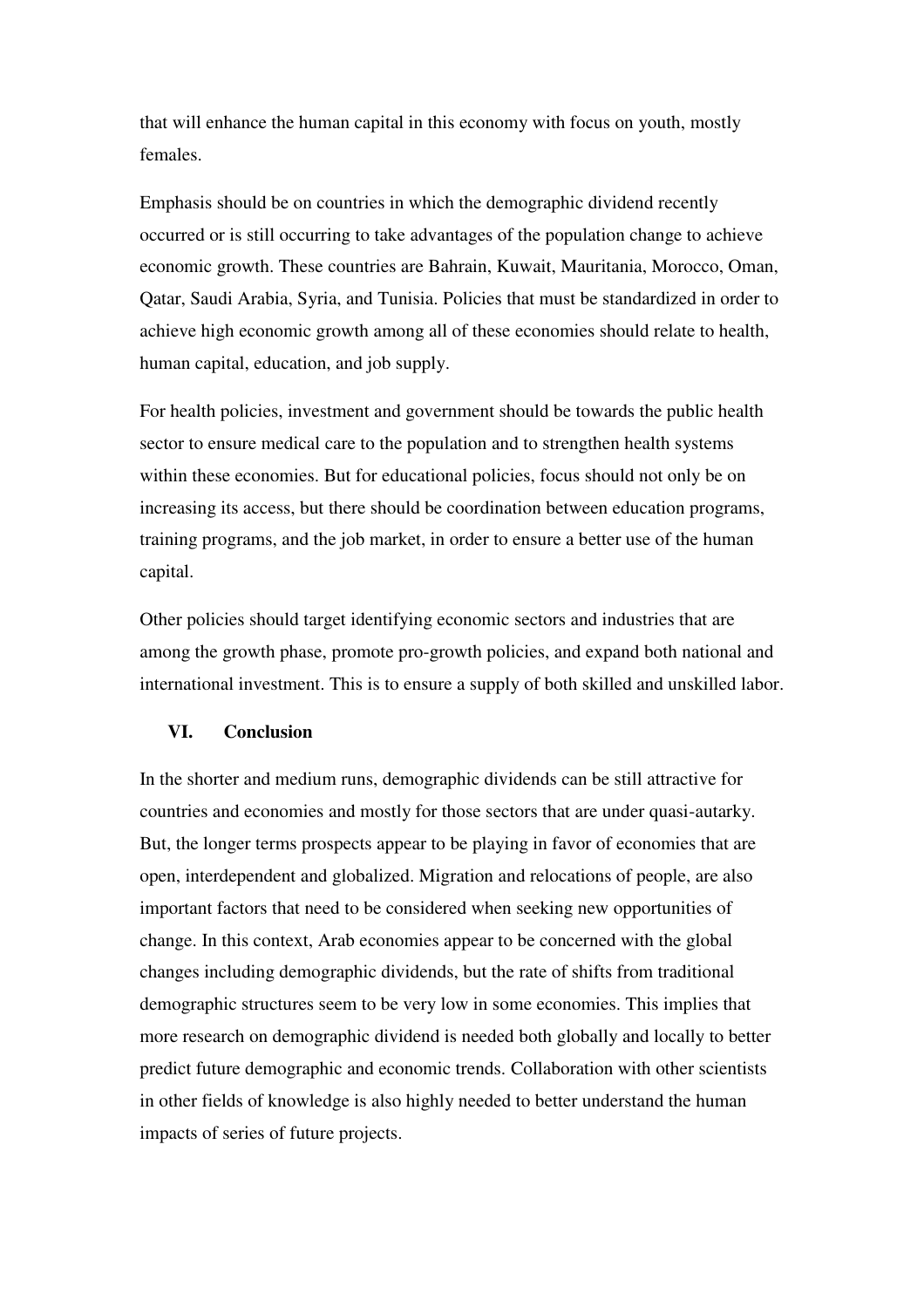#### **Cited References**

- Aiyar, S. & Mody, A. (2013). The demographic dividend: Evidence from the Indian States. India Policy Forum, National Council of Applied Economic Research, vol. 9(1), pages 105-148.
- Al‐Basri, K. F., & Al‐Sebahi, M. (2013). The political economy of Iraq: Will oil burn out democracy? ISPI, 1-13. Retrieved from [http://www.ispionline.it/sites/default/files/pubblicazioni/analysis\\_198\\_2013\\_0](http://www.ispionline.it/sites/default/files/pubblicazioni/analysis_198_2013_0.pdf) [.pdf](http://www.ispionline.it/sites/default/files/pubblicazioni/analysis_198_2013_0.pdf)
- Bardak, U. (2014). Labour market and education: Youth and unemployment in the spotlight. European Training Foundation, 1-7.
- Barro, R., and Sala-I-Martin, X. (1995). Economic growth. New York: McGraw-Hill.
- Berlin Institute. (2012). Demographic dividend in Brazil. 1-7.
- Bloom, D. E., and Sachs, J. D. (1998). Geography, demography, and economic growth in Africa. Brookings Papers on Economic Activity, 2, 207–295.
- Bloom D.E. and Williamson, J.G. (1998), Demographic transitions and economic miracles in emerging Asia. World Bank Economic Review, 12: 419-56.
- Bloom, D. E., and Canning, Malaney, D. and P. N. (2000). Population dynamics and economic growth in Asia. Population and Development Review, 26, 257-290.
- Bloom, D. E., Canning, D, and Sevilla, J. (2002). The demographic dividend: A new perspective on the economic consequences of population change. Santa Monica, California: RAND, MR– 1274, 2002.
- Bloom, D. E., and Canning, D. (2003). Contraception and the Celtic tiger. The Economic and Social Review, 34, 229–247.
- Bloom, D. E., Canning, D. and Sevilla, J. (2003). The demographic dividend: A new perspective on the economic consequences of population change. RAND.
- Bloom, D. and Canning, D. (2004). Global demographic change: Dimensions and economic significance. NBER Working Paper 10817, NBER, 2004.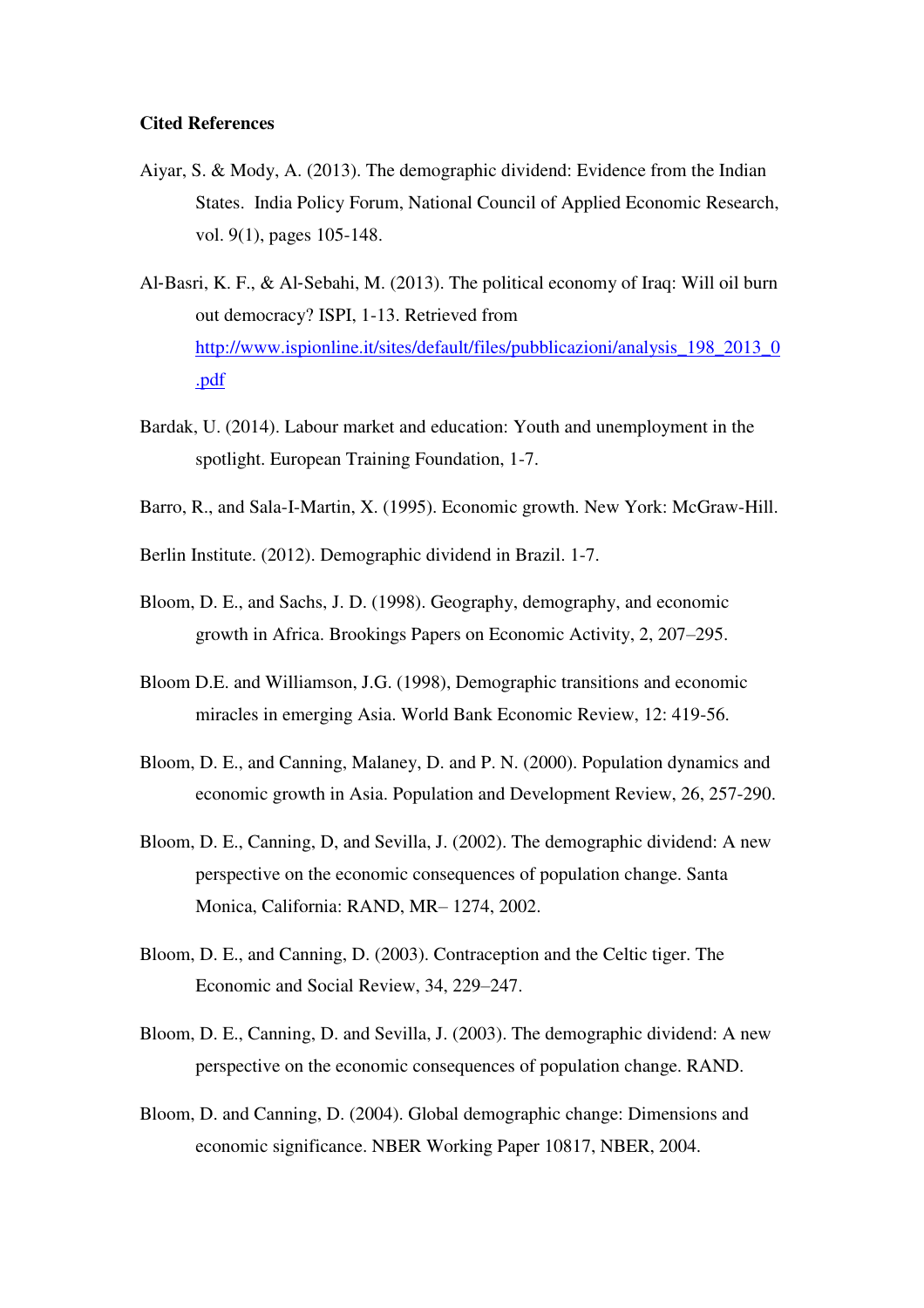- Bloom, D. E., Canning, D., Fink, G., and Finlay, J. (2007). Realizing the demographic dividend: Is Africa any different? PGDA Working Paper No. 23.
- Bloom, David E., David Canning, Guenther Fink and Jocelyn E. Finlay (2009). Fertility, female labor force participation, and the demographic dividend. Journal of Economic Growth, 14(2), 79-101.
- Bloom, D. E. & Alfonso, S. P. (2013). Ageing and productivity: Introduction. IZA Discussion Papers 7205, Institute for the Study of Labor (IZA).
- Brito, R. D., & Carvalho, C. (n.d.). Macroeconomic effects of the demographic transition in Brazil. Asymmetric Demography and the Global Economy. doi:10.1057/9781137481436.0014
- Carvalho, J. A. M. d. and Wong, L. (1999). Demographic and socioeconomic implications of rapid fertility decline in Brazil: A window of opportunity. Reproductive Change in Brazil and India. G. Martine, Oxford University Press.
- CITI Foundation. (2014). Challenges and opportunities for youth employment in the Middle East and North Africa. Education For Employment, 1-64. Retrieved from [https://efe.org/media/1274/challenges-and-opportunities-for-youth](https://efe.org/media/1274/challenges-and-opportunities-for-youth-employment-in-the-middle-east-and-north-africa.pdf)[employment-in-the-middle-east-and-north-africa.pdf](https://efe.org/media/1274/challenges-and-opportunities-for-youth-employment-in-the-middle-east-and-north-africa.pdf)
- Crane, K., Simon, S., and Martini, J. (2011). Future challenges for the Arab world. The implications of demographic and economic trends. Rand Corporation. [http://www.rand.org/content/dam/rand/pubs/technical\\_reports/2011/RAND\\_T](http://www.rand.org/content/dam/rand/pubs/technical_reports/2011/RAND_TR912.pdf) [R912.pdf](http://www.rand.org/content/dam/rand/pubs/technical_reports/2011/RAND_TR912.pdf)
- Davis, K. (1963). A theory of change and response in modern demographic history. Population Index 29(4), 345–366.
- Drummond, P., Thakoor, V., & Yu, S. (2014). Africa rising: Harnessing the demographic dividend. IMF Working Papers, 14(143), 1. doi:10.5089/9781498379878.001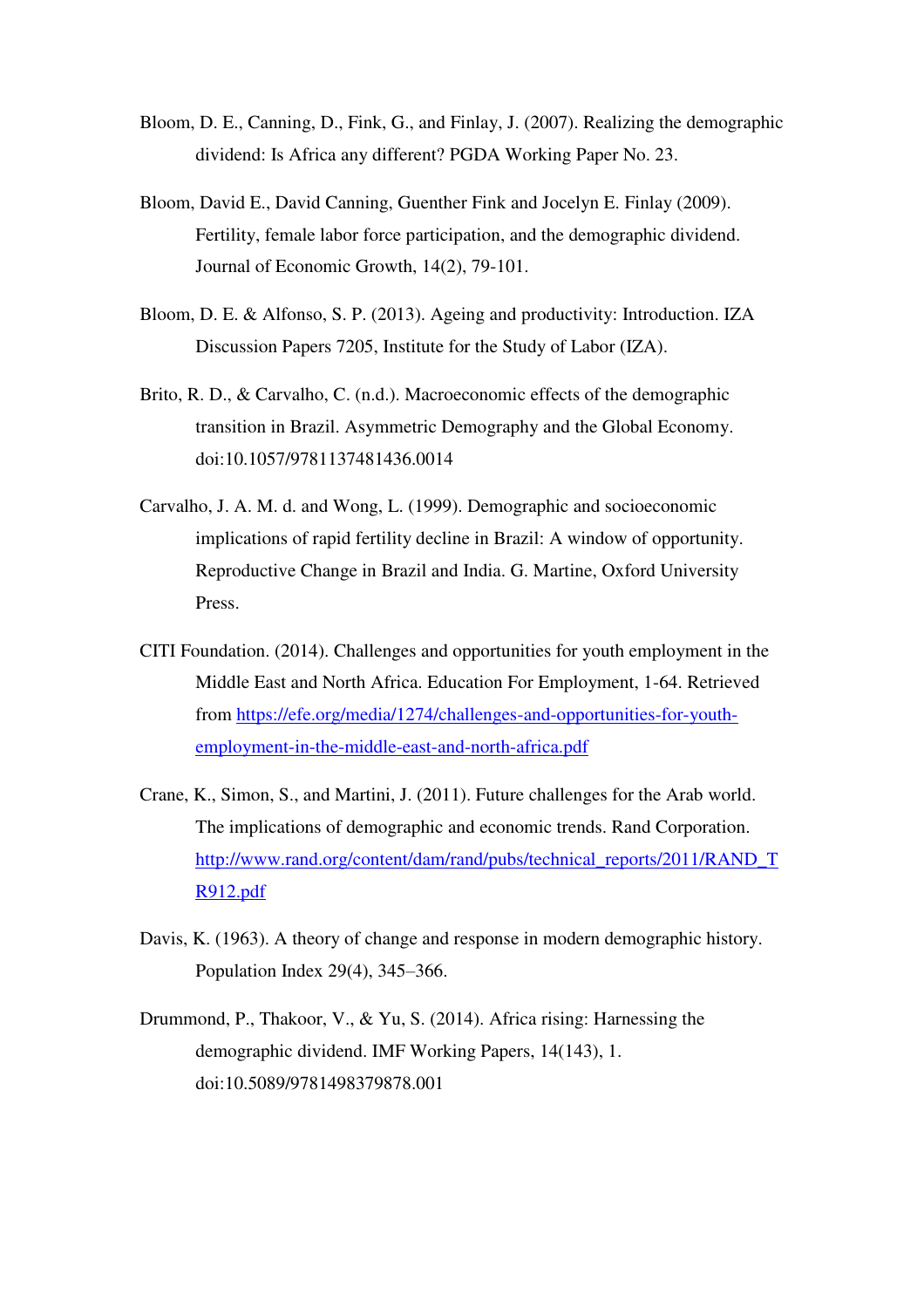- El-Khoury, G. (2016). Demographic trends and age structural change in Arab countries: selected indicators, Contemporary Arab Affairs, 9(2), 340-345, DOI: 10.1080/17550912.2016.1156300
- Engelhardt, H., & Schulz, F. (2017). Demographic developments in the Middle East and North Africa. University of Bamberg, (20), 1-40.
- European Training Foundation ETF (2012), Union for the Mediterranean regional employability review. Publications Office of the European Union, Luxembourg, 2012, available at: www.etf.europa.eu/web.nsf/ pages/UfM\_regional\_employability\_review
- Furceri, D. (2012). Unemployment and labor market issues in Algeria. IMF Working Papers, 12(99), 1. doi:10.5089/9781475502893.001
- Galor, O., and Weil; D. N. (2000). Population, technology and growth: From the Malthusian regime to the demographic transition. American Economic Review, 110, 806-828.
- Galor, O. (2005). From stagnation to growth: Unified growth theory. in Handbook of Economic Growth, eds. by P. Aghion, and S. Durlauf, Chapter 4, Elsevier Science B.V., Amsterdam.
- Ghafar, A. A. (2016). Educated but unemployed: The challenge facing Egypt's youth. Foreign Policy at Brookings, 1-16. Retrieved from [https://www.brookings.edu/wp](https://www.brookings.edu/wp-content/uploads/2016/07/en_youth_in_egypt.pdf)[content/uploads/2016/07/en\\_youth\\_in\\_egypt.pdf.](https://www.brookings.edu/wp-content/uploads/2016/07/en_youth_in_egypt.pdf)
- Gribble, J. N., & Bremner, J. (2012). Achieving a demographic dividend. Population Reference Bureau, 67(2), 1-16. Retrieved from <http://www.prb.org/pdf12/achieving-demographic-dividend.pdf>
- ILO. (2006). Decent work pilot programme. 1-12. Retrieved from [http://www.ilo.org/public/english/bureau/dwpp/download/bahrain/countrybrie](http://www.ilo.org/public/english/bureau/dwpp/download/bahrain/countrybriefbah.pdf) [fbah.pdf](http://www.ilo.org/public/english/bureau/dwpp/download/bahrain/countrybriefbah.pdf)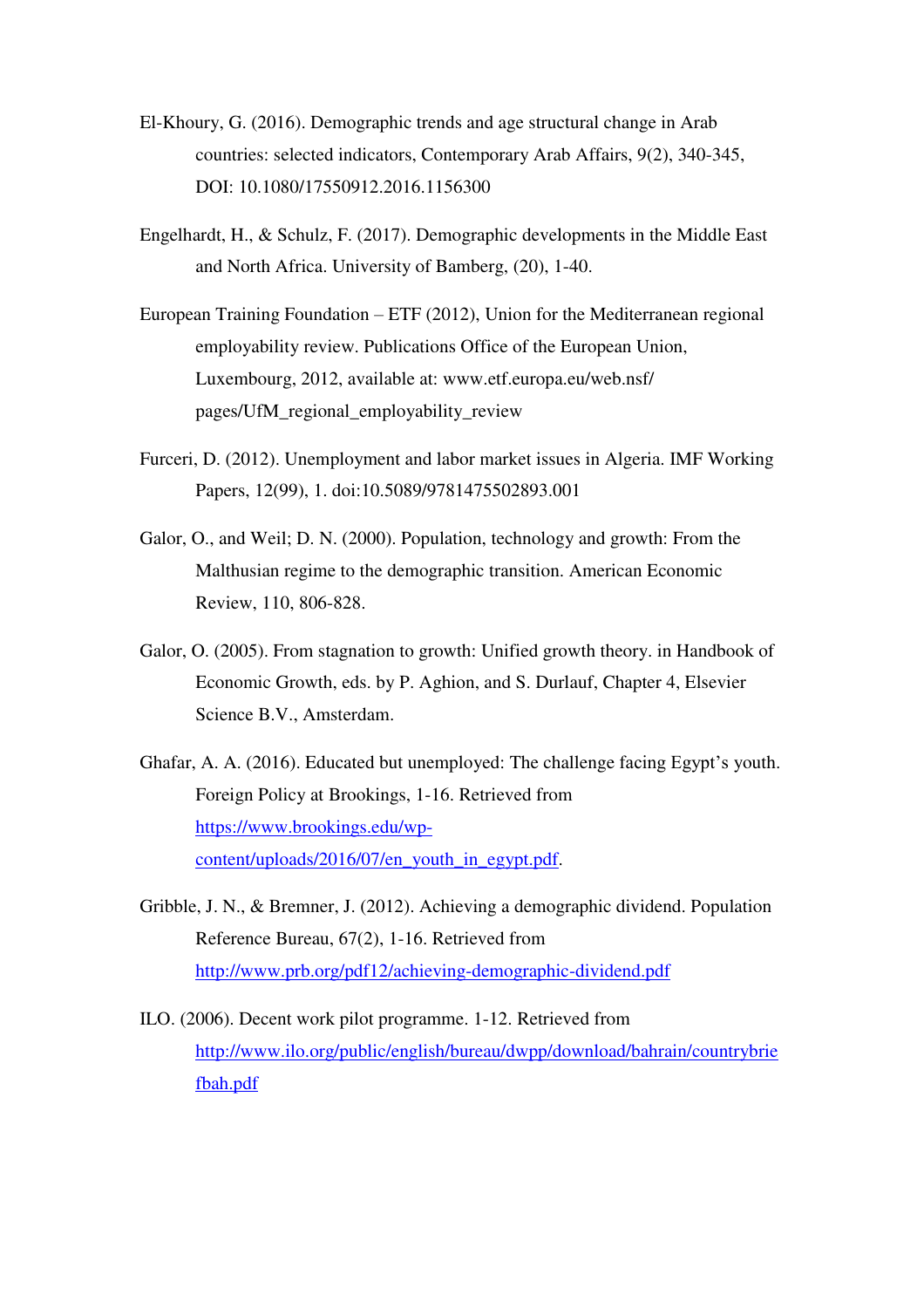- Katzman, K. (2013). Iraq: Politics, governance, and human rights. Congressional Research Service, 1-48. Retrieved from <http://www.refworld.org/pdfid/52cff0d64.pdf>
- Katzman, K., & Humud, C. E. (2016). Iraq: Politics and governance. Congressional Research Service, 1-44. Retrieved from [https://fas.org/sgp/crs/mideast/RS21968.pdf.](https://fas.org/sgp/crs/mideast/RS21968.pdf)
- Kirk, D. (1996). Demographic transition theory. Population Studies 50(3), 361–387.
- Lee, R. D. (2003). The demographic transition: Three centuries of fundamental change. Journal of Economic Perspectives 17(4), 167–190.
- Lee, R. and A. Mason (2010). Fertility, human capital, and economic growth over the demographic transition. European Journal of Population 26(2): 159‐182.
- Lee, R. D., & Mason, A. (2012). Lower-income countries and the eemographic eividend. National Transfer Account, 1-8.
- Lorentzen, P., and McMillan, J. and Wacziarg, R. (2008). Death and development. Journal of Economic Growth, 13(2), 81-124.
- Loewe, M. (2007). A demographic dividend for the developing countries? Consequences of the global aging process . German Development Institute.
- Majumder, R. (2013). India's demographic dividend: opportunities and threats. Munich Personal RePEc Archive (PMRA), 1-10. Retrieved from [https://mpra.ub.uni-muenchen.de/46880/1/MPRA\\_paper\\_46880.pdf.](https://mpra.ub.uni-muenchen.de/46880/1/MPRA_paper_46880.pdf)
- Mason, A. (2001). Population, capital, and labor. Population change and economic development in East Asia: Challenges met, opportunities seized. eds. by Mason A., Chapter 8, Stanford: Stanford University Press.
- Mason, A. (2005). Demographic transition and demographic dividends in developed and developing countries. United Nations Expert Group Meeting on Social and Economic Implications of Changing Population Age Structures, Mexico City.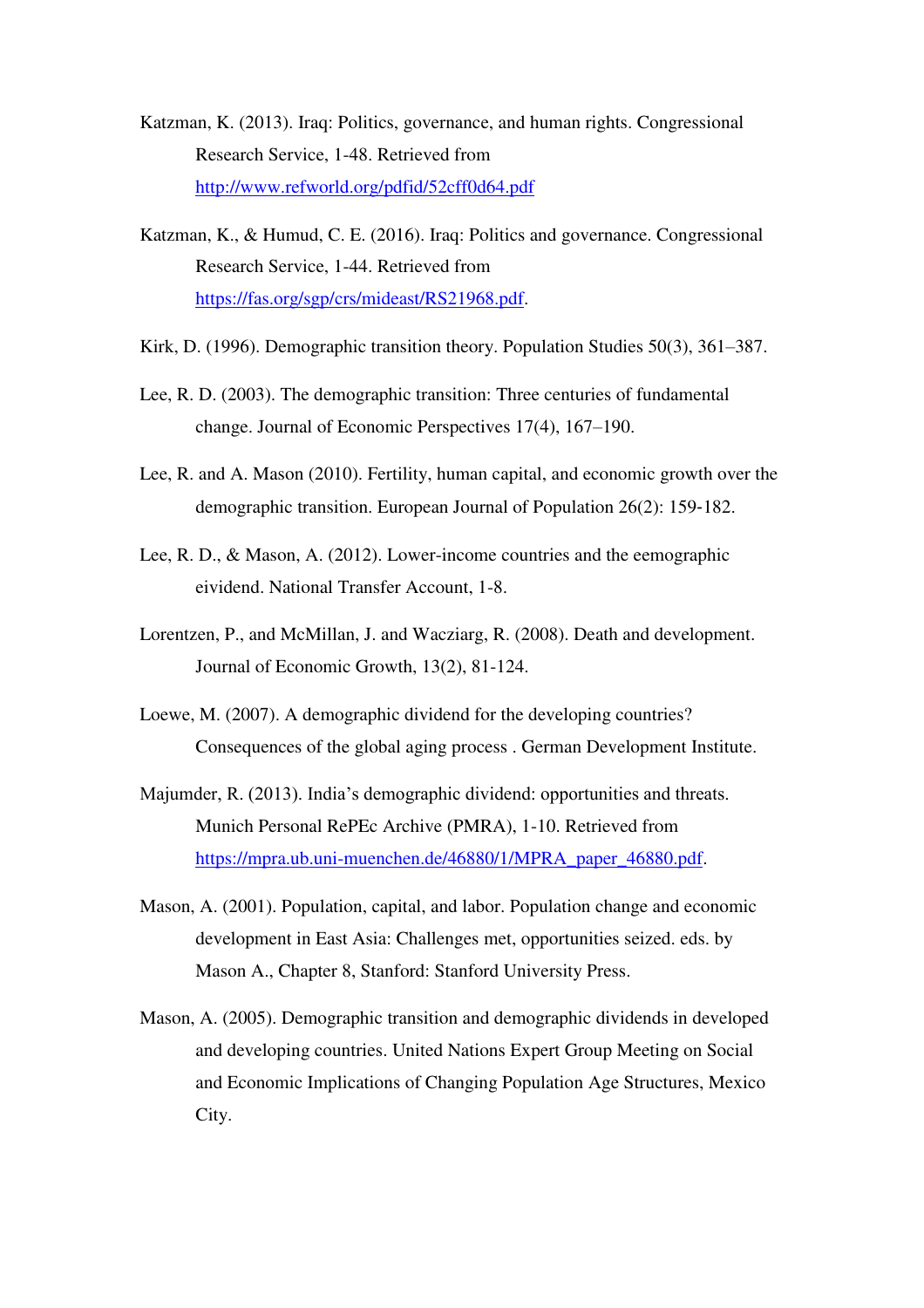- Mason, A. and R. Lee (2007). Transfers, capital, and consumption over the demographic transition. Population Aging, Intergenerational Transfers and the Macroeconomy. R. Clark, A. Mason and N. Ogawa, Elgar Press: 128‐162.
- Mason, A. and S.‐H. Lee (2011). Population, wealth, and economic growth in Asia and the Pacific. Aging, Economic Growth, and Old‐age Security in Asia. D. Park, S.‐H. Lee and A. Mason. Cheltenham, UK and Northamption, MA, Edward Elgar: 32‐82.
- Medina, E., & Chager, S. (2015). Opportunities of the demographic dividend on poverty reduction in Sub-Saharan Africa. NOPOOR, (70), 1-22. Retrieved from [http://www.nopoor.eu/publication/opportunities-demographic-dividend](http://www.nopoor.eu/publication/opportunities-demographic-dividend-poverty-reduction-sub-saharan-africa-short-version)[poverty-reduction-sub-saharan-africa-short-version](http://www.nopoor.eu/publication/opportunities-demographic-dividend-poverty-reduction-sub-saharan-africa-short-version)
- Mody, A., & Aiyar, S. (2011). The demographic dividend: Evidence from the Indian states. IMF Working Papers, 11(38), 1. doi:10.5089/9781455217885.001
- Pool, I. (2007). Demographic dividends: Determinants of development or merely windows of opportunity. Ageing Horizons, 7, 28-35.
- Lee, R. and Mason, A. (2006). What is the demographic dividend?. Finance & Development 43(3) September. http://www.imf.org/external/pubs/ft/fandd/2006/09/basics.htm
- Rosenzweig, M. R. (1990). Population growth and human capital investments: Theory and evidence. Journal of Political Economy, 98(5), 38-70.
- Ross, J. (2004). Understanding the demographic dividend. POLICY Project, 1-8. Retrieved from [http://www.policyproject.com/pubs/generalreport/Demo\\_Div.pdf](http://www.policyproject.com/pubs/generalreport/Demo_Div.pdf)
- Saxena, P. C. (2011). Demographic profile of the Arab countries: Analysis of the ageing phenomenon. United Nations, 1-43. Retrieved from [http://www.csa.org.lb/cms/assets/2013/un%20escwa\\_sdd\\_11\\_.pdf](http://www.csa.org.lb/cms/assets/2013/un%20escwa_sdd_11_.pdf)
- Soares, R. R. (2005). Mortality reductions, educational attainment, and fertility choice. American Economic Review, 95(3), 580-601.